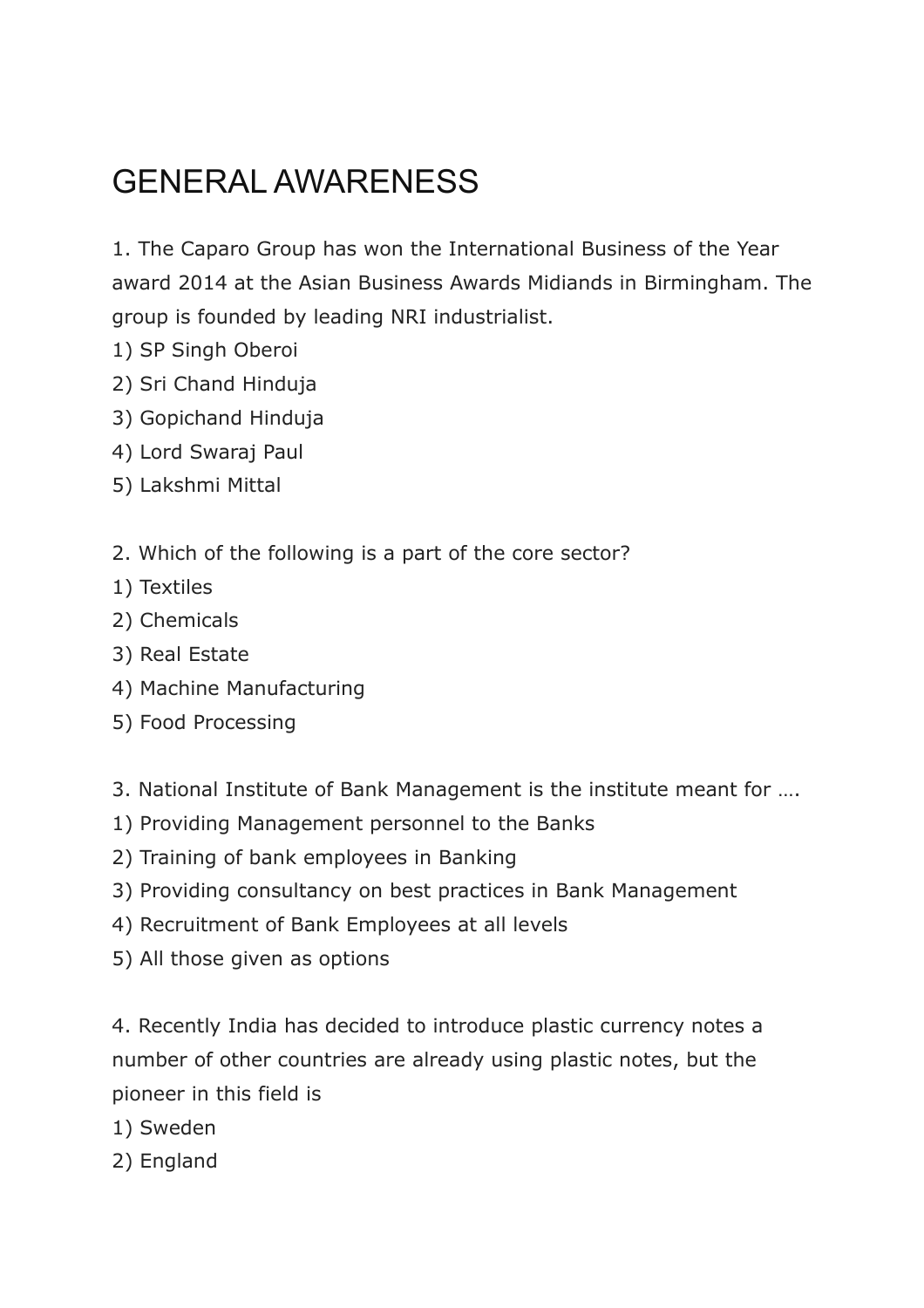- 3) France
- 4) United States of America
- 5) Australia
- 5. What is the present Loksabha Constituency of Sushma Swaraj?
- 1) Ambala
- 2) Delhi
- 3) Bellary
- 4) Vidisha
- 5) Bhopal

6. As per the ranking released by the UNCTAD in its World Investment Report 2014 in respect of most favoured destinations for investment by transnational corporations, India stands at the …

- 1) Fifth Position
- 2) Third Position
- 3) Seventh Position
- 4) Fourth Position
- 5) Sixth Position
- 7. Accounts are allowed to be operated by cheques in respect of
- 1) Both saving bank accounts and fixed bank accounts
- 2) Saving bank accounts and cureent accounts only
- 3) Both saving bank account and cash accounts only
- 4) Both current accounts and fixed deposits accounts
- 5) None of the above

8. The Lokayukta of which of the following state had submitted a report on illegal mining of iron are in the state?

- 1) Andhra Pradesh
- 2) Tamil Nadu
- 3) Karnataka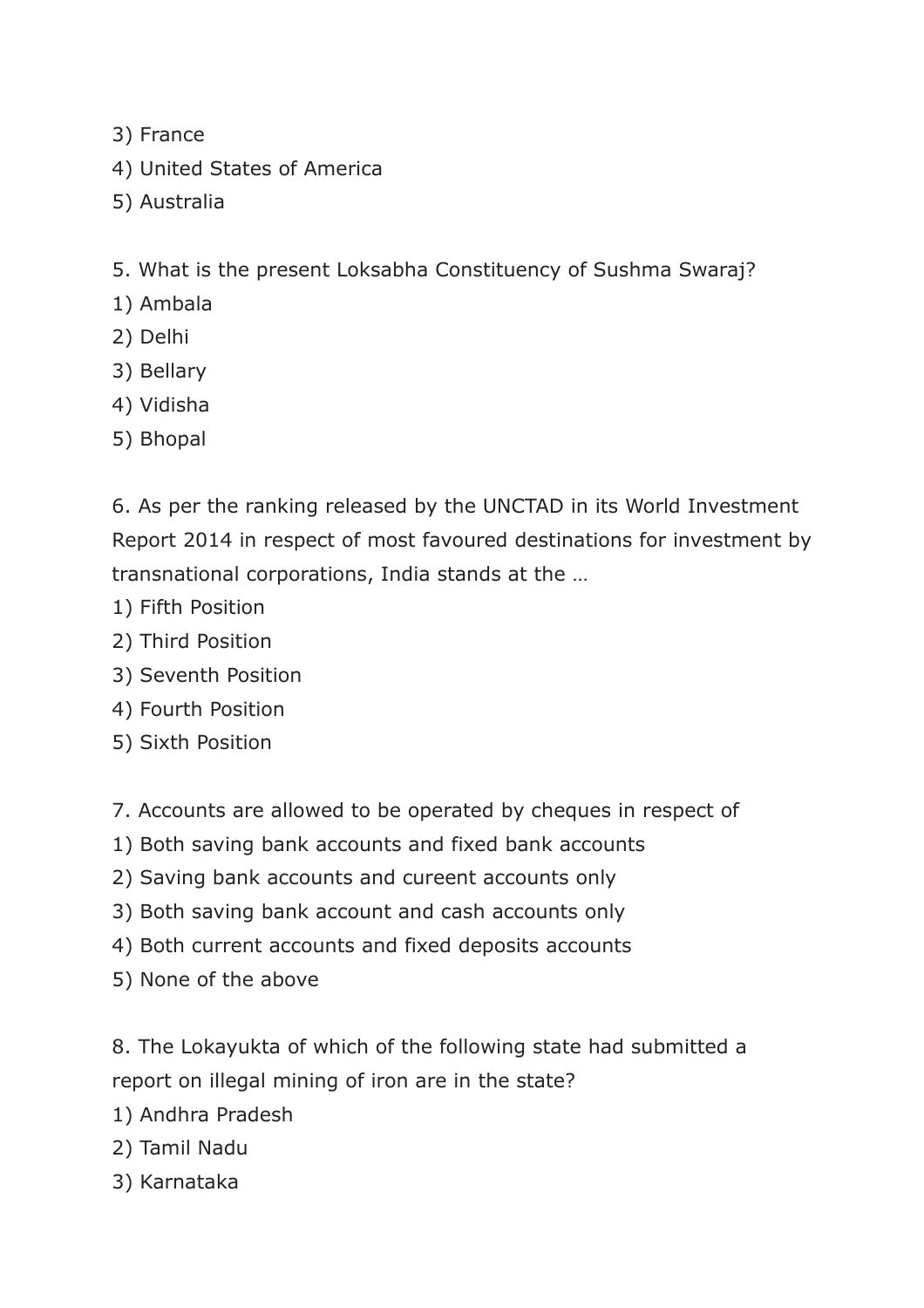4) Odisha

5) None of the above

9. Fixed deposits and recurring deposits are

1) repayable after an agreed period

2) repayable on demand

3) not repayable

4) repayable after death of depositors

5) repayable on demand or after an agreed period as per banker's choice

10. As per a notification recently published in the gazette by the Union Water Resources Ministry, the new Chairman of the Cauvery Water Disputes Tribune is

1) Justice B Rajendran

2) Justice B S Chauhun

3) Justice B R Sarangi

4) Justice B N Kripal

5) Justice B N Srivatsava

11. The minister for Health and Family Welfare in the Union Cabinet is…

1) Smt. Menka Gandhi

2) Ms. Uma Bharati

3) Smt. Sushma Swaraj

4) Dr. Harsh Vardhan

5) Dr. Najma Heptulla

12. A bond issued at a price less than its face value and payable on its due date at its face value bearing no ROI (Rate of Interest) is called

………

1) Preference Bond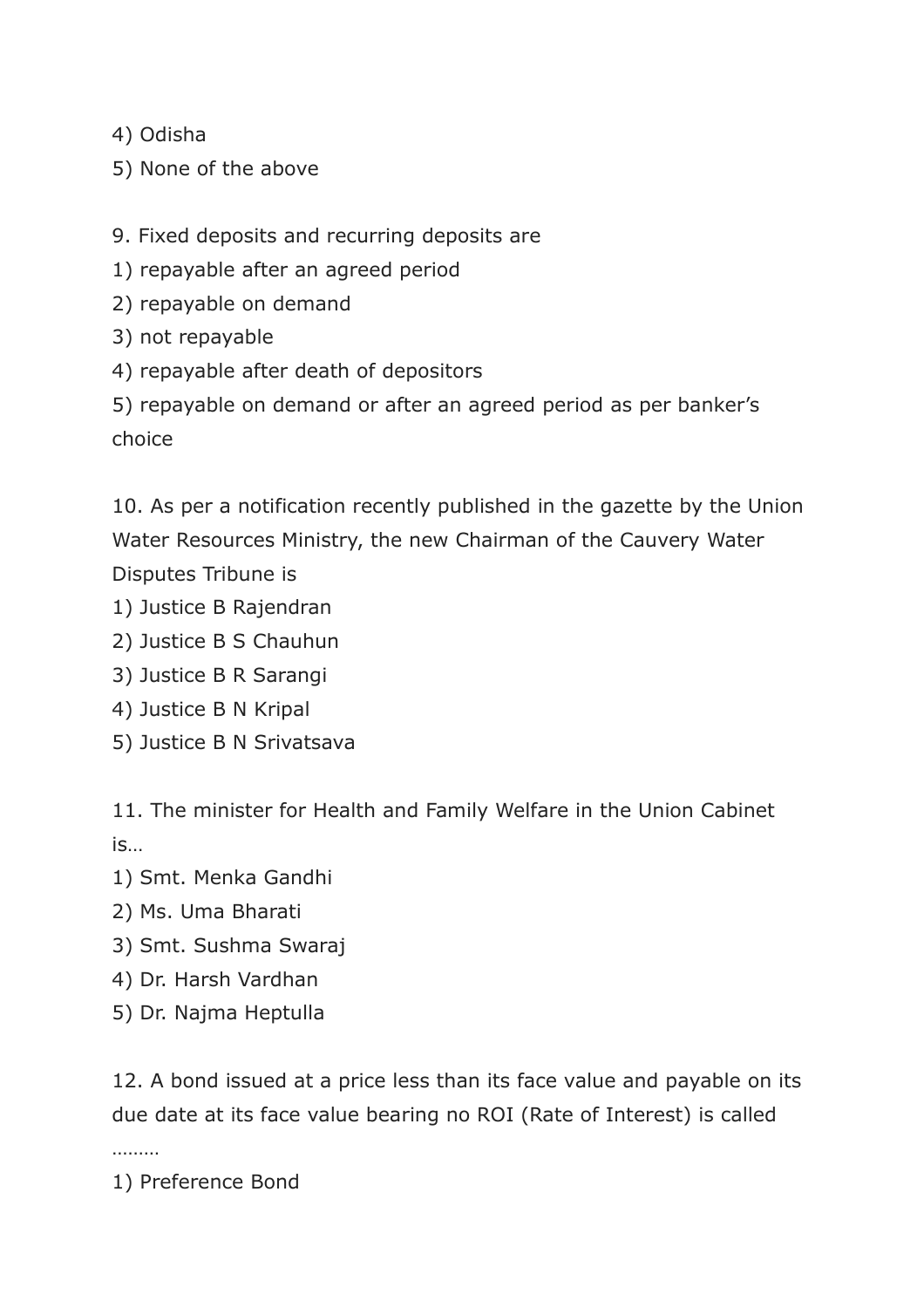- 2) Zero Coupon Bond
- 3) Convertible Bond
- 4) Perpetual Bond
- 5) Sovereign Bond

13. 3000 MW Diaband hydro power project which has recently been rejected by the statutory green panel on the grounds that is involves diversion of biodiversity rich forest land and felling of trees is proposed in the state of ………

- 1) Assam
- 2) Sikkim
- 3) Arunachal Pradesh
- 4) Manipur
- 5) West Bengal

14. In which of the following States there is no Regional Rural Bank?

- 1) Karnataka
- 2) Goa
- 3) Uttarakhand
- 4) Himachal Pradesh
- 5) Punjab

15. The Company Associated Journals Ltd., (AJL) is the publisher of now-defunct daily newspaper….

- 1) Young India
- 2) The Independent
- 3) Amrit Bazaar Patrika
- 4) National Herald
- 5) Bombay Chronicle
- 16. One rupee note bears the signature of
- 1) President of India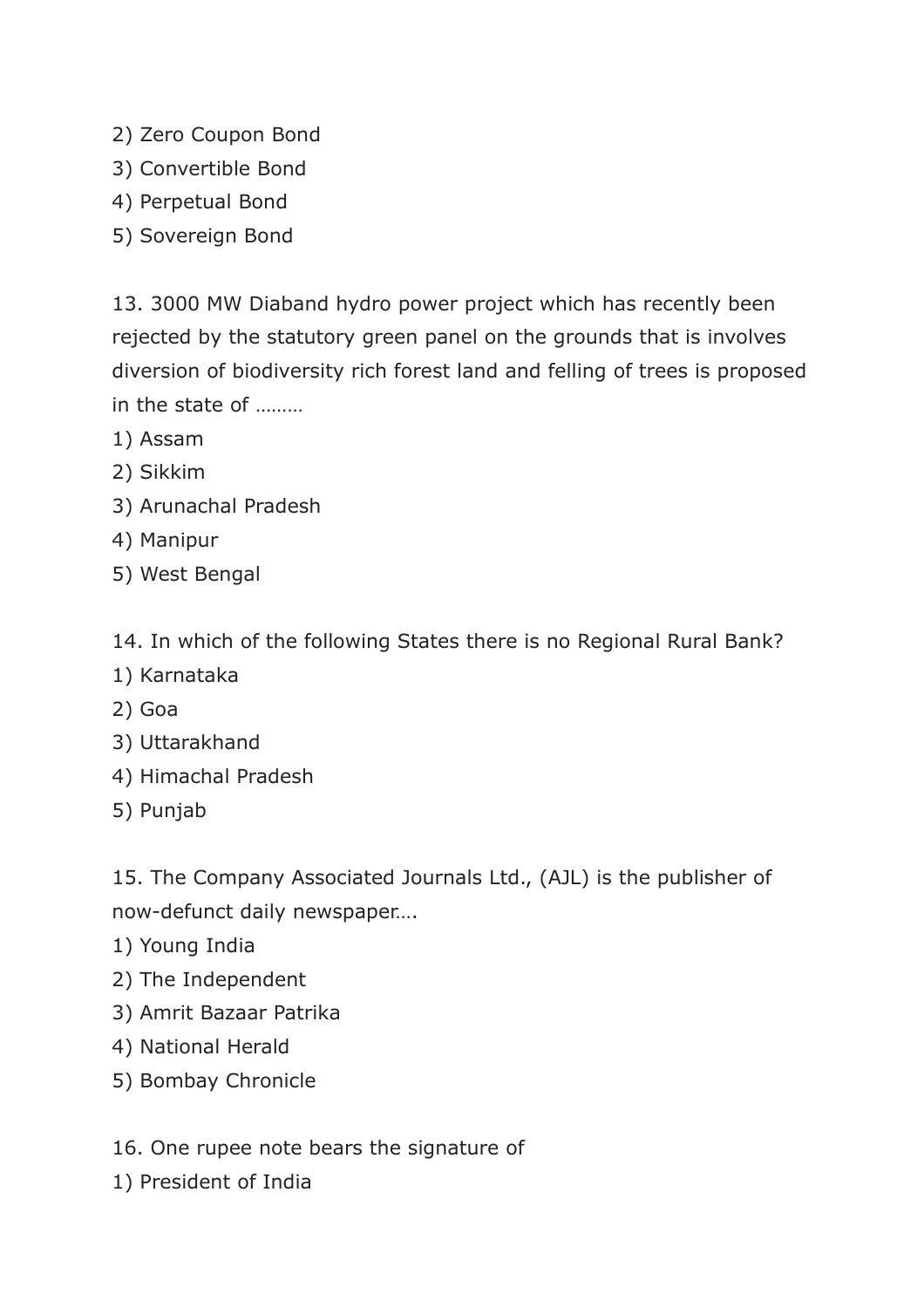- 2) Vice President of India
- 3) Finance Secretary
- 4) Finance Minister
- 5) Commerce Minister

17. As per census 2011, the total Urban Population of India is 377.1 million. The State having the highest urban population of 50.8 million (13.5% of country's urban population) is

- 1) Uttarakhand
- 2) Tamil Nadu
- 3) Uttar Pradesh
- 4) Maharashtra
- 5) Gujarat

18. A cheque bearing the date earlier than the date of submission to the banks is known as

- 1) Bearer Cheque
- 2) State Cheque
- 3) Crossed Cheque
- 4) Post Dated Cheque
- 5) End Dated Cheque

19. The world's highest "Rail Bridge" is being constructed in the state of Jammu & Kashmir. This bridge will be on which of the following rivers:

- 1) Jhelum
- 2) Chenab
- 3) Indus
- 4) Raavi
- 5) None of the above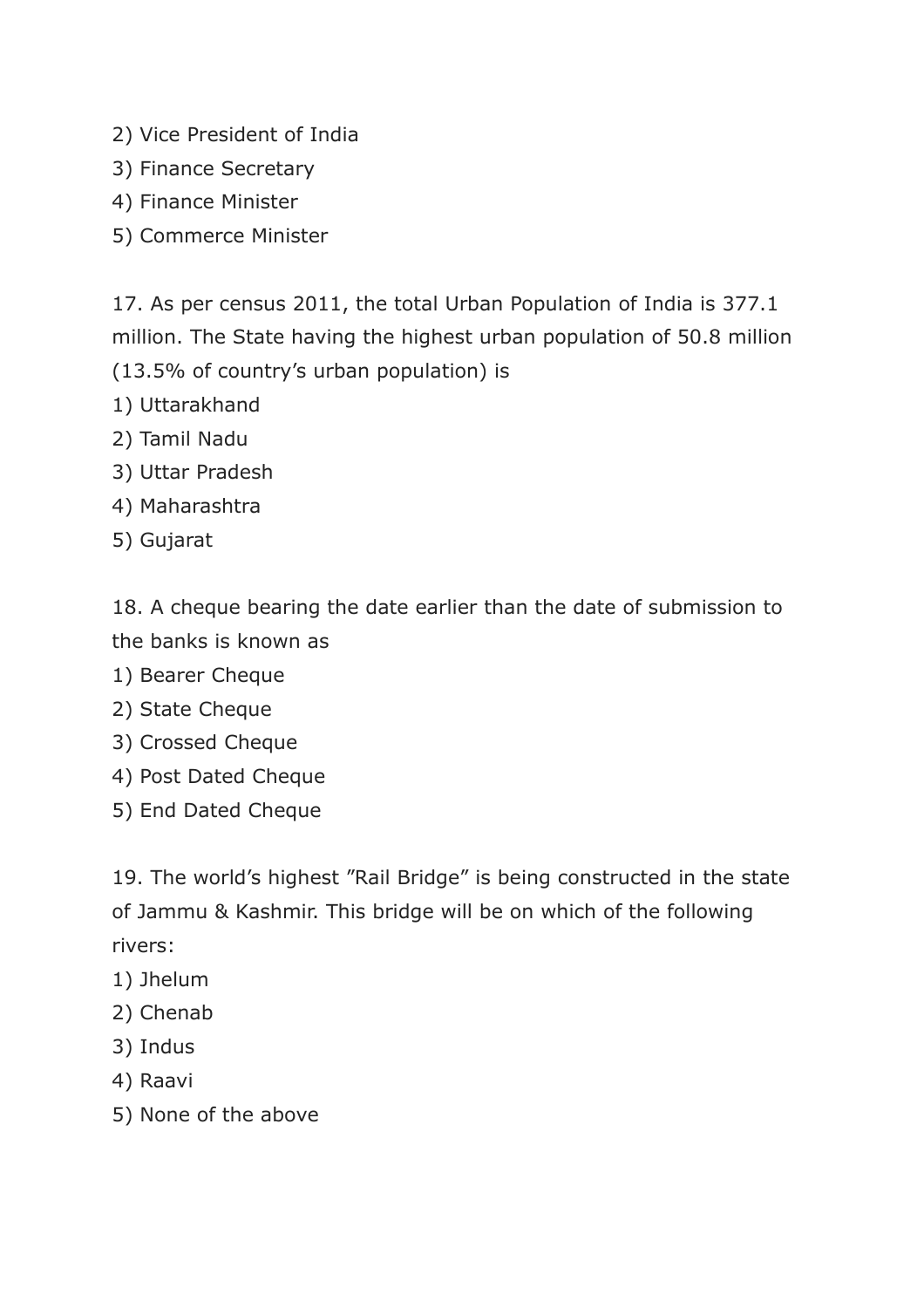20. At which one of the following places, the River Cauvery flows at its widest?

- 1) Hogenakkal
- 2) Srirangapatnam
- 3) Erode
- 4) Kulithalai
- 5) None of the above

21. Liquidity is injected by the RBI in the economy through which of the following mechanisms

- 1) Change in Bank Rate
- 2) REPO
- 3) Increase in SLR
- 4) Through Liquidity Adjustment Facility
- 5) Increase in CRR

22. Distribution of Insurance Products and Insurance Policies by banks as corporate agents is known as:

- 1) General Insurance
- 2) Non-Life Insurance
- 3) Bancassurance
- 4) Insurance
- 5) Deposit Insurance

23. A Credit Guarantee Trust Fund has been set up for guaranteeing Collateral Free Facilities by lending institutions to Small Scale Industries. This fund is being managed by which of the following institutions?

- 1) IDBI
- 2) NABARD
- 3) SBI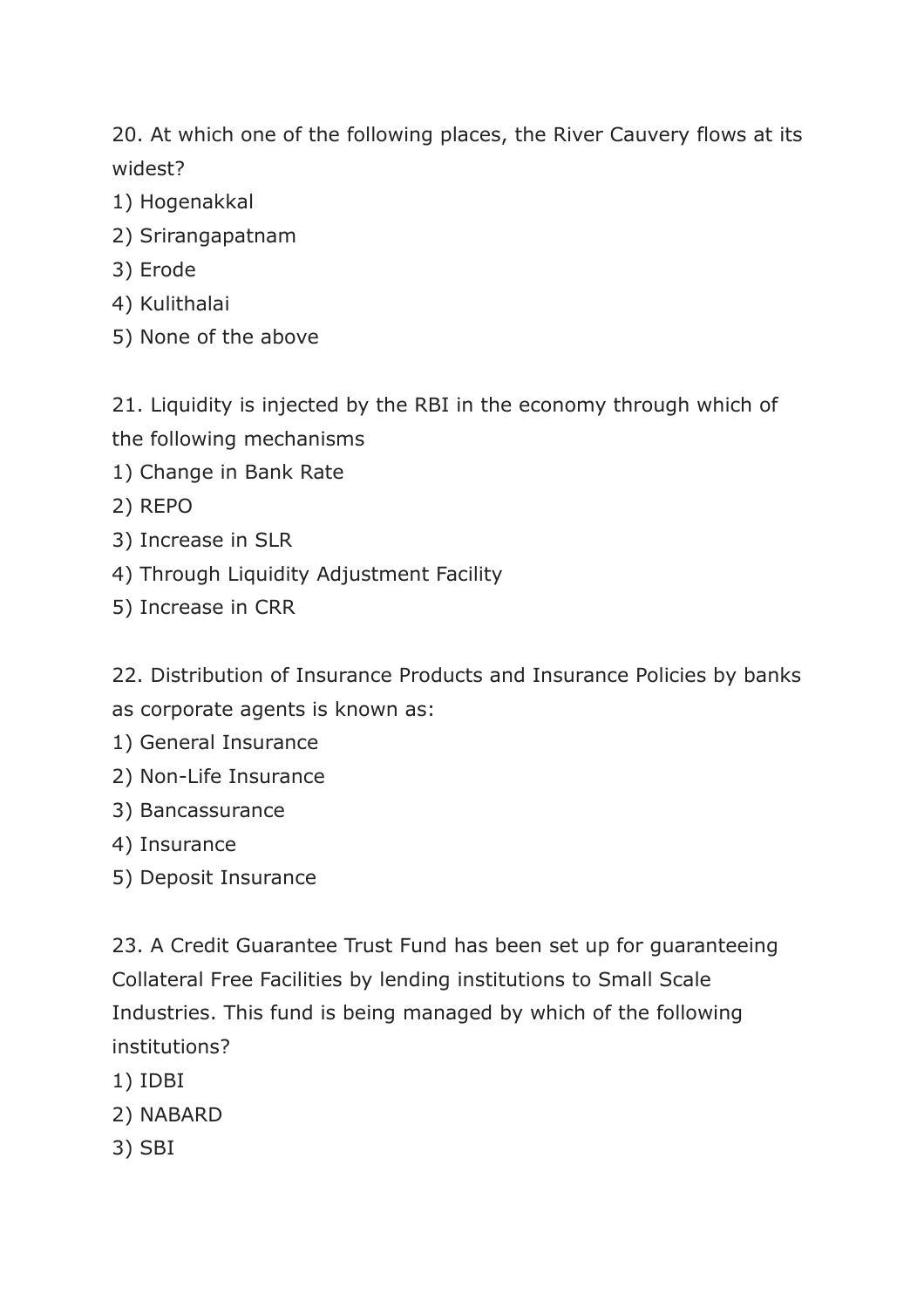4) SIDBI

5) RBI

24. Japan has recently amended its pacifist Constitution giving more powers to the military. As a reason for amending the Constitution Japan has cited its disputes over Diaoyu Islands with….

https://www.freshersnow.com/

- 1) China
- 2) Vietnam
- 3) Singapore
- 4) Philippines
- 5) New Zealand
- 25. Upper Limit prescribed for RTGS transaction is
- 1) INR 1 Lacs
- 2) INR 2 Lacs
- 3) INR 5 Lacs
- 4) INR 50 Lacs
- 5) No upper limit is prescribed

26. The full form of NEFT is:

- 1) National Electronic Funds Transfer System
- 2) Negotiated Efficient Fund Transfer System
- 3) National Efficient Fund Transfer Solution
- 4) Non Effective Funds Transfer Solution
- 5) Negotiated Electronic Funds Transfer Solution
- 27. The national capital of Sweden is ………
- 1) Belfast
- 2) Rome
- 3) Berne
- 4) Stockholm
- 5) Kingstown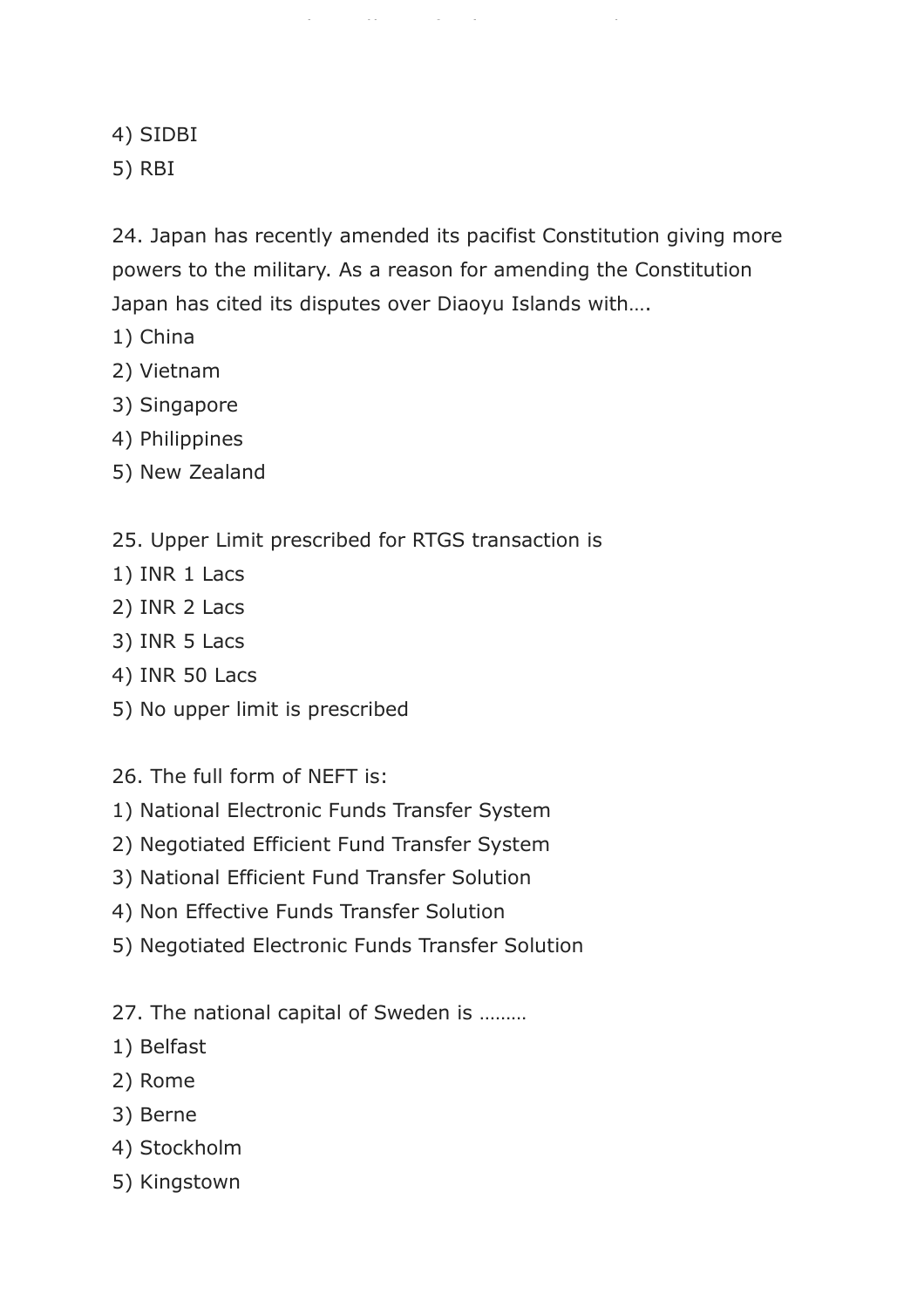- 28. When a bank returns a cheque unpaid, it is called as
- 1) Payment of the cheque
- 2) Drawing the cheque
- 3) Cancelling the cheque
- 4) Dishonouring of the cheque
- 5) Taking of the cheque

29. Which of the following is one of the main functions of the Reserve Bank of India?

- 1) Regulation of the Stock Markets
- 2) Regulation of Life Insurance
- 3) Regulation of General Insurance
- 4) Regulation of Mutual Funds in India
- 5) Banker's Bank
- 30. Which state made Camel as its state animal?
- 1) Rajasthan
- 2) Madhya Pradesh
- 3) Maharashtra
- 4) Gujarat
- 5) Odisha

31. Nilgiris is a mountain range in which of the India States

- 1) Kerala
- 2) Tamilnadu
- 3) Karnataka
- 4) Andhra Pradesh
- 5) Telangana

32. Who inaugurated the Bhartiya Mahilla Bank?

- 1) Sonia Gandhi
- 2) P. Chidambaram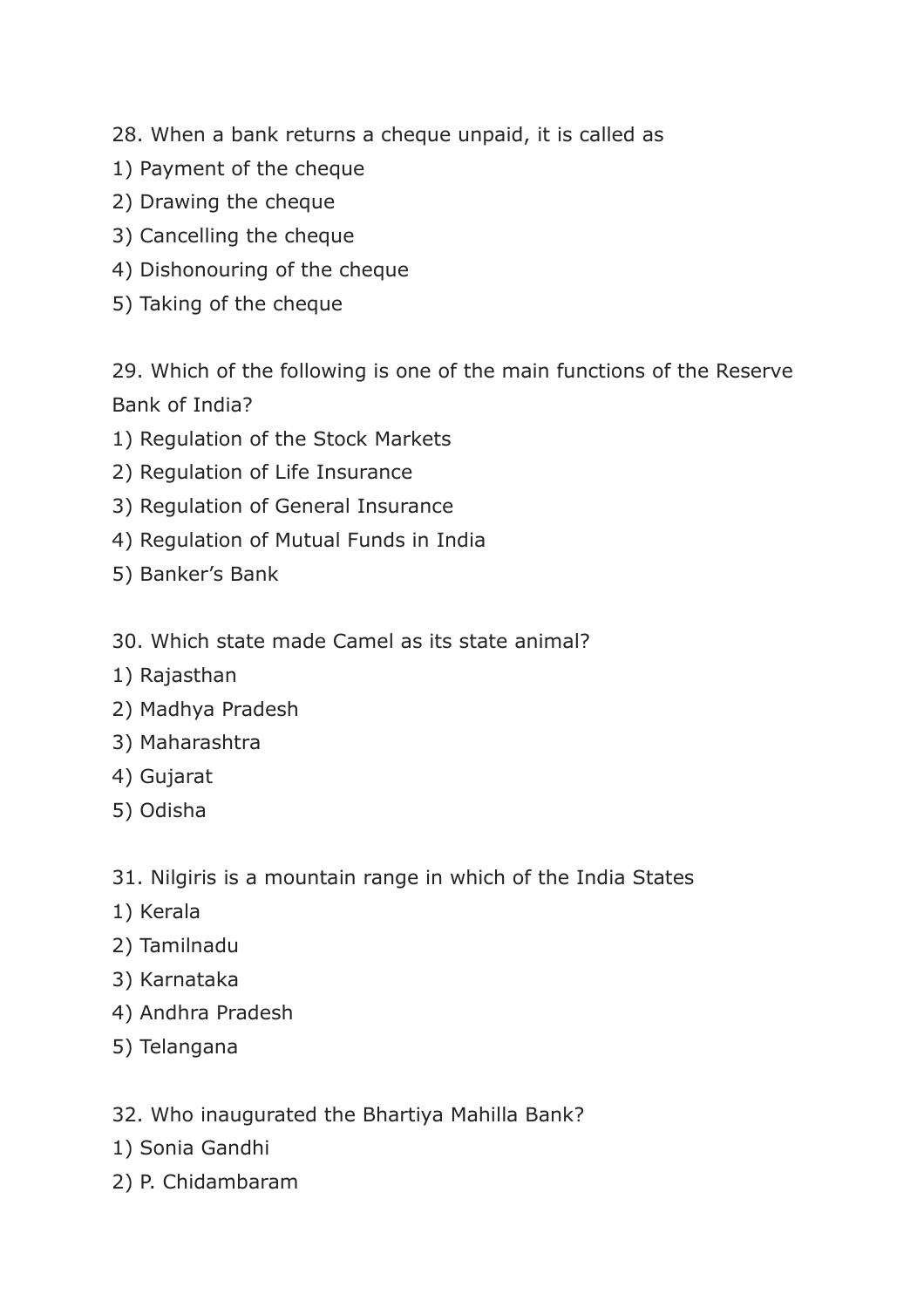- 3) Manmohan Singh
- 4) Both (1) and (3)
- 5) None of these

33. Which of the following is a 2,000 year old UNESCO recognised classical dance dramaform from Kerala which is feared to face extinction soon?

- 1) Koodiyattam
- 2) Kuchipudi
- 3) Kotattam
- 4) Kathak
- 5) Kathakali

34. The International Day of Older Person's is observed every year on:

- 1) 31st October
- 2) 21st October
- 3) 1st October
- 4) 11th October
- 5) 19th September

35. Which of the following authorities is responsible for maintaining accounts, deposits and cash management of the Government through issue Bonds and Treasury Bills?

- 1) SEBI
- 2) IBA
- 3) IRDA
- 4) SBI
- 5) RBI

36. The Oscar – winning music composer AR Rahman has a street named after him in ………..

1) Spain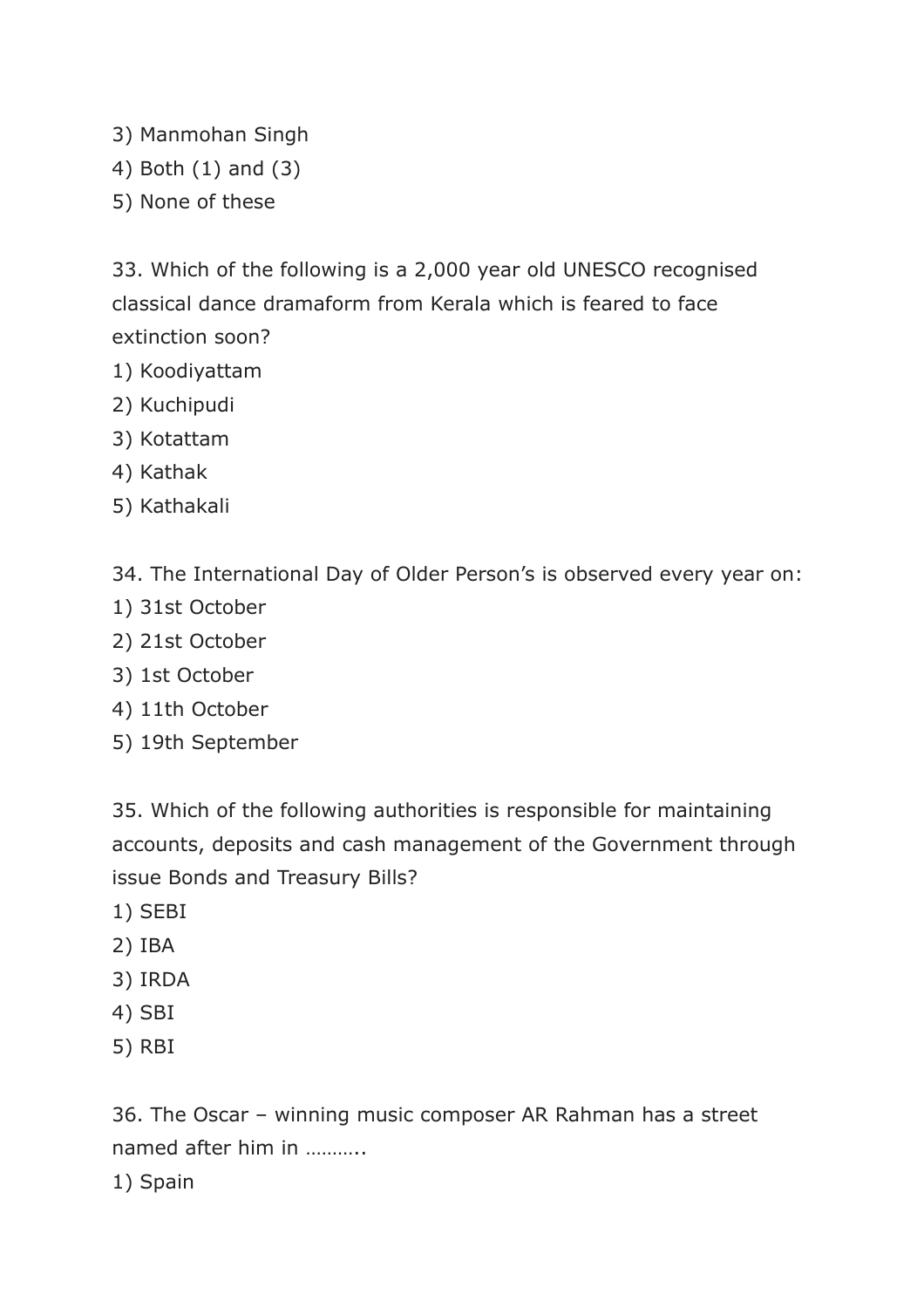- 2) Canada
- 3) United States of America
- 4) France
- 5) Germany

37. Who is the Winner of Australian grand prix?

- 1) Kevin Magnussen
- 2) Sergio Perez
- 3) Femando Alonso
- 4) Nico Rosberg
- 5) Felipe Massa

38. President Shri Pranab Mukharjee while addressing the joint session of Parliament on 14th June, 2014 spoke about five T's, three D's and three S's. In this context the three Ss represent …

- 1) Society, Secularism and Soundness
- 2) Size, Safety and Security
- 3) Simplicity, Sincerity and Seriousness
- 4) Skill, Speed and Scale
- 5) Shelter, Sanctity and Straight forwardness

39. What is the name of the longest free way bridge of Mumbai?

- 1) Taj express way
- 2) Eastern freeway
- 3) South freeway
- 4) Both (1) and (2)
- 5) None of these

40. The first Indian bank to open a french out-side ……. India in London in 1946

- 1) State Bank of India
- 2) State Bank of Patiala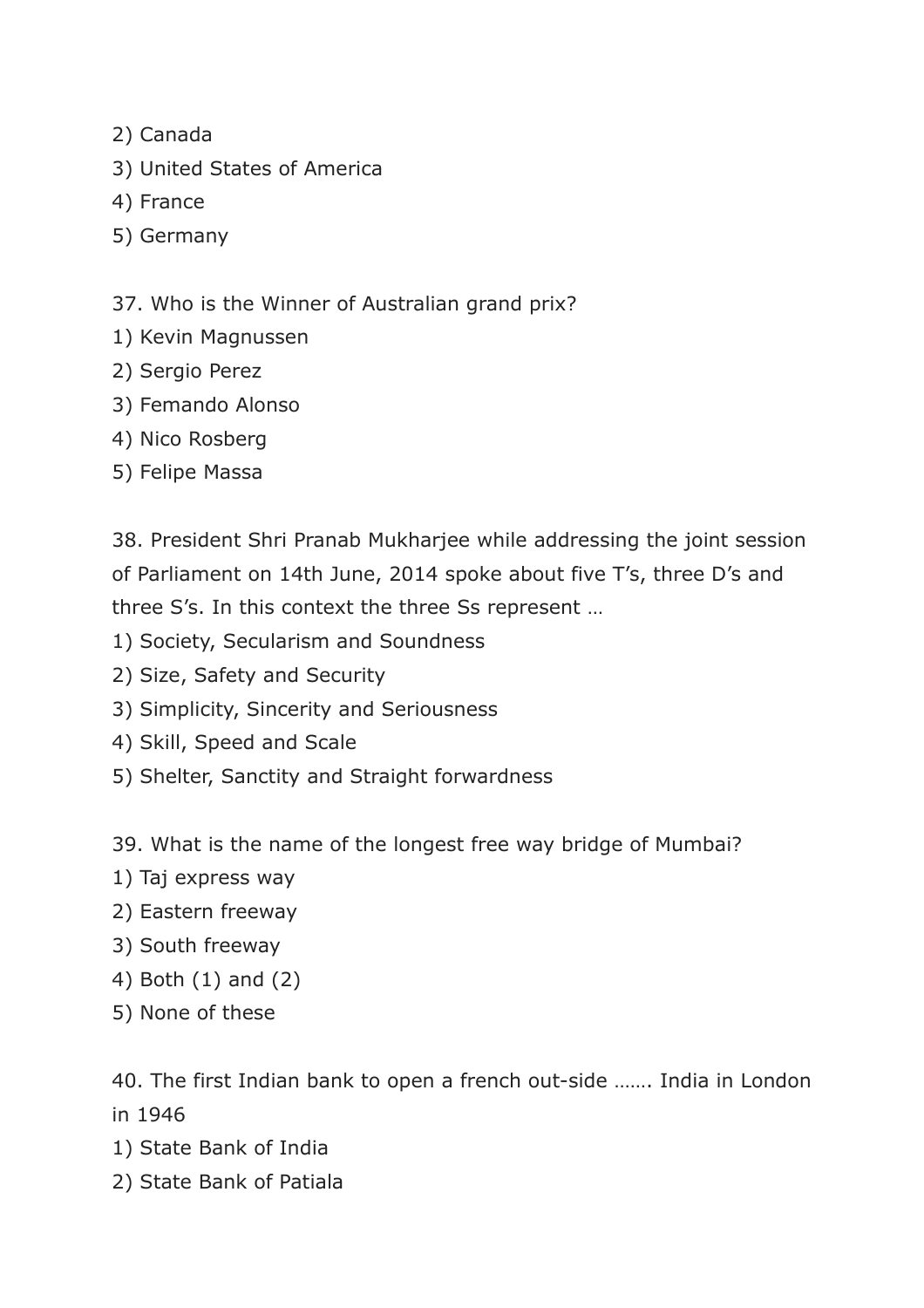- 3) Allahabad Bank
- 4) Bank of India
- 5) None of these

# COMPUTER KNOWLEDGE AND MARKETING APTITUDE

- 41. ………. is referred to as primary storage
- 1) ROM
- 2) RAM
- 3) CPU
- 4) System Unit
- 5) None of the above
- 42. What is the aim of successful marketing?
- 1) To increase the profit
- 2) To increase the sale
- 3) To increase the output of sellers
- 4) To increase customer base
- 5) All of the given options
- 43. What does the acronym BIOS stand for?
- 1) Basic Input/Output System
- 2) Basic Internal Output System
- 3) Basic Inner/Output System
- 4) Basic Input/Output Systemisation
- 5) Basic Input/Output System

44. ………. a reducing the number of organizational levels to get closer to the customer

1) Globalizing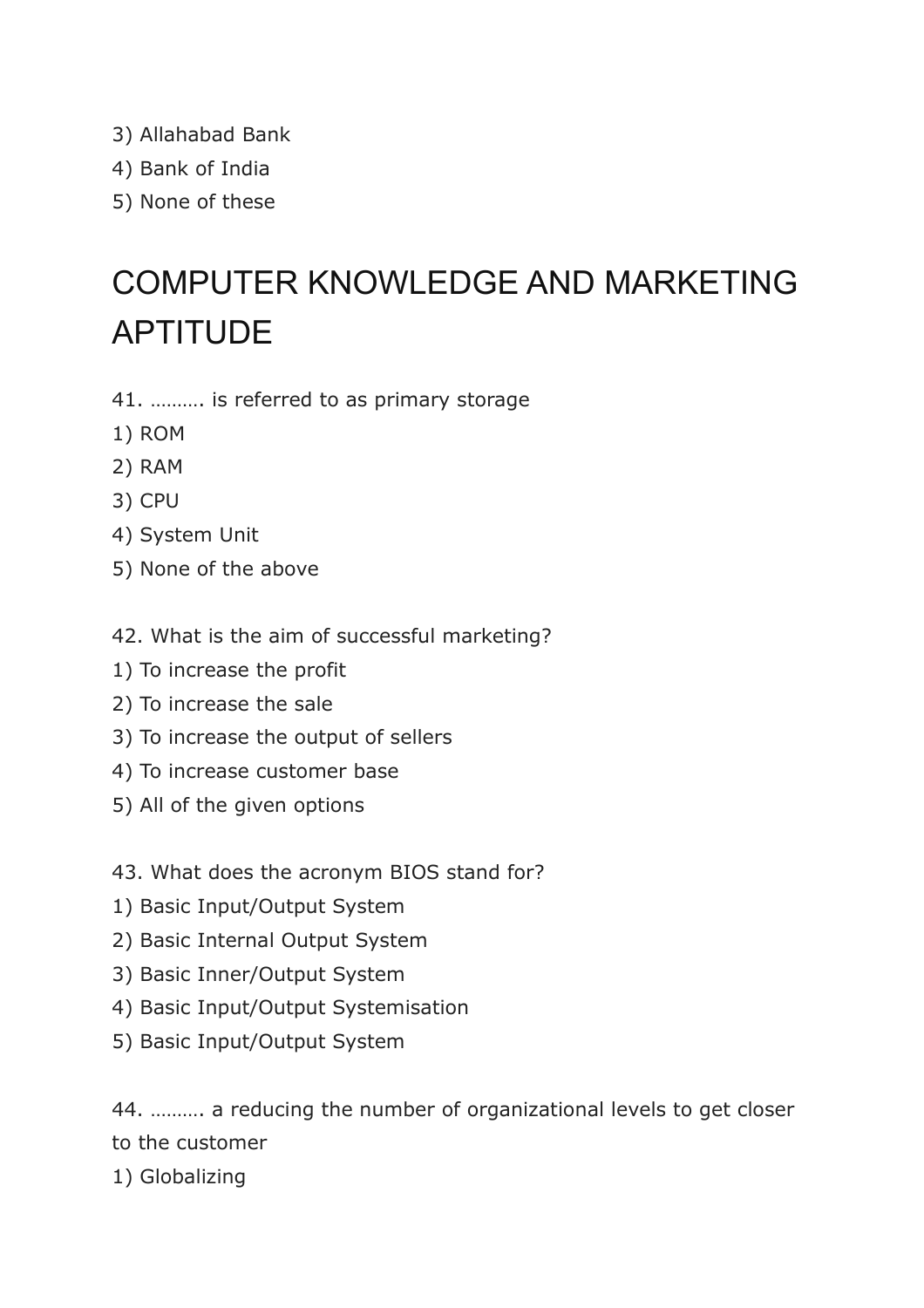- 2) Empowering
- 3) Draft the report
- 4) Flattening
- 5) Accelerating

45. "Qtr 1, Qtr 2, Qtr 3″ is an example of a ………..

- 1) Series
- 2) Function
- 3) Formula
- 4) Syntax
- 5) None of the above

46. Which of the following is a primary number?

- 1) 34
- 2) 11
- 3) 45
- 4) 35
- 5) 12

47. The process of making changes to an existing document is referred

- to as …….. it
- 1) editing
- 2) changing
- 3) modifying
- 4) creating
- 5) adjusting

48. Which of the following refers to containers used to store related documents located on the computer?

- 1) lebels
- 2) modems
- 3) programs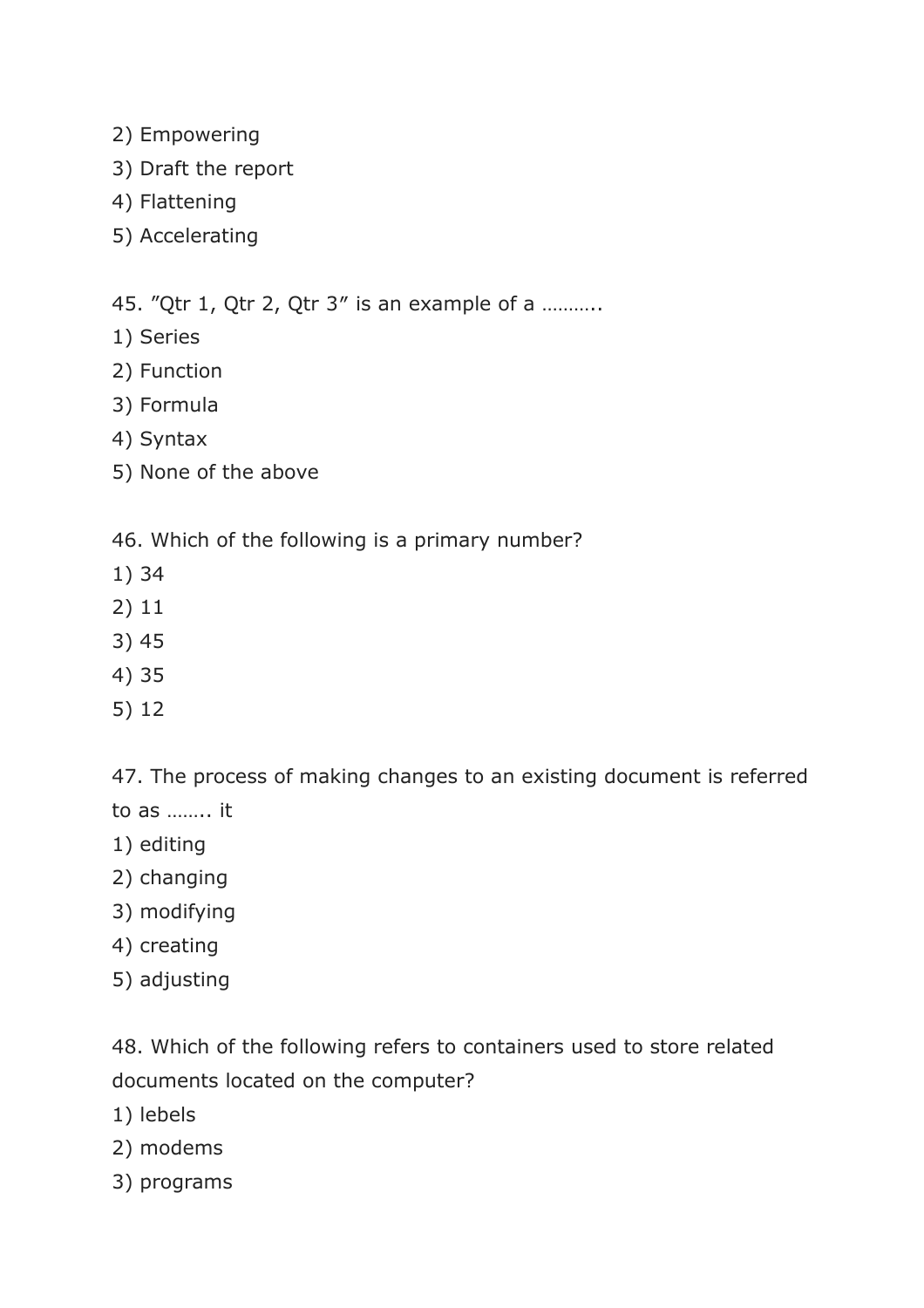- 4) folder
- 5) sections

49. This type of software contains rows and columns:

- 1) Drawing
- 2) Spreadsheet
- 3) Database
- 4) Word Processing
- 5) None of the above

50. SWOT analysis refers to an analysis of a company's …………

- 1) System; weakness; operations; threats
- 2) Strengths; weaknesses, opportunities, threats
- 3) Systems, weakness, operations, technology
- 4) Strategic units; workers; opportunities, technology
- 5) Strengths; weaknessses; opportunities, technology

51. The ……… format reduces an audio file about one tenth of its original size, while preserving much of the original quality of the sound

- 1) DOC
- 2) PNG
- 3) GIF
- 4) MP3
- 5) VMEG

52. The ……… which contains billions of documents; called Web pages, is one of the more popular services on the internet.

- 1) Web server
- 2) Telmet
- 3) Web
- 4) Collection
- 5) Newsnet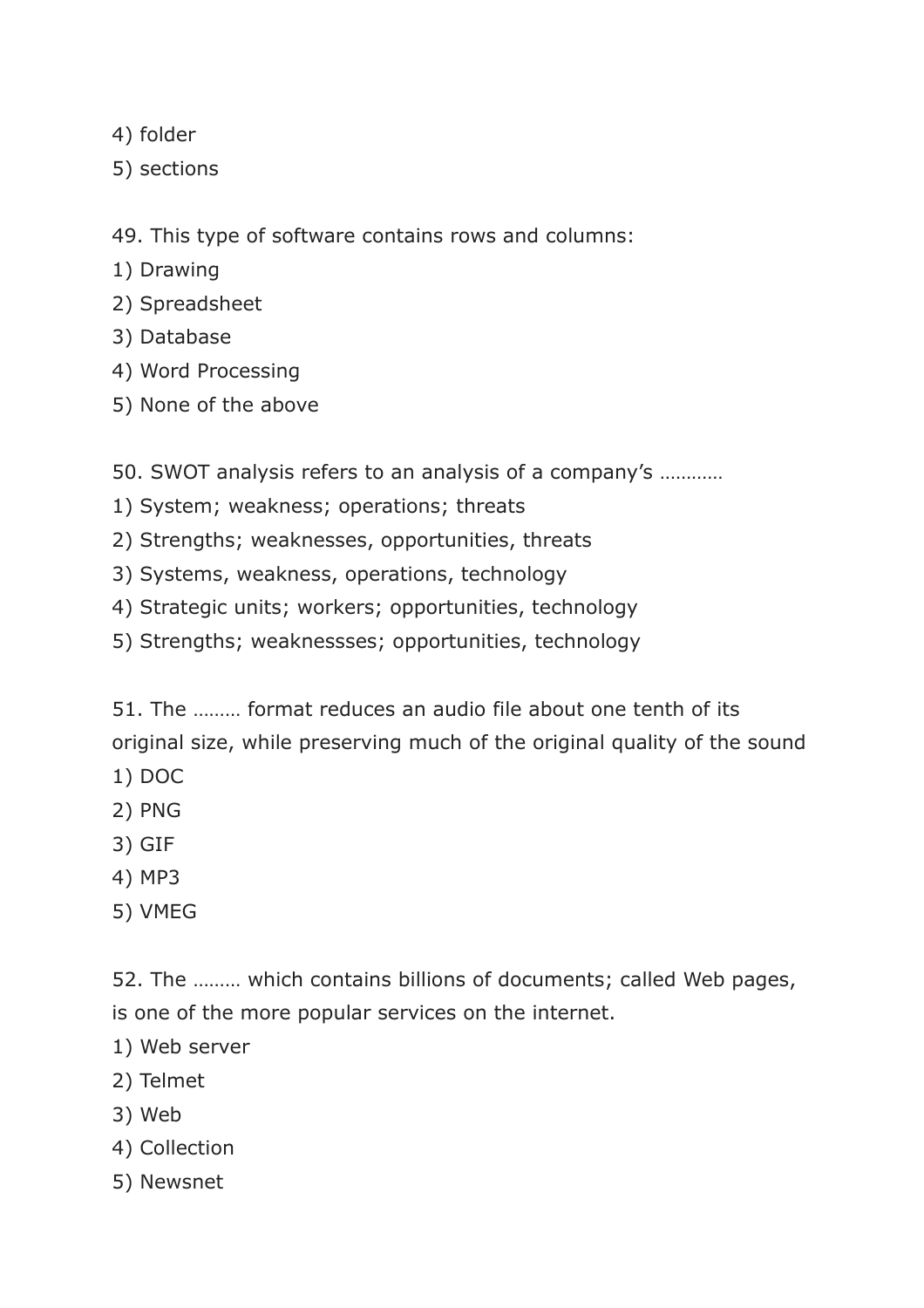53. When customers fall into user groups with distinct buying

preferences and practices, a ……… is desirable

- 1) Flattened Organization
- 2) Product Management Organization
- 3) BAMT Organization
- 4) Brand-Management Organization
- 5) Market Management Organizational

54. Customization in marketing means ………

1) Test

2) Making Few change according to client requirement to an already existing product

- 3) Coasting
- 4) Production
- 5) All of the given options

55. Which of the following terms is associated with Internet/Email?

- 1) Plotter
- 2) Side Presentation
- 3) Bookmark
- 4) File Chart
- 5) Microsoft Excel
- 56. Flash Drives are plugged into a (n):
- 1) Expansion Slot
- 2) Serial Port
- 3) USB Port
- 4) Drive Bay
- 5) All of the above

57. Increasing the effort to "think global" and "act local" is ……….

1) empowering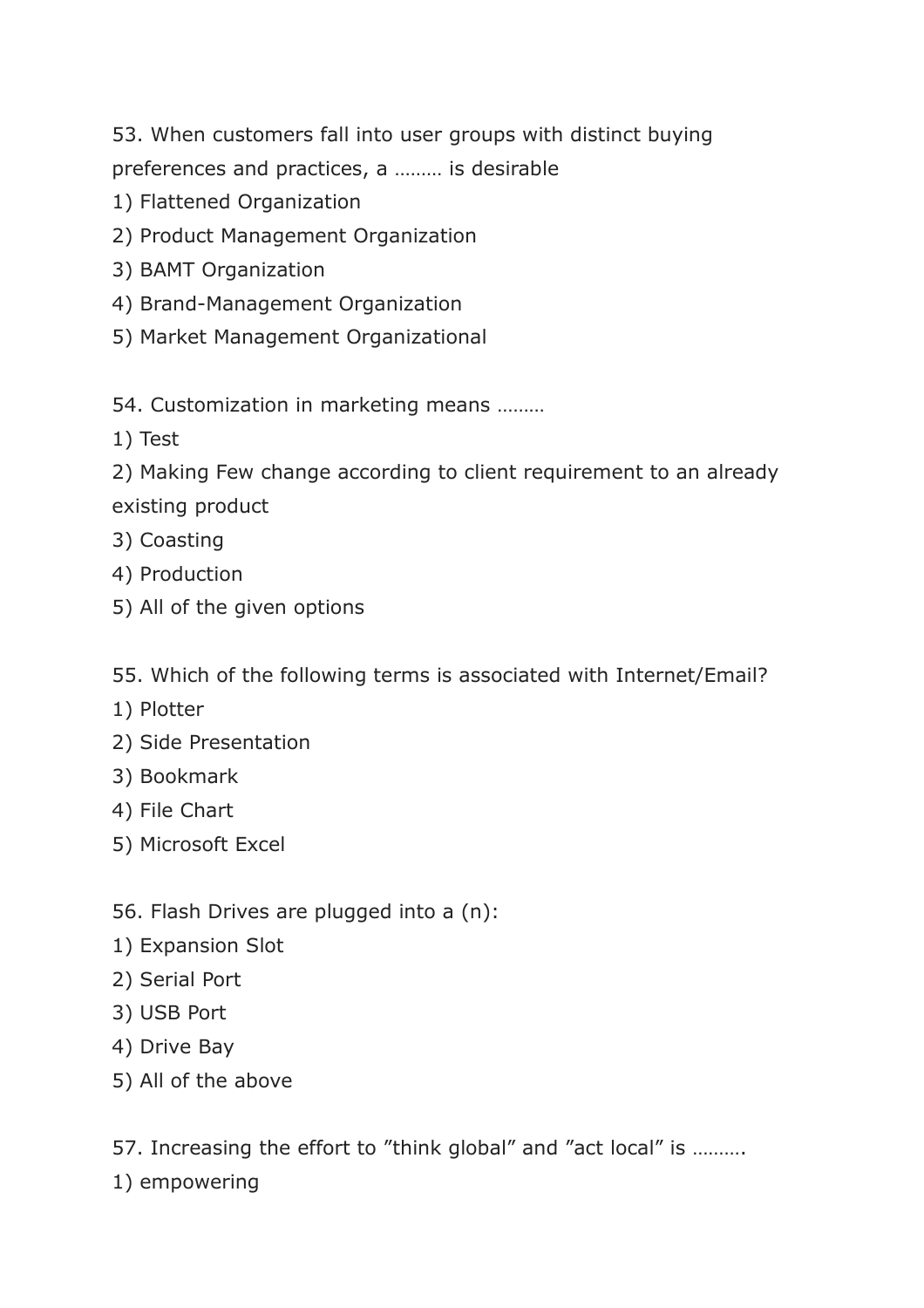- 2) globalizing
- 3) flattening
- 4) focussing
- 5) benchmarking

58. Product and brand management is sometime scharacterized as a system ………

- 1) hub-and-spoke
- 2) regional system
- 3) layerred organization
- 4) flattening organization
- 5) wheel
- 59. What is Linux?
- 1) Input Device
- 2) Storage Device
- 3) Operating System
- 4) Output Device
- 5) Processor

60. A company selling in a national market often organizes it scales

- force along ……… lines
- 1) product lines
- 2) territory
- 3) psychographic profiles
- 4) geographic
- 5) convenience

61. Which of the following is a small microprocessor based computer designed to be used by one person at a time….

- 1) netbook
- 2) super computer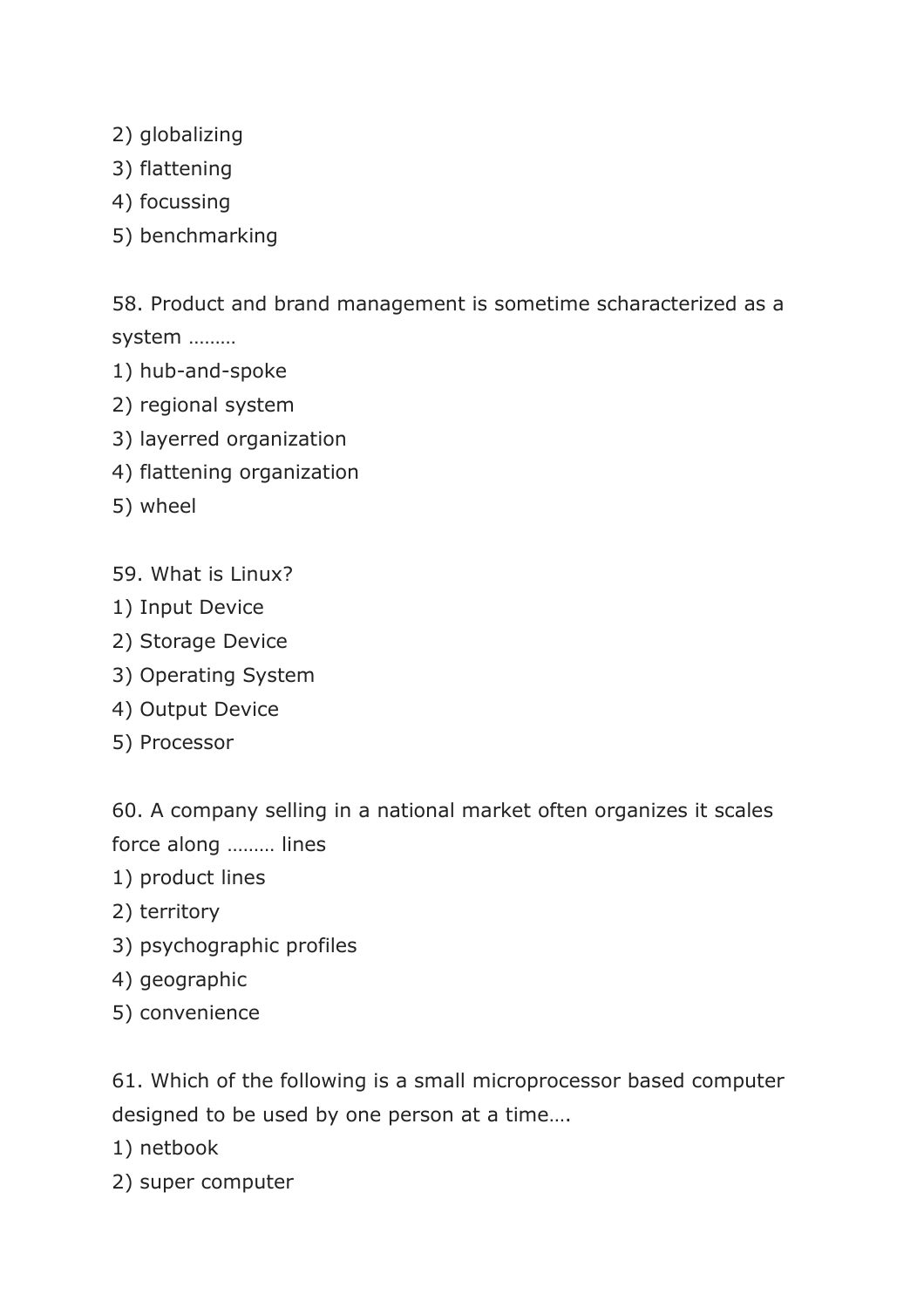3) all-in-one

- 4) notebook
- 5) personal computer

62. ……… encourages and empowers personnel to produce more ideas and take more initiative.

- 1) Benchmarking
- 2) Accelerating
- 3) Empowering
- 4) Merging
- 5) Flattening

63. To open the format cells dialogue box, one should press

- 1) Alt + 1
- $2)$  Ctrl + Shft + 1
- $3)$  Ctrl + 1
- 4) F1
- 5) F5

64. Hard disk drives are considered ……… storage.

- 1) flash
- 2) temporary
- 3) worthless
- 4) nonvolatile
- 5) none of the above
- 65. What is window vista?
- 1) Processor
- 2) Operating System
- 3) Input device
- 4) Memory
- 5) None of the above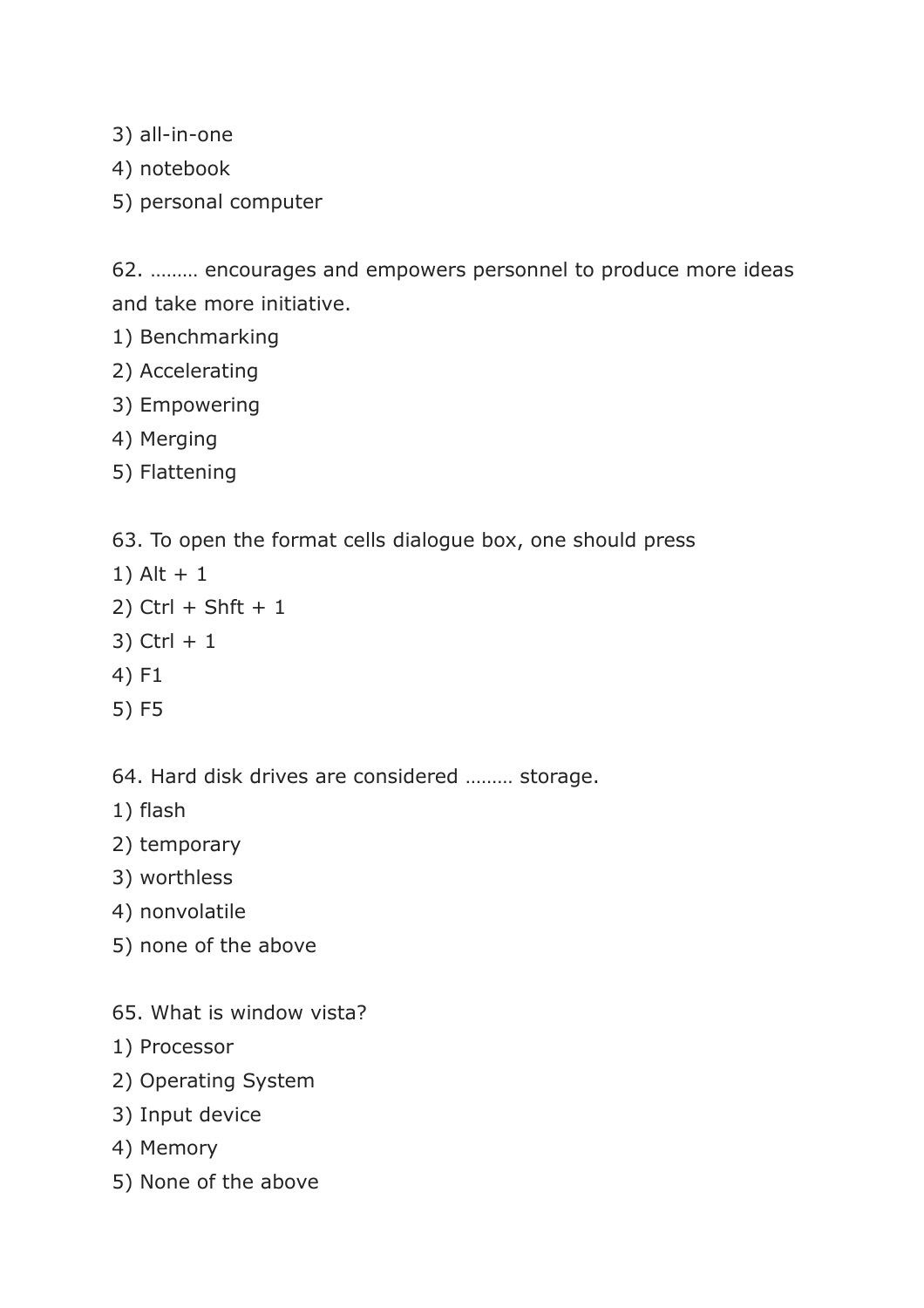66. Which of the following terms is associated with Networks?

- 1) MS Excel
- 2) Mouse
- 3) MS Word
- 4) Connectivity
- 5) Plotter

67. Which concept holds that consumers will favor those products that offer the most quality, performance, or innovative features?

- 1) Product
- 2) Selling
- 3) Holistic marketing
- 4) Production
- 5) Marketing
- 68. The objectives of price can be:
- 1) Profit
- 2) Market share
- 3) Cash flow
- 4) All of the above
- 5) None of the above

69. What type of device is a computer monitor?

- 1) Software
- 2) Processing
- 3) Storage
- 4) Input
- 5) Output

70. Which of the following markets require developing a superior product and packaging along with continuous advertising?

1) Profit market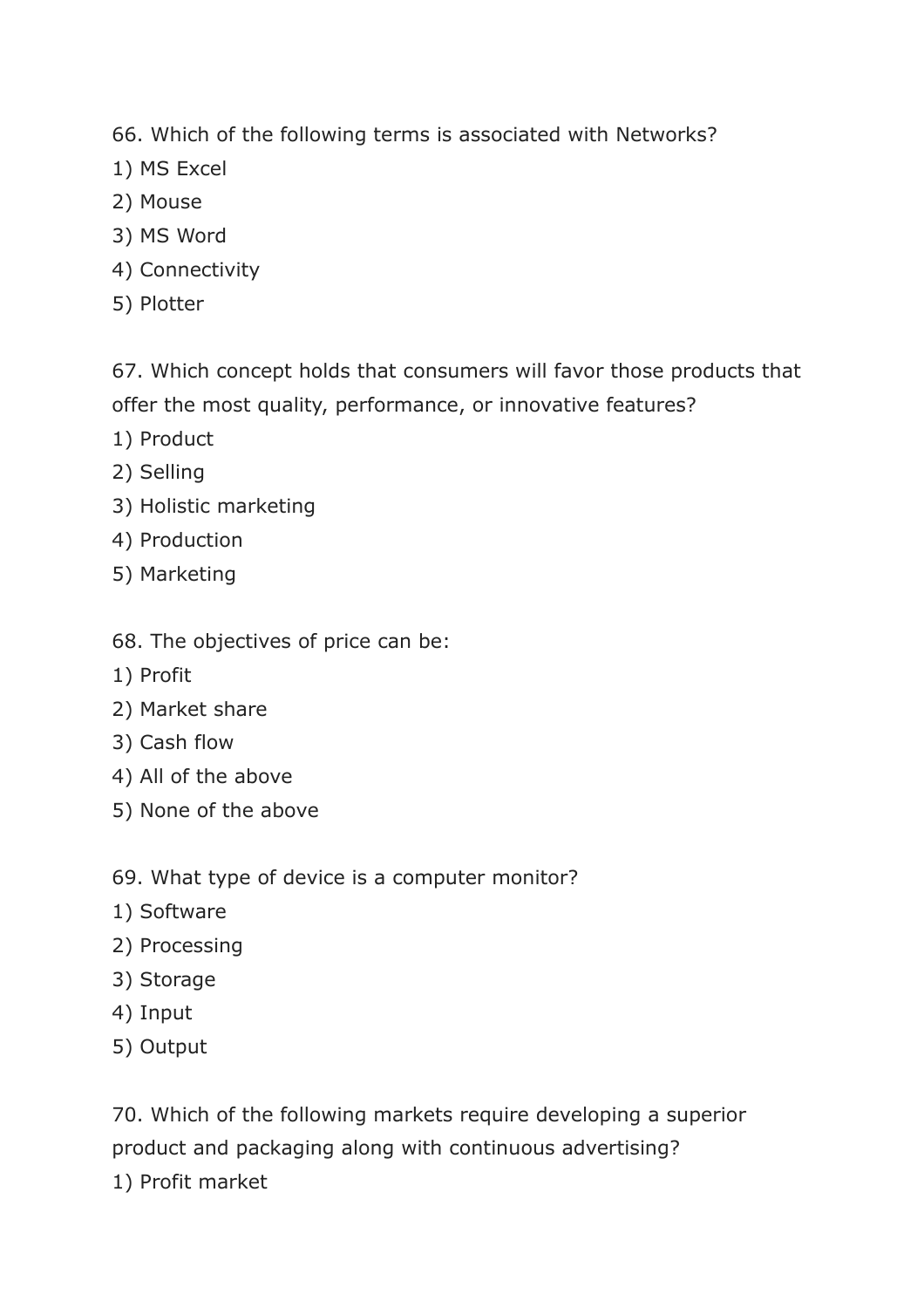- 2) Non profit government
- 3) Global markets
- 4) Consumer markets
- 5) Business markets
- 71. Delivery Channel means ………
- 1) Service centres
- 2) Other than those given as options
- 3) Handing over the products to the buyers
- 4) Product manufacturing
- 5) Places where products are made available to the buyers

72. ……… device is any hardware component that allows you to enter data and instructions into a computer.

- 1) Interaction
- 2) Input
- 3) Communication
- 4) Output
- 5) Terminal

73. Which of the following alternatives is done by a non-profit or government organization to further a cause

- 1) Brand marketing
- 2) Social Marketing
- 3) Casual Marketing
- 4) Issue Marketing
- 5) Non-Profit Marketing

74. Father of 'C' Programming language –

- 1) Prof. John Keenly
- 2) Bill Gates
- 3) Thomas Kurtz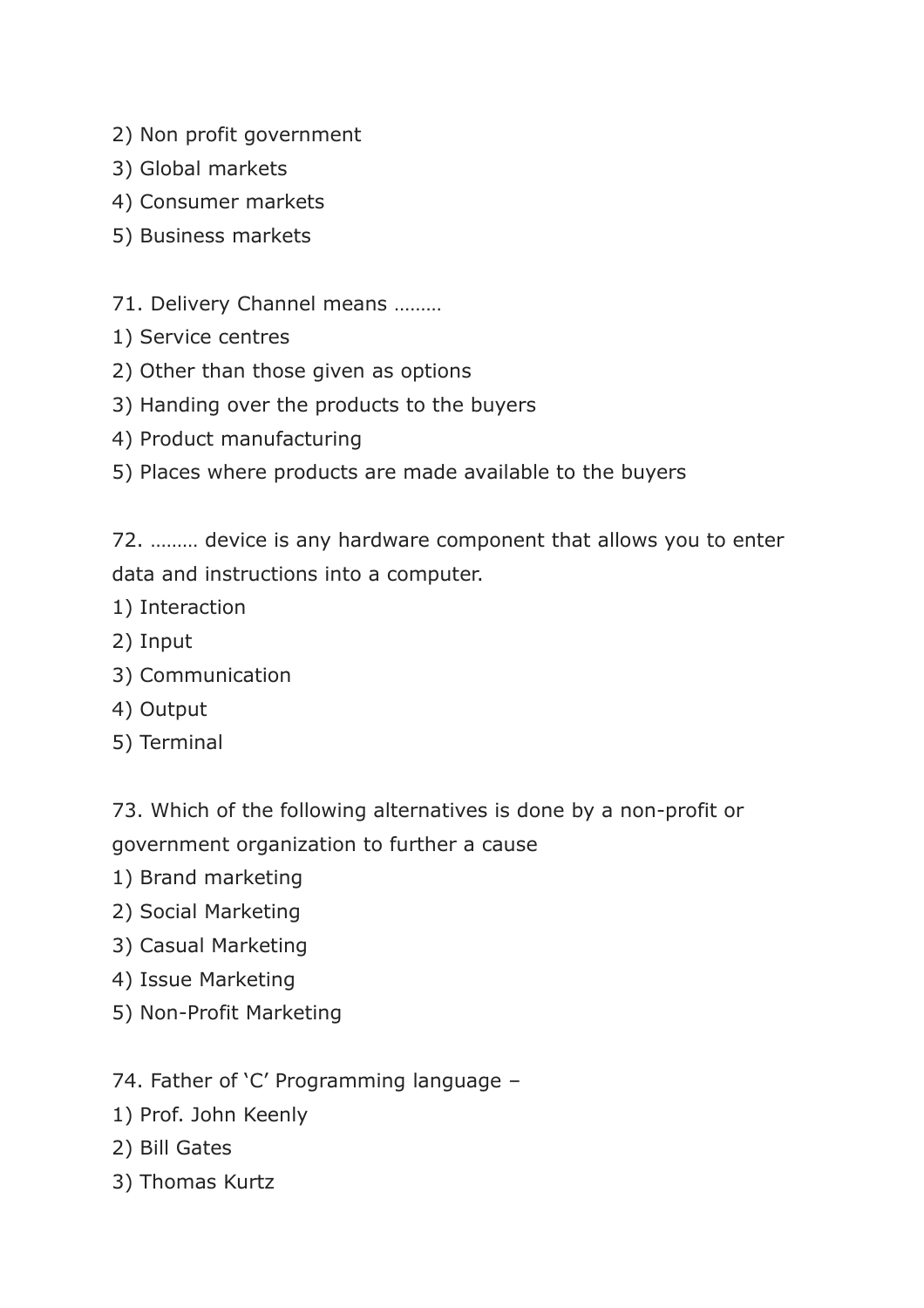- 4) Dennis Ritchei
- 5) None of the above

#### 75. What is the other name for Programmed Clip?

- 1) RAM
- 2) PROM
- 3) LSIC
- 4) ROM
- 5) 1 and 2 both
- 76. A DVD is an example of  $a(n)$  -
- 1) Output Device
- 2) Hard Disk
- 3) Optical Disc
- 4) Solid-State Storage Device
- 5) None of the above
- 77. Sales Targets are fixed on the basis of ………
- 1) Brand Positioning
- 2) Time Period
- 3) Past Experience
- 4) All of the above
- 5) None of the above
- 78. Marketing is ……….
- 1) Consumer Oriented
- 2) Competitiors Oriented
- 3) Investment Oriented
- 4) Both 1 and 2
- 5) None of the above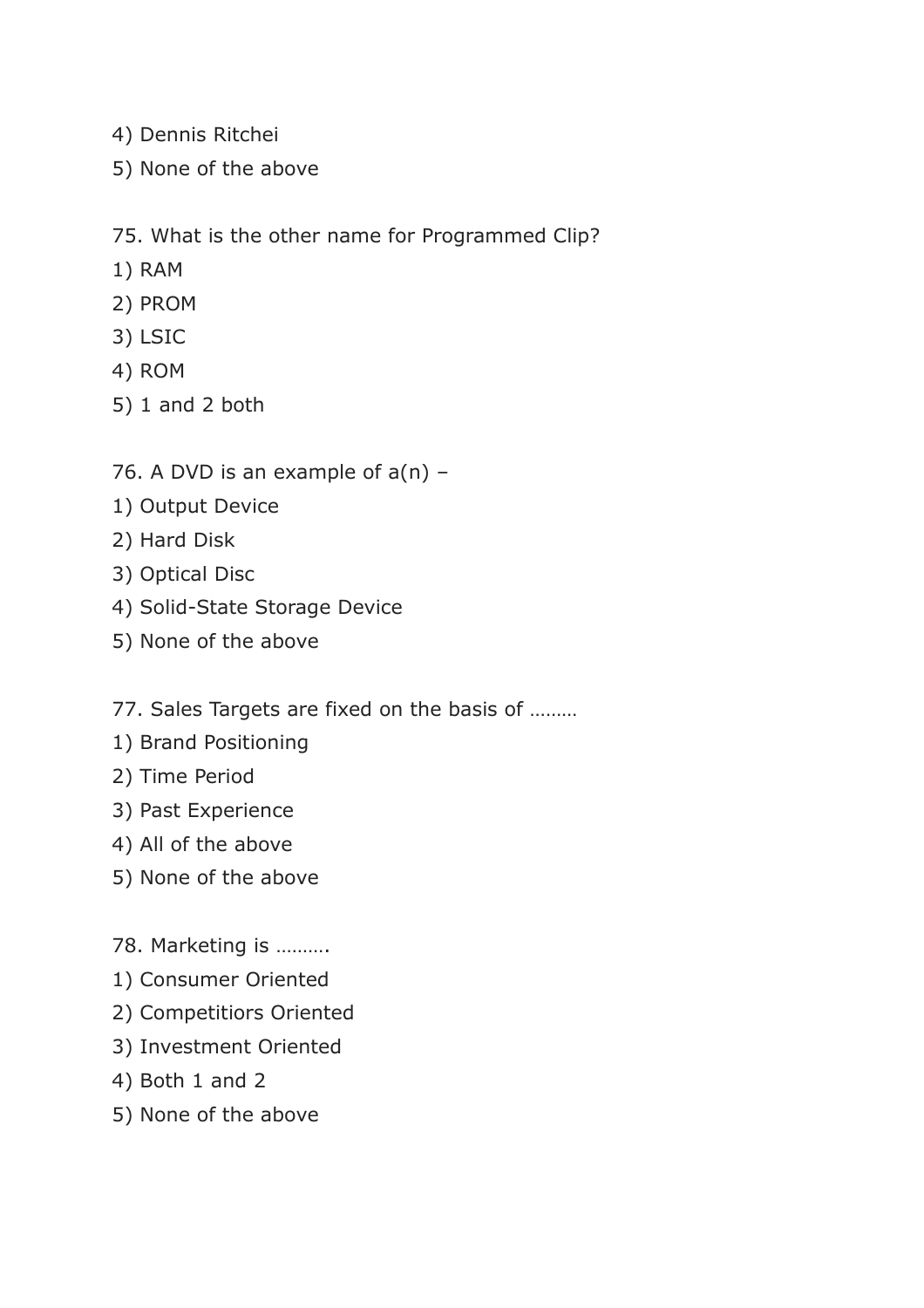79. Marketing in Banks is required for

- 1) Lending
- 2) Accepting the Deposits
- 3) Getting New Customers
- 4) Retaining Existing Customers
- 5) All of the above

80. SBU Means:

- 1) Strategic Business Utility
- 2) Strategic Business Users
- 3) Strategic Business Unit
- 4) Secondary Business Unit
- 5) All of the above

## QUANTITATIVE APTITUDE

### **Directions (81 – 95): What will come in place of the question mark (?) in the following questions?**

- 81. 5544 + 6767 3443 = ?
- 1) 8860
- 2) 8888
- 3) 8866
- 4) 8868
- 5) None of these

82. 21/25  $\times$  75/56  $\times$  32/33 = ? 1) 34/11 2) 14/11 3) 12/11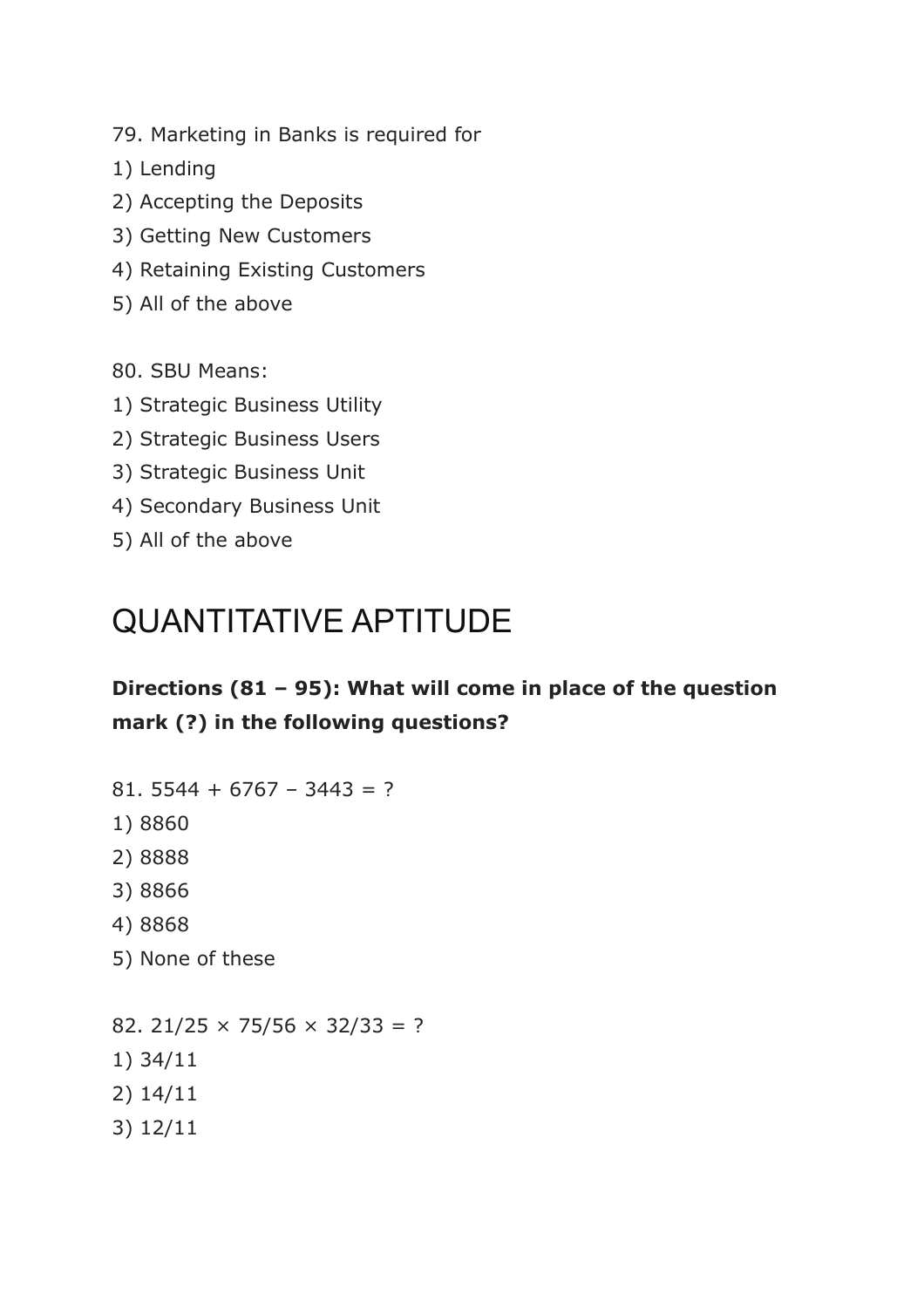- 4) 23/11 5) None of these 83.  $5/7 + 2/3 - 2/7 = ?$ 1) 22/21 2) 23/21 3) 43/21 4) 44/21 5) None of these 84.  $3\sqrt{1728}$  = ? -7 1) 17 2) 18 3) 21 4) 22 5) None of these 85. 42% of 12% of 1/4 th of 15000 = ? 1) 188 2) 182 3) 185 4) 187 5) None of these 86. 12% of 150 + 62% of 800 = ? 1) 516 2) 518 3) 515 4) 514
- 5) None of these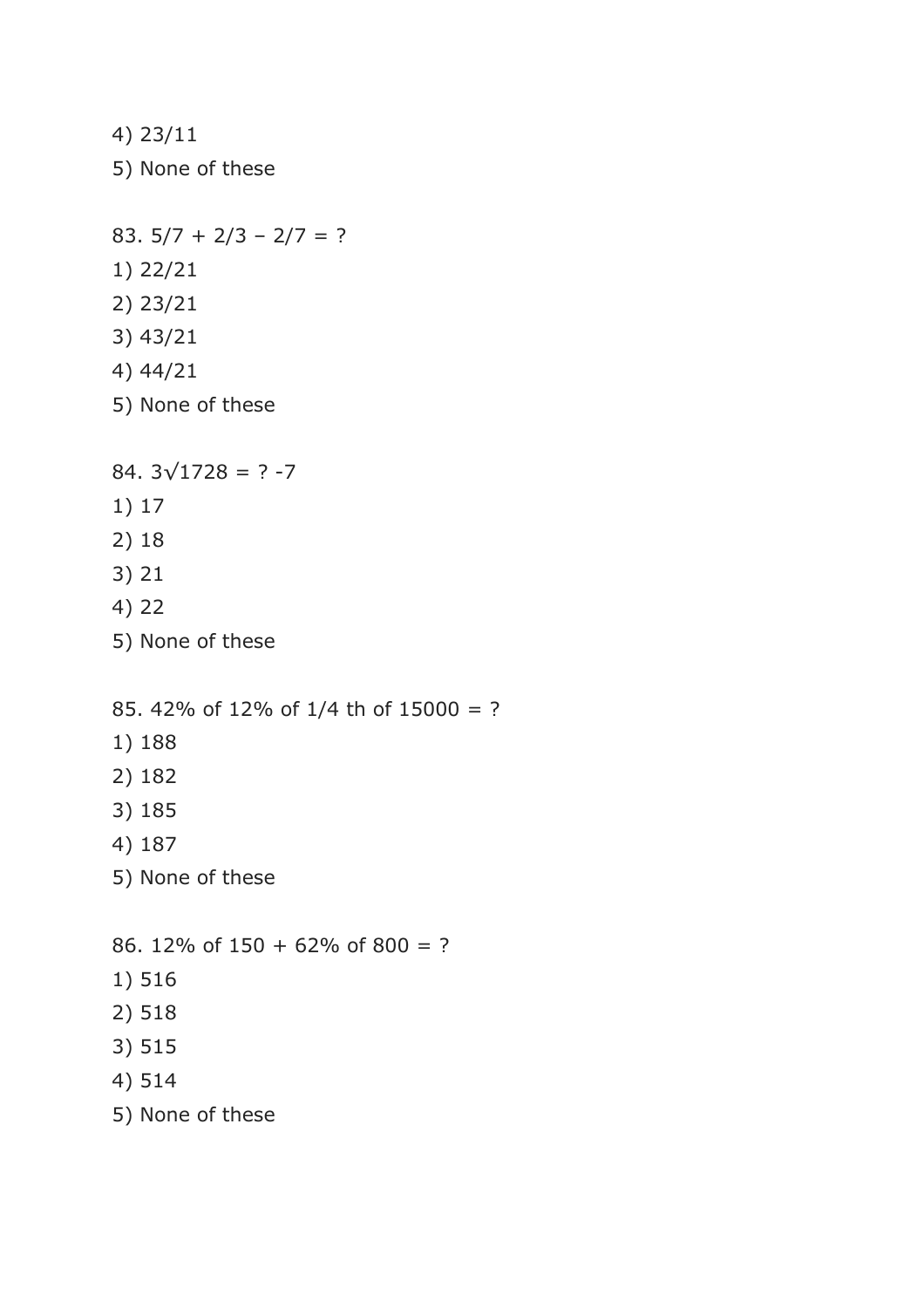87. 4/5 th of 38% of 600 – 15.4 = ? 1) 169 2) 163 3) 165 4) 168 5) None of these 88.  $60 \times (8/15) = ?$ 1) 34 2) 36 3) 38 4) 33 5) None of these 89. 72  $\times$  4.3  $\times$  0.8 = ? 1) 245.34 2) 247.88

- 3) 249.24
- 4) 243.56
- 5) None of these

90.  $7.14 + 3.29 + 9.43 + 8.19 = ?$ 1) 27.03 2) 28.05 3) 25.05 4) 29.03 5) None of these 91. 56835 - 12683 + 38934 = ?

- 1) 83085
- 2) 83083
- 3) 83088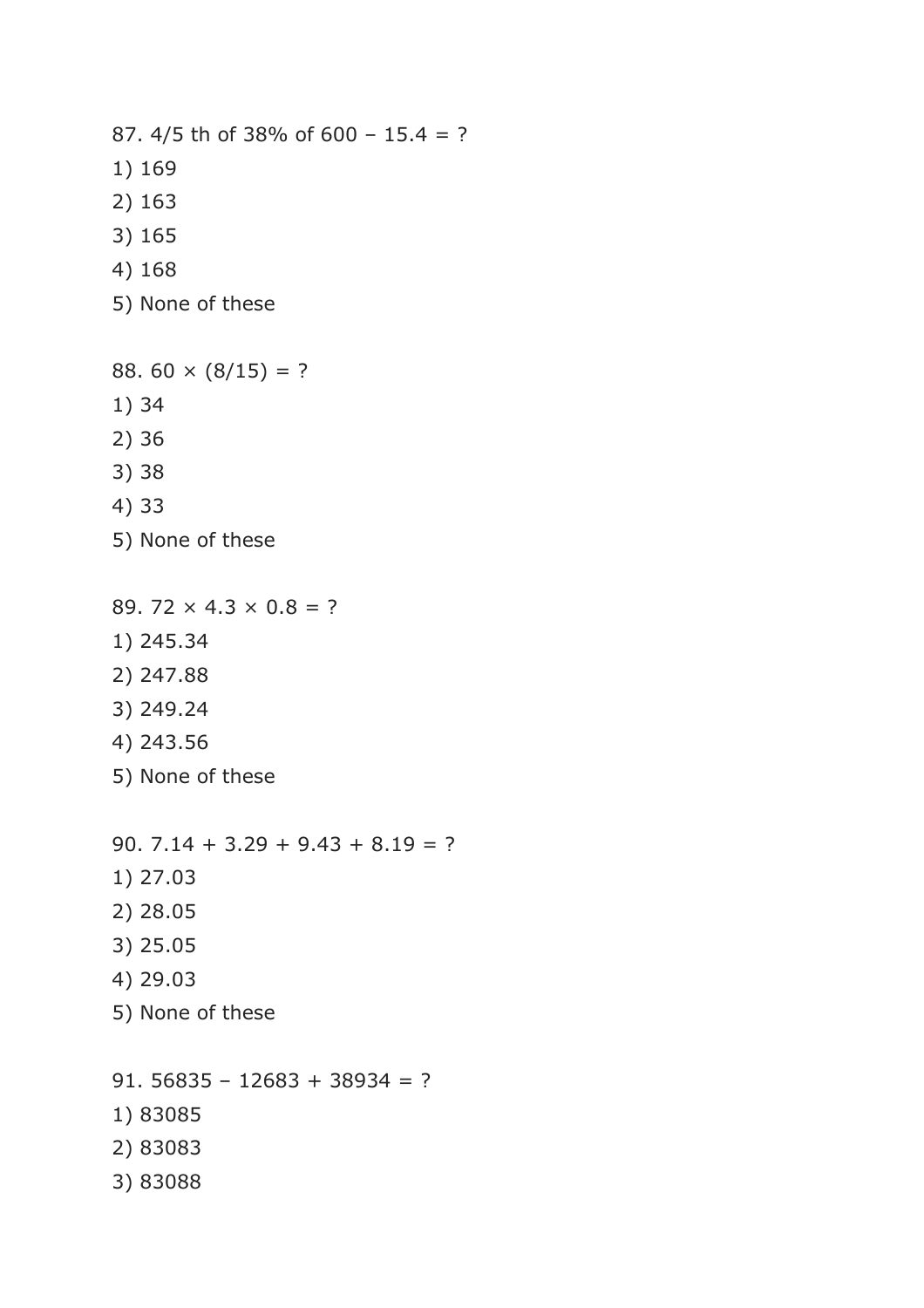4) 83086 5) None of these 92. 4244  $\div$  4 + 4554  $\div$  9 = ? 1) 1567 2) 1569 3) 1563 4) 1568 5) None of these 93.  $\sqrt{20164}$  = ? 1) 143 2) 145 3) 142 4) 144 5) None of these 94.  $15 \times 28 \times ? = 5040$ 1) 12 2) 18 3) 14 4) 16 5) None of these 95.  $(18)2 + (14)2 - (21)2 = ?$ 1) 78 2) 75 3) 77 4) 73 5) None of these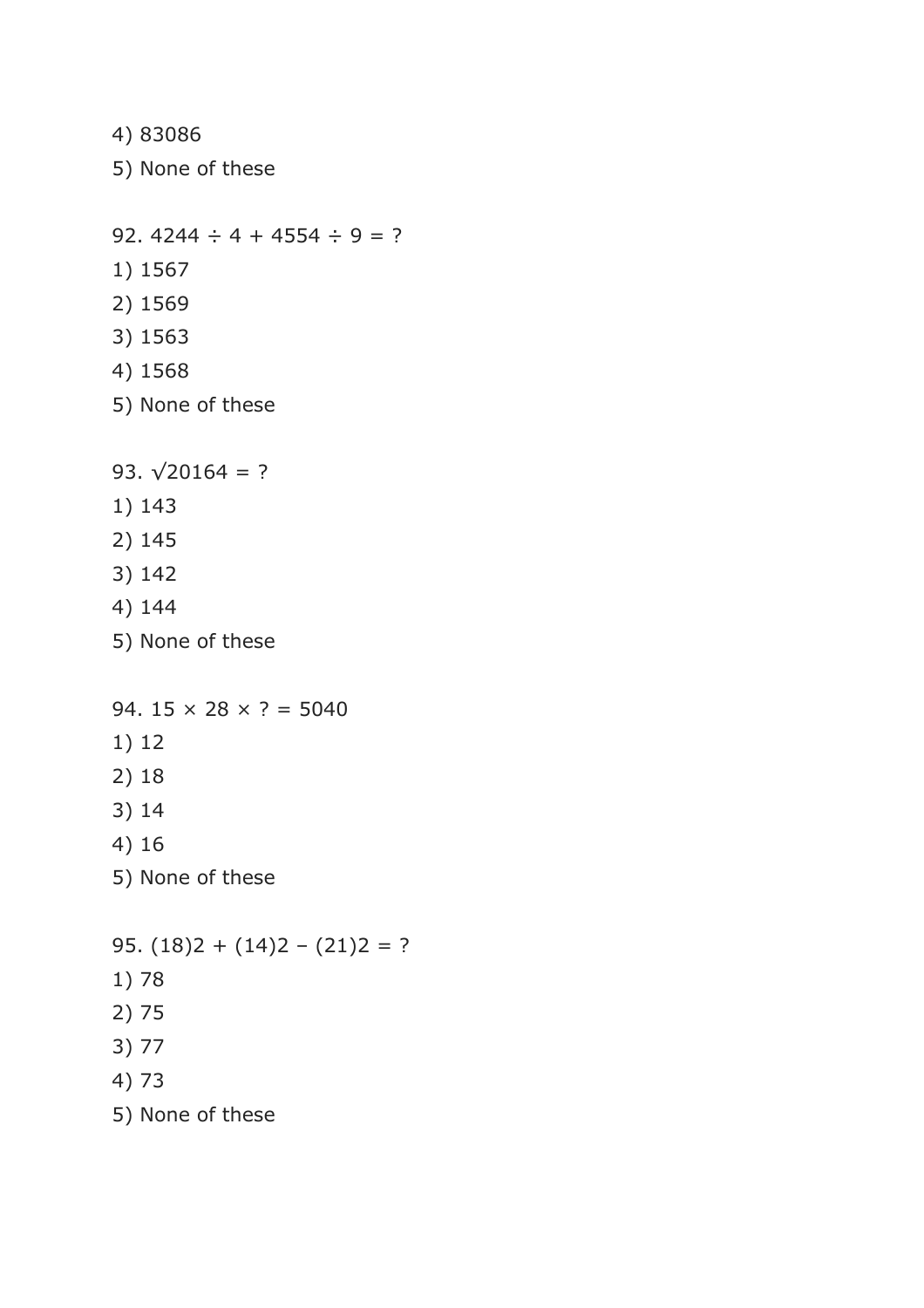96. What is the least number that can be added to 5300 to make it a perfect square?

- 1) 25
- 2) 33
- 3) 29
- 4) 36
- 5) None of these

97. 46% of a number is 115. What is 150% of that number?

- 1) 370
- 2) 385
- 3) 365
- 4) 360
- 5) None of these

98. Meera had a certain amount, she gave 15% of that amount to Anish, 32% to rubina and 2% to Sana. 3/4 th of the remaining amount is Rs. 8,400. How much did she give Anish?

- 1) Rs.6,000
- 2) Rs.6,200
- 3) Rs.6,400
- 4) Rs.7,000
- 5) None of these

99. In how many different ways can the letters of the word "TRENDS" be arranged?

- 1) 720
- 2) 120
- 3) 740
- 4) 5040
- 5) None of these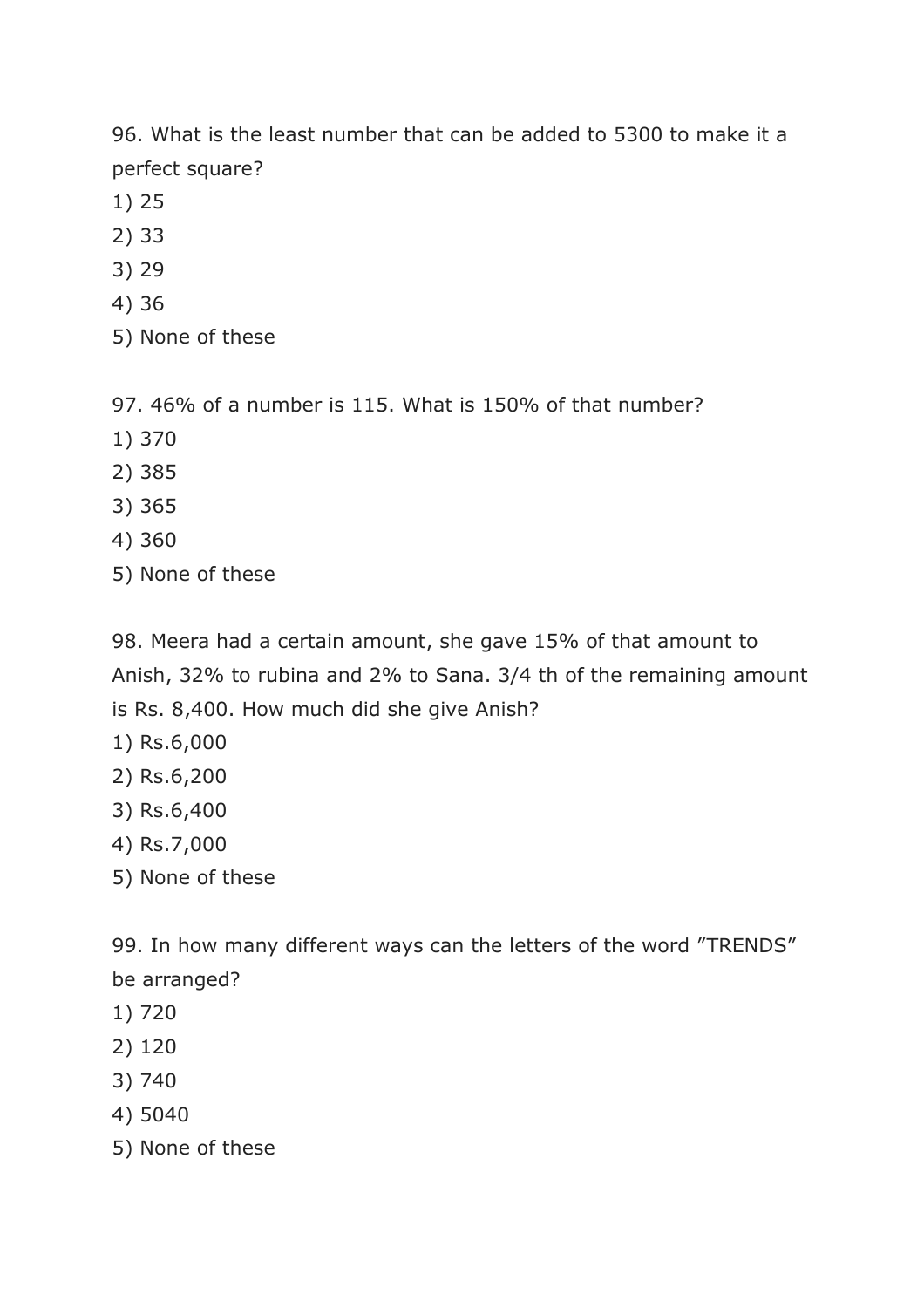100. If the following fractions are arranged in an ascending order (from left to right), which of them will be the second from the left end? 2/7 , 3/13, 5/11, 7/15, 4/9

- 1) 3/13
- 2) 2/7
- 3) 5/11
- 4) 4/9
- 5) 7/15

101. Four years ago the ratio between the ages of Taani and Ananya was 4 : 5 respectively. The ratio between their present ages is 14 : 17 respectively. What will be Ananya's age 5 years hence?

- 1) 34 years
- 2) 33 years
- 3) 38 years
- 4) 28 years
- 5) None of these

102. Find the average of the following set of scores 495, 321, 673, 553, 235, 723

- 1) 530
- 2) 550
- 3) 500
- 4) 520
- 5) None of these

103. The average of five numbers is 56.4. The average of the first and the second number is 53. The average of the fourth and the fifth number is 56. What is the third number?

- 1) 63
- 2) 62
- 3) 67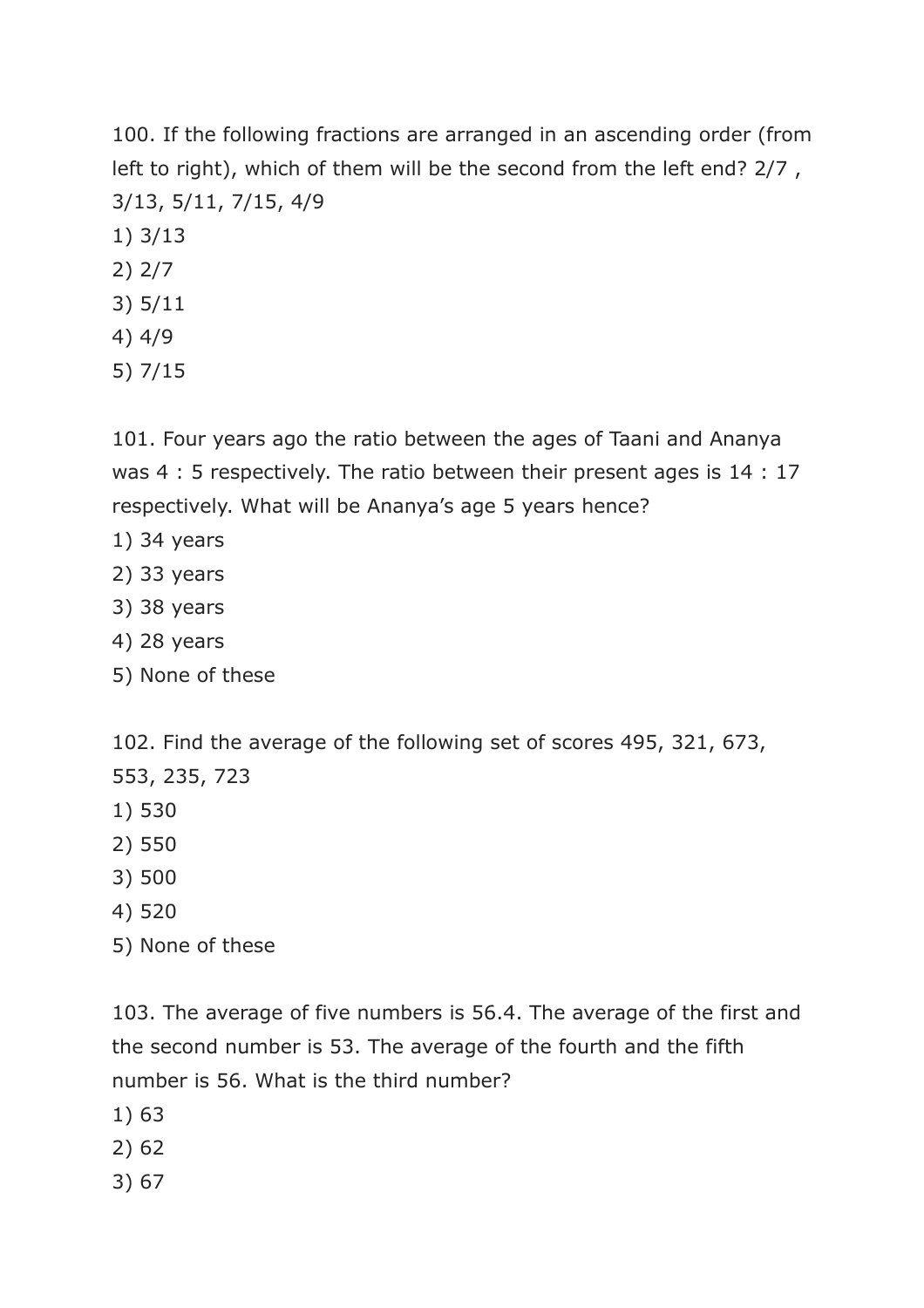4) 68 5) None of these

104. What will be the compound interest accrued on a principal amount of Rs. 32,000 at the rate of 11 p.c.p.a. after a period of 2 years?

- 1) Rs. 7429.5
- 2) Rs. 7423.8
- 3) Rs. 7426.7
- 4) Rs. 7427.2
- 5) None of these

105. The side of a square is 2 cms less than the length of a rectangle and the breadth of the rectangle is 5 cms less than the side of the square. The area of the square is 324 sq. cms. What is the area of the rectangle?

- 1) 250 sq. cms
- 2) 260 sq. cms
- 3) 254 sq. cms
- 4) 258 sq. cms
- 5) None of these

106. A car covers 232 kms in 4 hours. The average speed of a bike is 50% more than the average speed of the car. How much distance will the bike cover in 6 hours?

- 1) 524 kms
- 2) 528 kms
- 3) 522 kms
- 4) 526 kms
- 5) None of these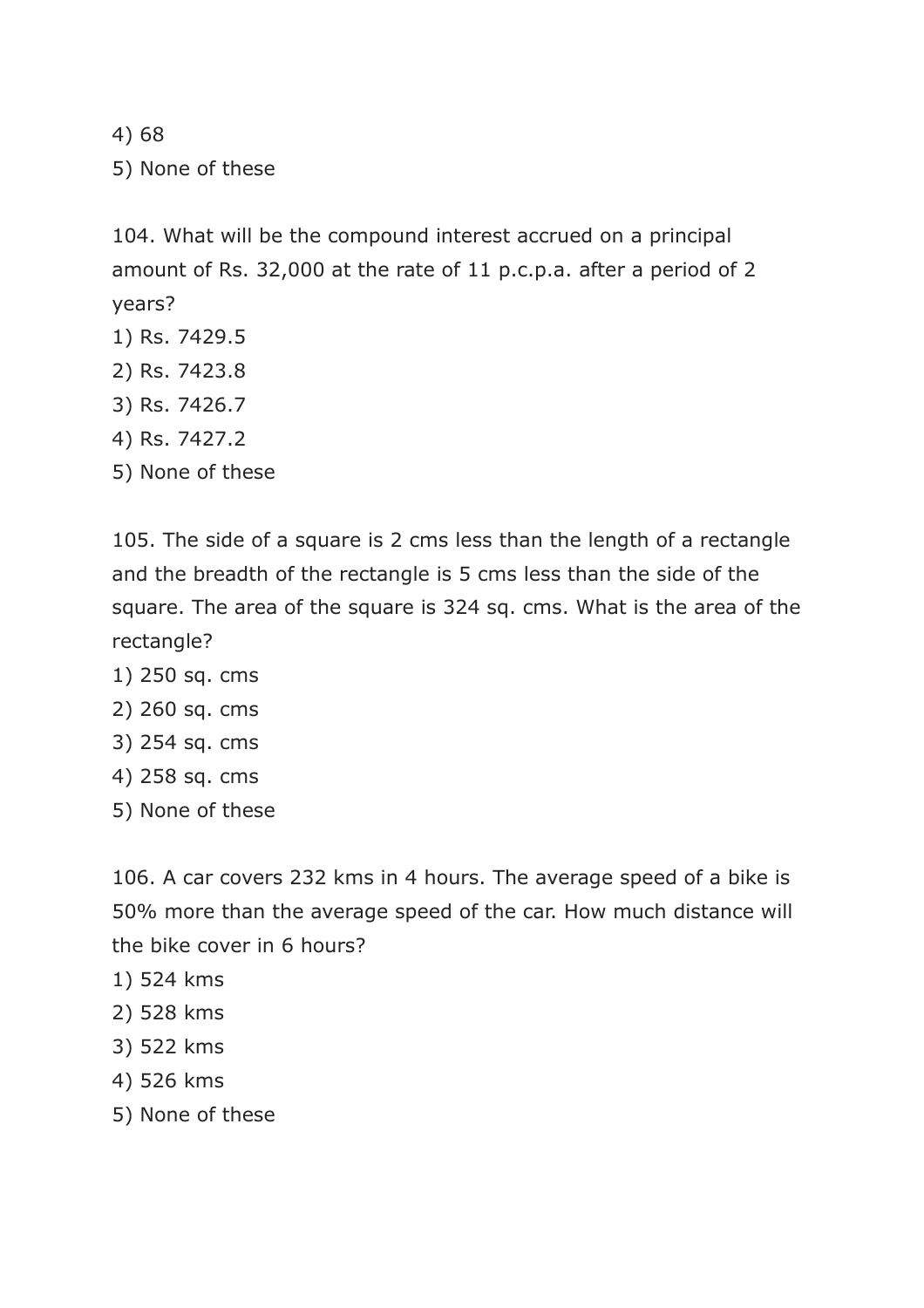**Directions (107 – 109): The following questions are based on the given information.**

https://www.freshersnow.com/

**Aman sold 8500 articles in a span of four days. He sold 26% articles on day one. 25% articles on day 2 and 32% articles on day 3. The remaining articles were sold on day 4.**

107. How many articles were sold on day 2 and day 3 together?

- 1) 4845
- 2) 4844
- 3) 4843
- 4) 4848
- 5) None of these

108. How many articles were sold on day 4?

- 1) 1448
- 2) 1454
- 3) 1452
- 4) 1444
- 5) None of these

109. What is the difference between the number of articles sold on day 1 and day 3?

- 1) 512
- 2) 515
- 3) 520
- 4) 518
- 5) None of these

110. Keol scored 49 marks in English. 37 marks in Science. 45 marks in Mathematics. 53 marks in Hindi and 55 marks in Social Studies. The maximum marks a student can score in each subject is 70. How much approximate percentage did Koel get in this exam?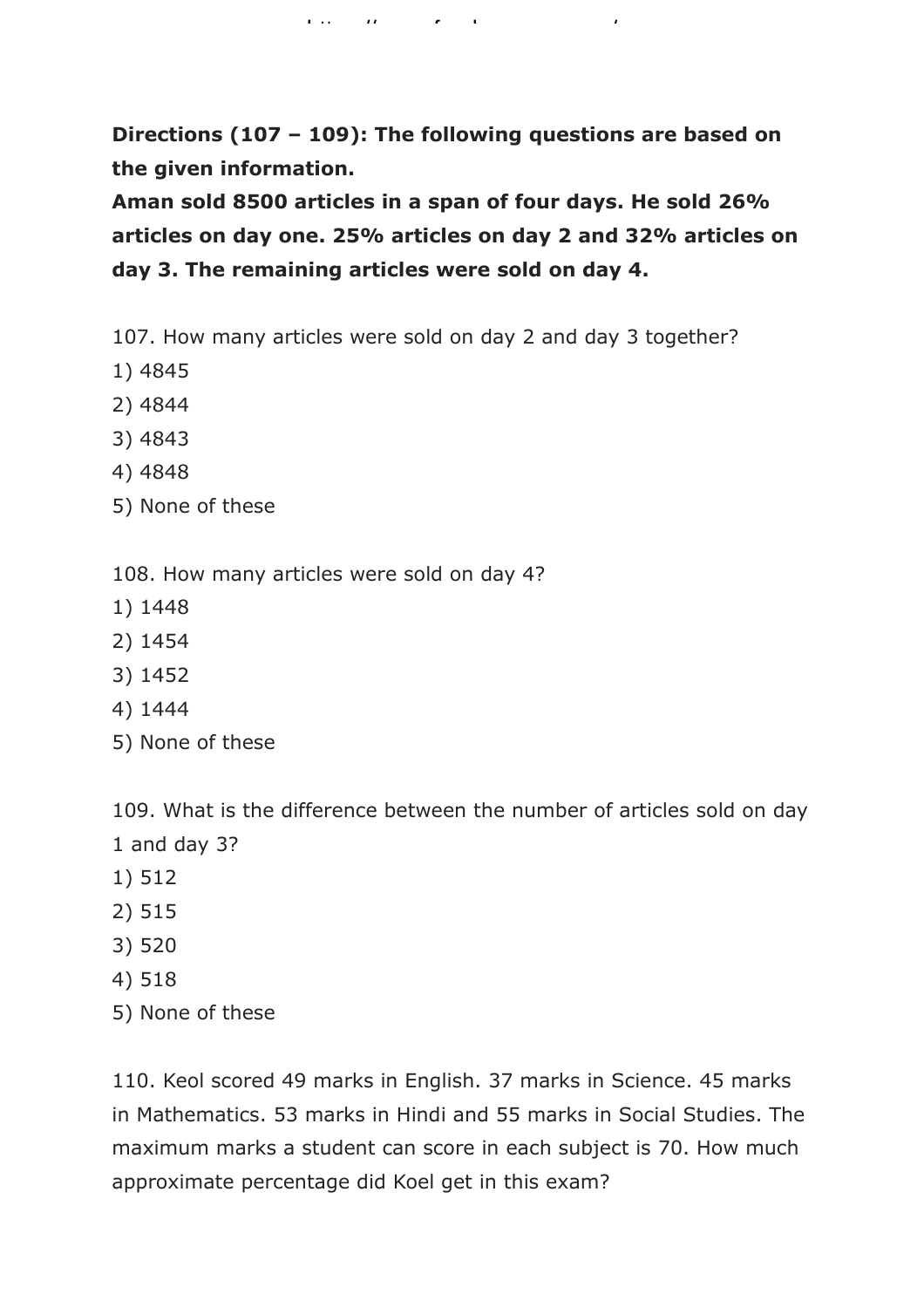1) 53

- 2) 79
- 3) 68
- 4) 73
- 5) 88

## **Directions (111 – 115): What approximate value should come in place of the question mark(?) in the following questions? (Note: You are not expected to calculate the exact value).**

111. 1.992  $\times$  24.998  $\times$  49.987 = ? 1) 2000 2) 1500 3) 1000 4) 2500 5) 3000 112. 20.002  $\times$  39.996  $\times$  0.499 = ? 1) 300 2) 450 3) 550 4) 400 5) 500 113.  $\sqrt{5623}$  = ? 1) 95 2) 75 3) 55 4) 35 5) None of these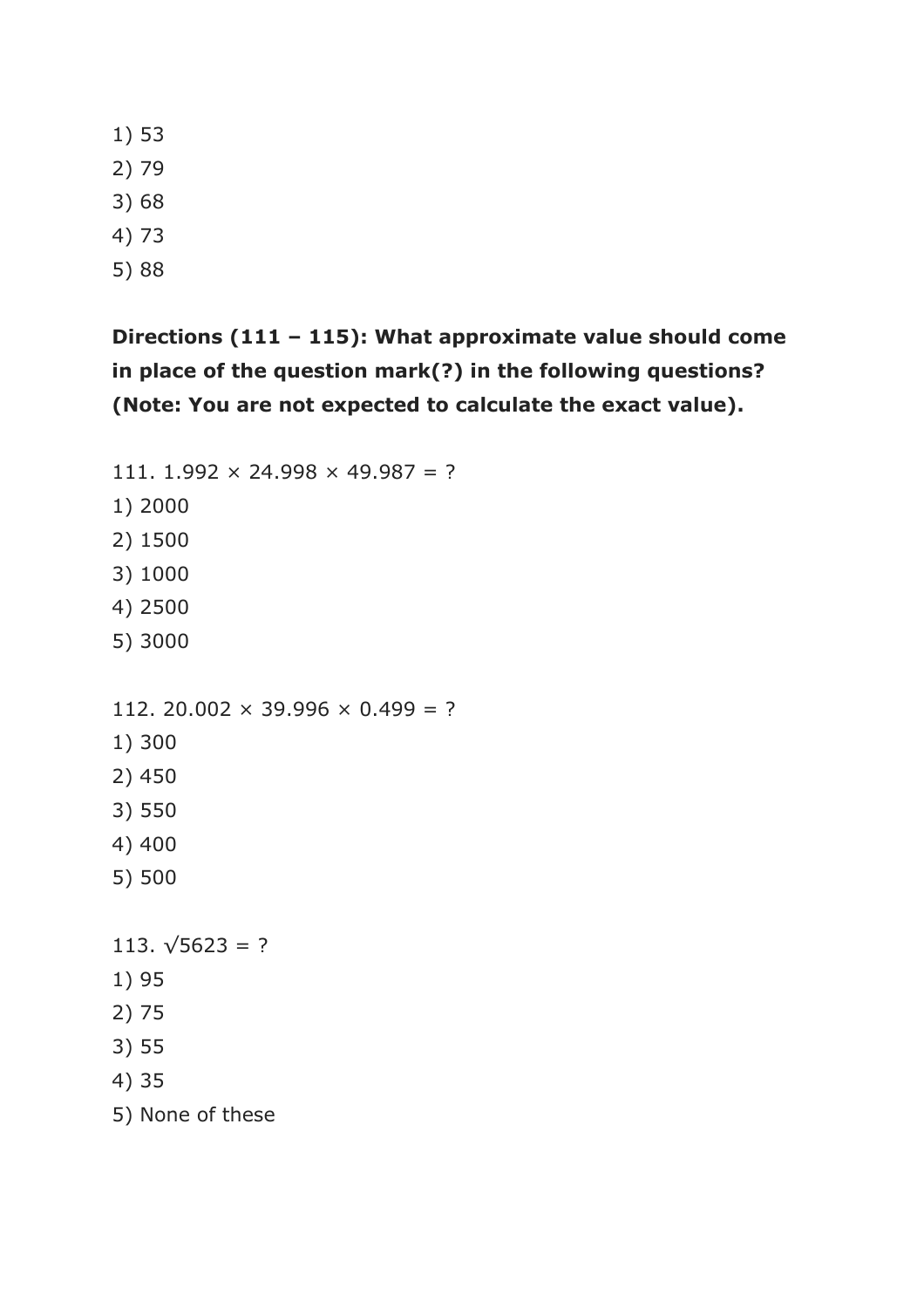114. 2001.14 + 54.89  $\times$  9.899 = ? 1) 420 2) 300 3) 330 4) 390 5) 360 115. 3569  $\div$  19 = ? 1) 185 2) 155 3) 205 4) 255 5) 115

### **Directions (116 – 120): What should come in place of the question mark (?) in the following number series?**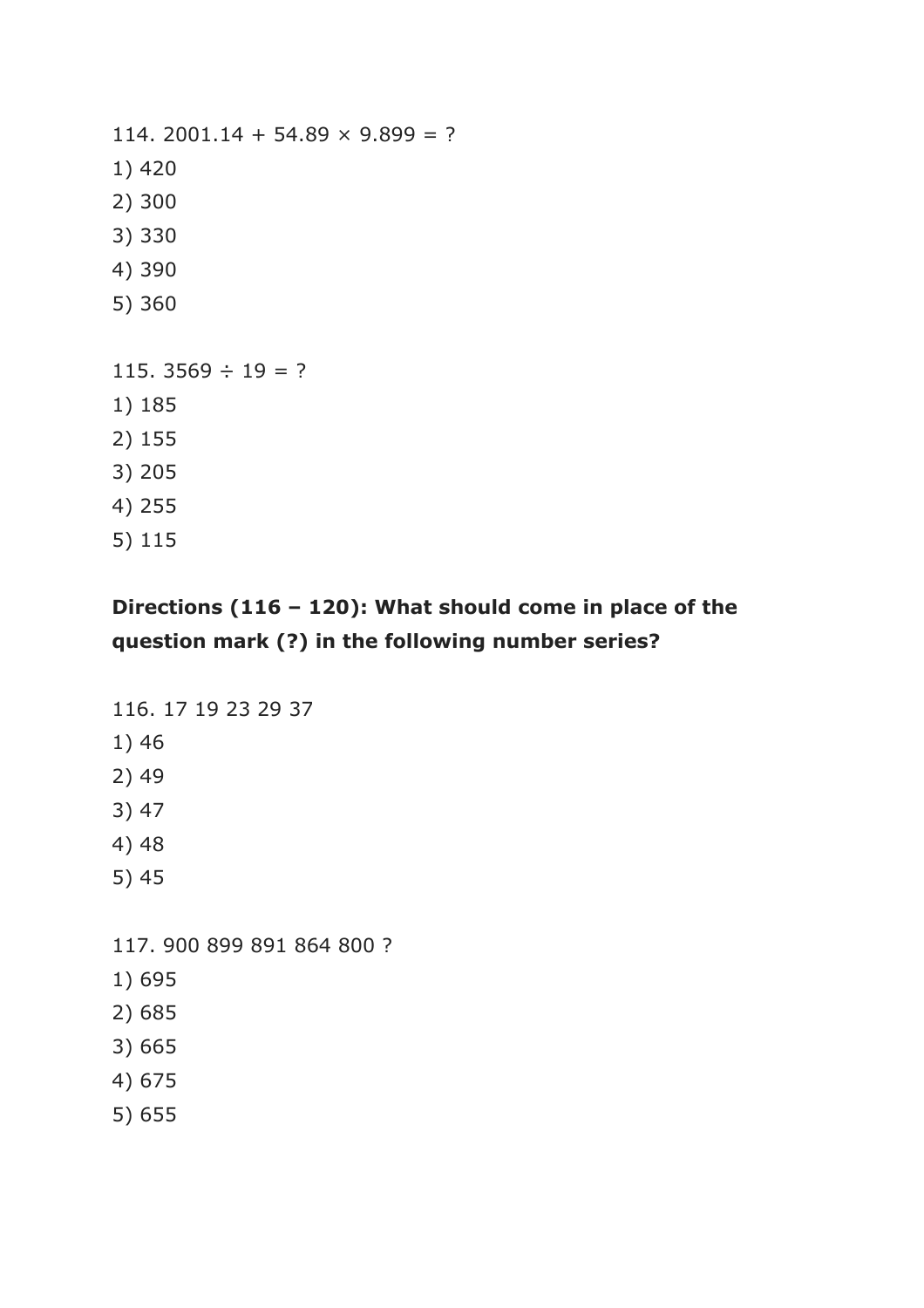118. 4 32 224 1344 6720 ?

- 1) 26885
- 2) 26880
- 3) 26882
- 4) 26888
- 5) 26883

119. 56 54 58 50 66 ?

- 1) 34
- 2) 98
- 3) 38
- 4) 94
- 5) 44

120. 655 637 622 610 601 ?

- 1) 598
- 2) 593
- 3) 595
- 4) 597
- 5) 594

## REASONING

121. In a certain code language CROWNED is written as PSDVEFO.

How will STREAMS be written in the same code?

- 1) SITDBNT
- 2) TUSDTNB
- 3) SUTFTNB
- 4) QSRDTNB
- 5) None of these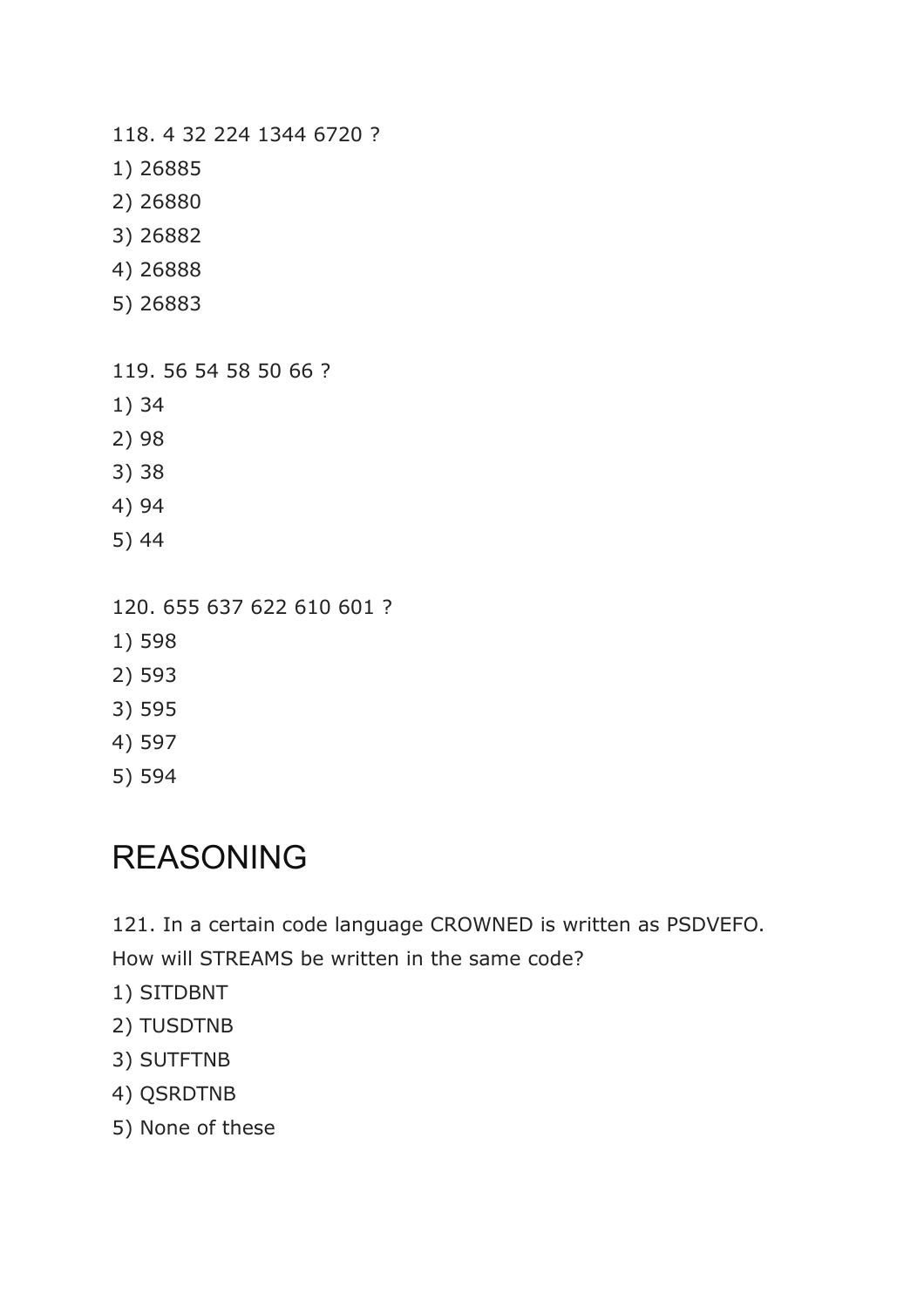122. The positions of how many alphabets will remain the same if each of the alphabets in the word DETRIMENT is rearranged in the alphabetical order from left to right?

- 1) None
- 2) One
- 3) Two
- 4) Three
- 5) More than three

123. Which of the following will come in the place of the question mark? ZXW USR PNM ? FDC

- 1) LJI
- 2) MKJ
- 3) LKI
- 4) KIH
- 5) MLJ

124. '3' is subtracted from each odd digit and '1' is added to each even digit in the number 4972863 and all the numbers thus formed are arranged in ascending order from left to right. Which of the following digits will be exactly in the middle of the new number thus formed?

- 1) 5
- 2) 4
- 3) 3
- 4) 7
- 5) 9

125. Four of the following five are alike in a certain way and so form a group. Which is the one that does not belong to that group?

- 1) Silk
- 2) Nylon
- 3) Jute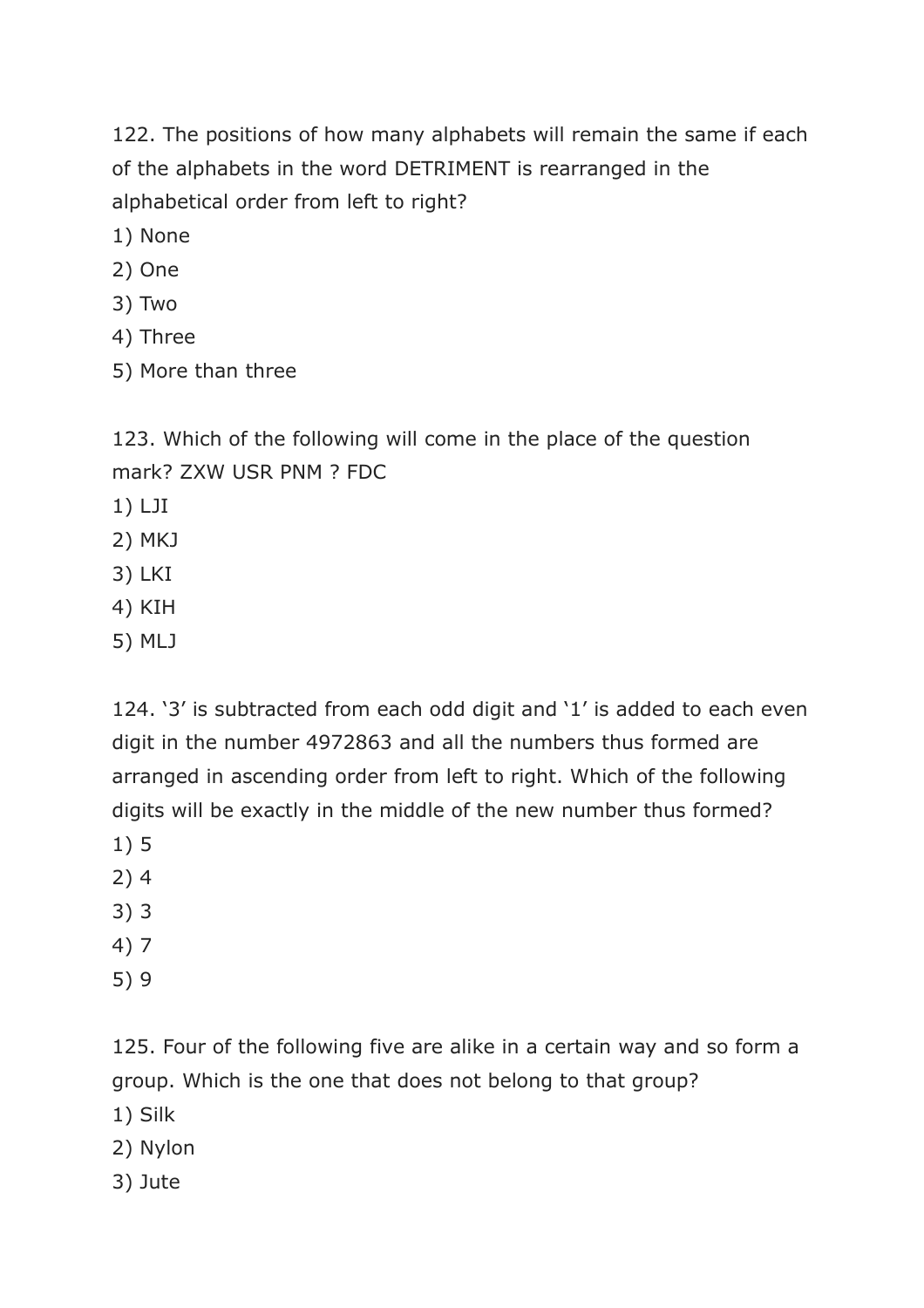4) Cotton 5) Wool

126. If all the letters of the word PURCHASE are arranged in alphabetical order from left to right and then each vowel in the word is changed to the next letter in the English alphabetical series and each consonant is changed to the previous letter in the English alphabetical series. Which of the following will be third from the right '7'?

- 1) V
- 2) B

3) Q

- 4) N
- 5) R

127. Bhuvan correctly remembers that last year Animesh's birthday was after 17th but before 28th of May, Dhanush correctly remembers that last year Animesh's birthday was after 9th but before 19th of May. On which of the following dayswas Animesh's birthday last year?

- 1) 29th
- 2) 16th
- 3) 15th
- 4) 18th
- 5) None of these

128. Manoj started from Point A and walked 18 m towards North. He then took two consecutive left turns and walked 5 m after taking each turn. He again took a left turn, walked 5 m and reached point B, How far is point A from point B?

- 1) 15 m
- 2) 5 m
- 3) 13 m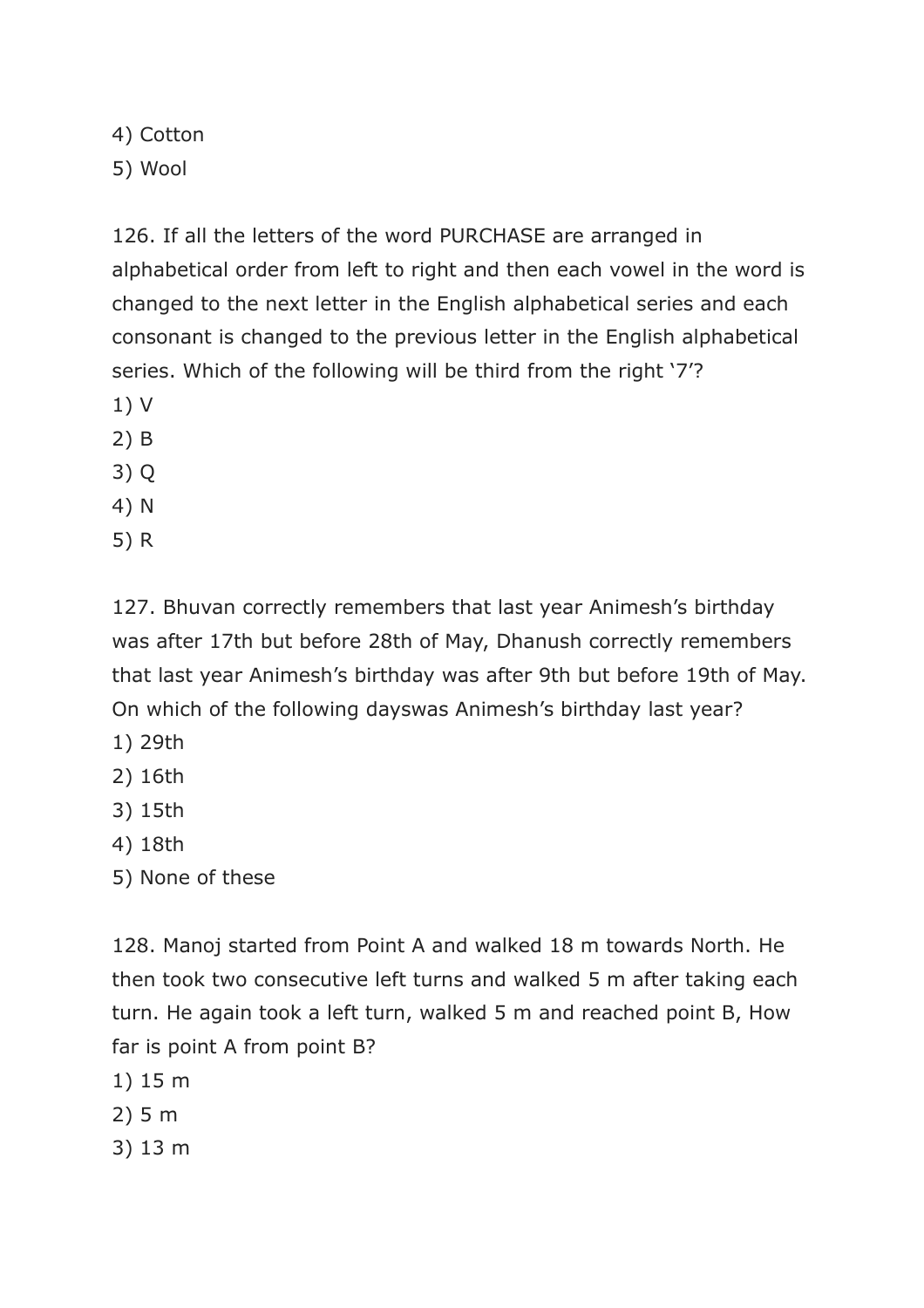4) 23 m

5) Cannot be determined

129. Among H, J, K and L, each having different heights. K is taller than L and H, J is not the shortest. Who amongst them is the tallest?

- 1) J
- 2) K
- 3) H
- 4) Cannot be determined
- 5) None of these

130. How many meaningful English words can be formed with the letters CFAE using each letter only once in each word?

- 1) None
- 2) One
- 3) Two
- 4) Three
- 5) More than three

**Directions (131 – 135): Study the following the information carefully and answer the given questions. H, J, K, L, M and P are sitting in a straight line, (not necessarily in the same order) facing North.**

- (a) H sits third to the left of P.
- (b) P does not sit at an extreme end of the line
- (c) Only one person sits between M and K.
- (d) K is not an immediate neighbour of H
- (e) J is not an immediate neighbour of H or M.

131. If all the persons are made to sit in alphabetical order from left to right, the positions of how many will remain unchanged as compared to the original seating positions?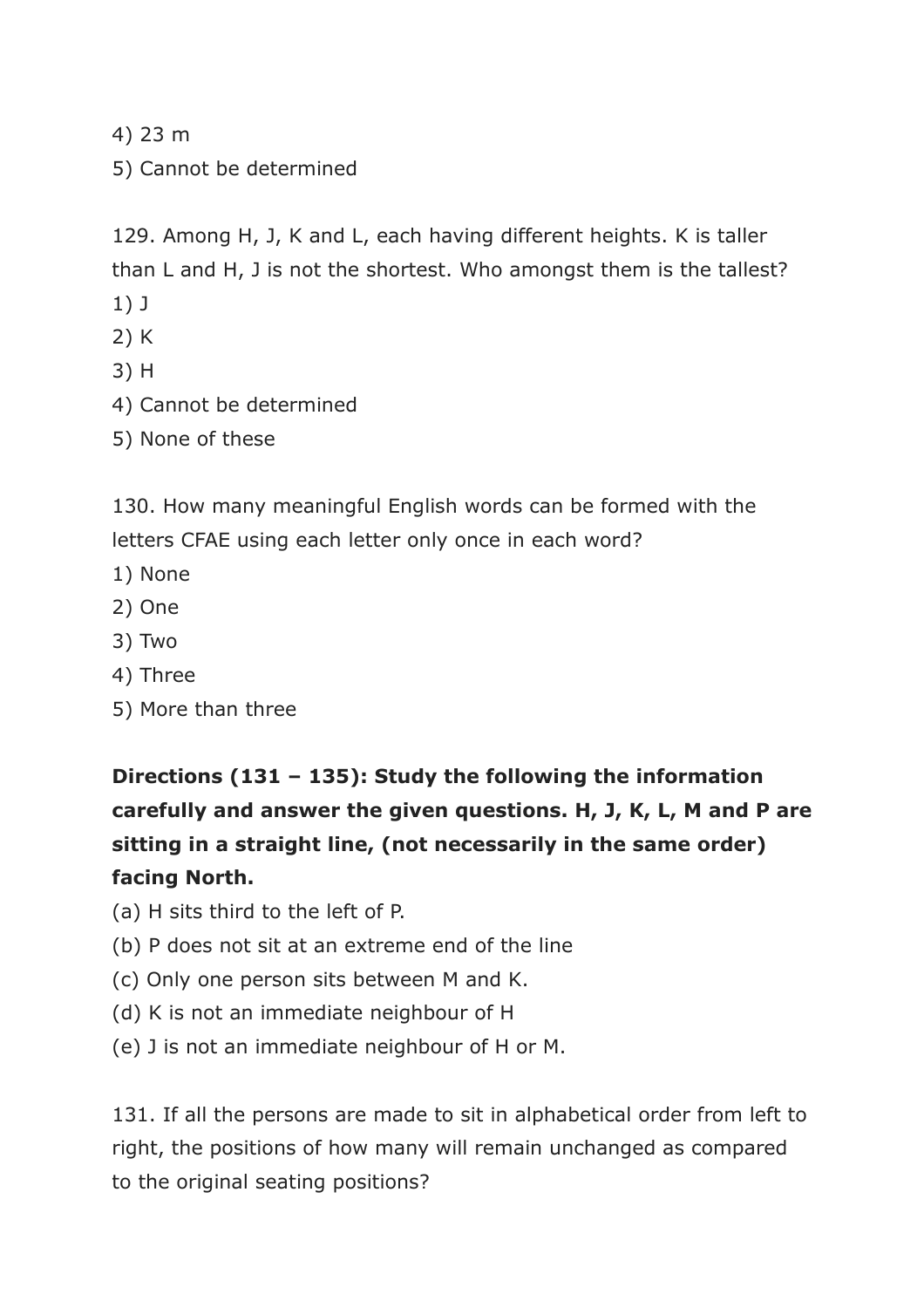- 1) None
- 2) One
- 3) Two
- 4) Three
- 5) Four

132. How many persons sit to the right of H?

https://www.freshersnow.com/

- 1) None
- 2) One
- 3) Two
- 4) Three
- 5) Five

133. Four of the following five are alike in a certain way based on their seating positions in the above arrangement and so form a group, Which is the one that does not belong to that group?

- 1) PL
- 2) MP
- 3) JP
- 4) KM
- 5) MH

134. Who sits at the extreme left hand corner of the line?

- 1) L
- 2) H
- 3) J
- 4) K
- 5) None of these

135. What is the position of J with respect to M?

- 1) Third to the right
- 2) Second to the lelft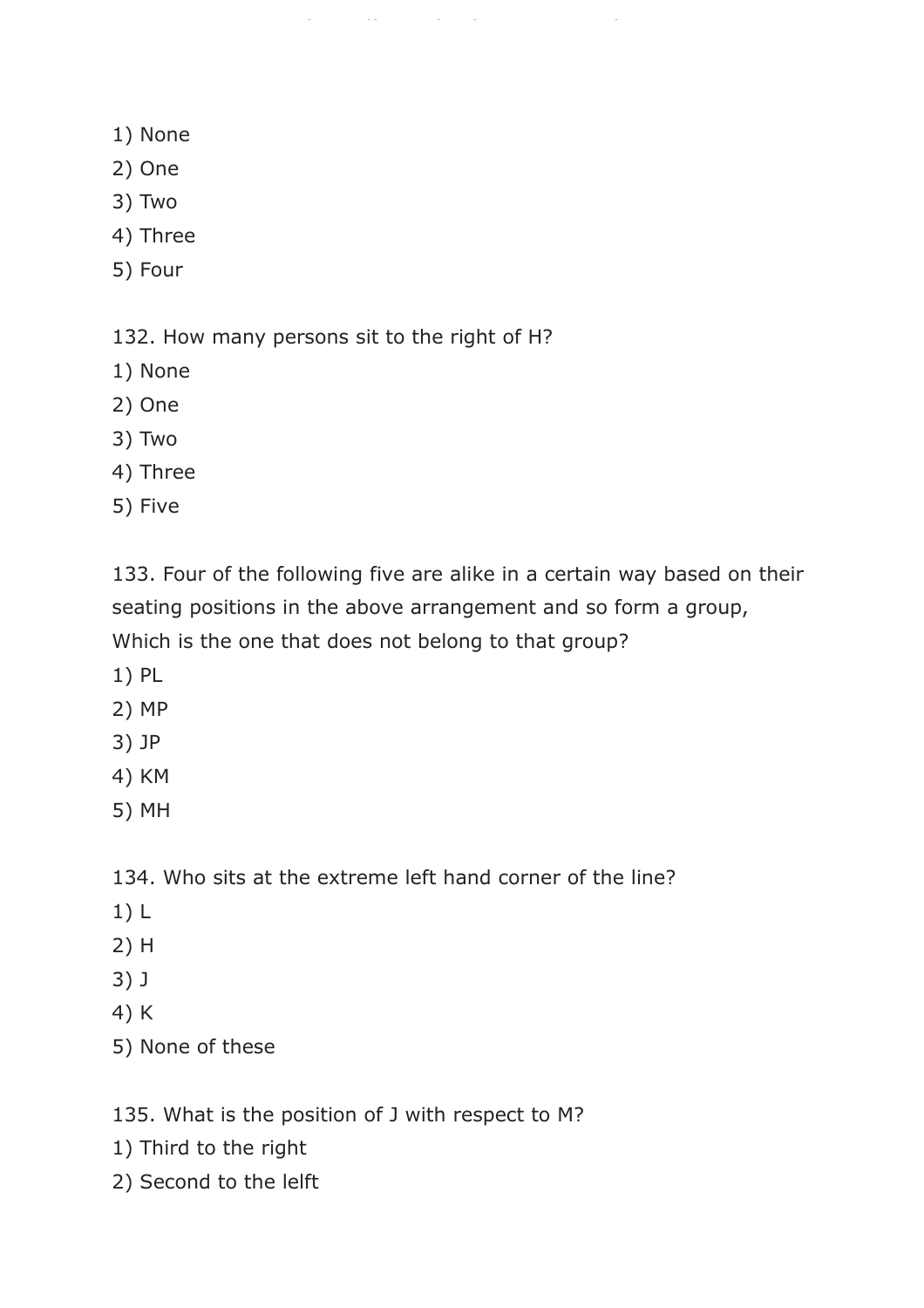- 3) Immediately to the right
- 4) Third to the left
- 5) Second to the right

**Directions (136 – 140): In each question below is given a group of letters followed by five combinations of number/ symbol codes numbered (1), (2), (3), ( 4) and (5).You have to find out which of the combinations correctly represents the group of letters based on the following coding system and the conditions and mark the number of that combination as your answer.**

Letter F D H U T K A C W R M E Q B P

Number/ % 6 # 5 @ 7 3 ★ β 8 \$ 2 \* 9 4

Symbol Code

Conditions:

i) If both the second and the fourth elements are vowels, both these are to be coded as the code for the fourth vowel

ii) If the group of letters contains only one vowel, the codes for the first and the last letters are to be interchanged.

iii) If first element is a vowel and the last a consonant, then that vowel is to be coded as the code for the letter following it.

- 136. MFQBEK
- 1) 7%92@\$
- 2) 7%\*92\$
- 3) \$%\*927
- 4) 7%\*29\$
- 5) 7%\*927

#### 137. HEQAFK

- 1) #3@3%7
- 2) #2@2%7
- 3) #2@37%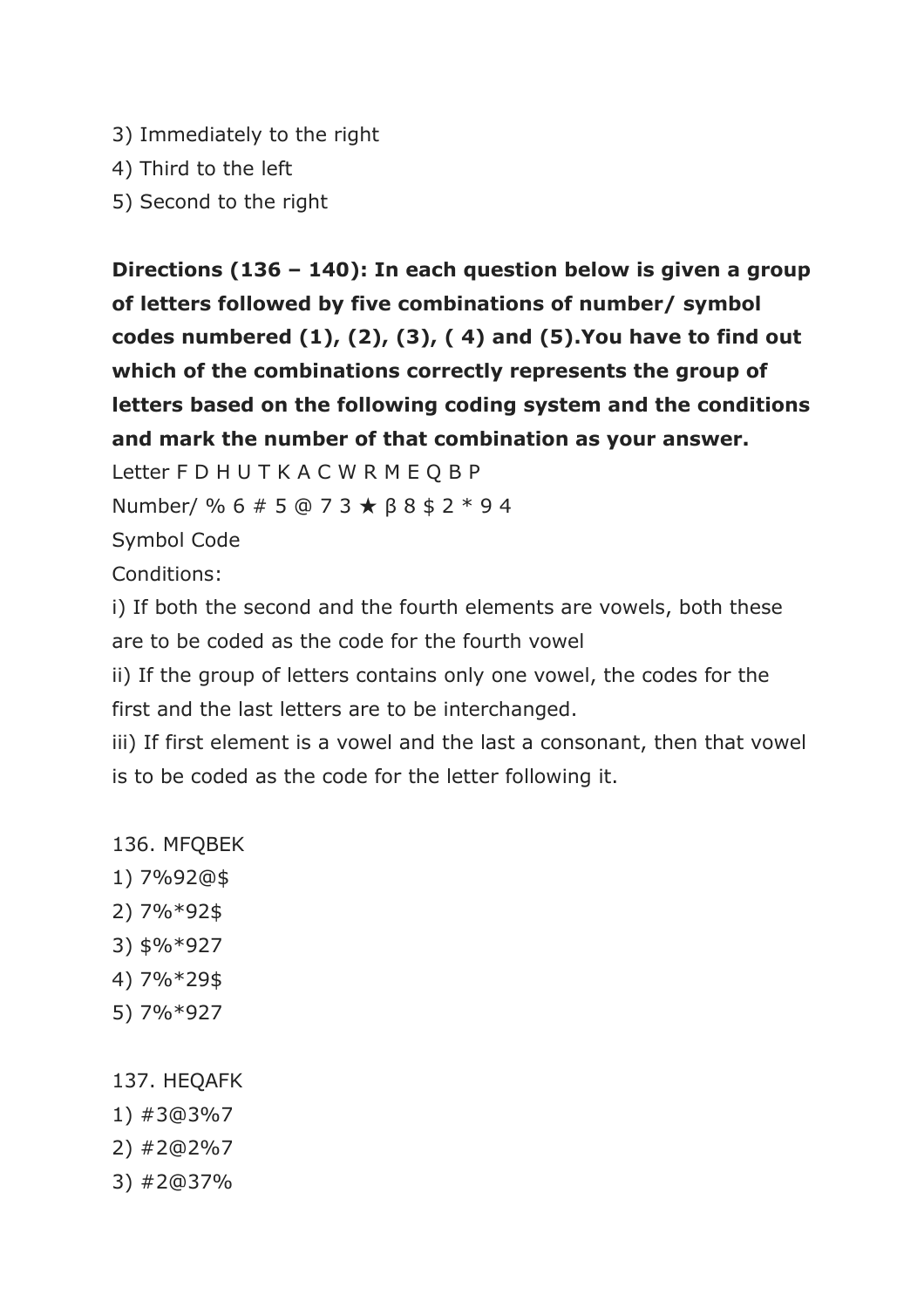- 4) 72@3%7
- 5) #3@2%7

138. UTDARM

- 1) @@638@
- 2) @@6\$83
- 3) \$@638@
- 4) @@638\$
- 5) \$\$638\$
- 139. RPCUDH
- 1) 44★568
- 2) #4★568
- 3) #46★58
- 4) #4★56#
- 5) 84★56#
- 140. AUWDBE
- 1) 95β992
- 2) 25β693
- 3) 3596β32
- 4) 35β629
- 5) 35β692

## **Directions (141 – 145): Study the following arrangement carefully and answer the questions given below:**

C U A B D B C E D E D U A B U A C D E D A D B C A B C E B A B

141. If all the Bs are dropped from the above arrangement which of the following will be eighth from the right end of the above arrangement?

1) E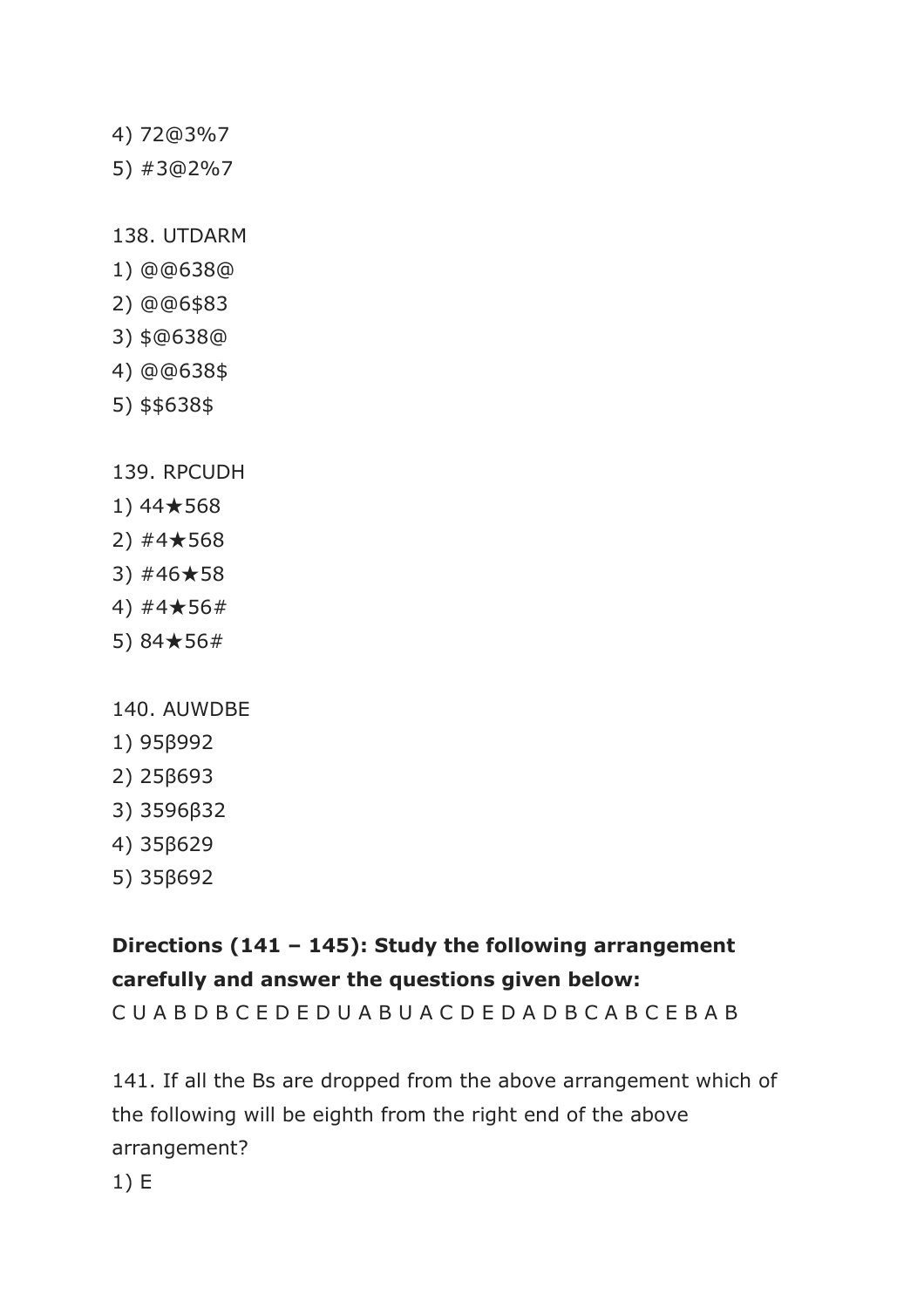- 2) U
- 3) A
- 4) D
- 5) None of these

142. How many such pairs of alphabets are there in the series of alphabets given In BOLD In the above arrangement each of which has as many letters between them (in both forward and backward directions) as they have between them In the English alphabetical series?

https://www.freshersnow.com/

- 1) None
- 2) One
- 3) Two
- 4) Three
- 5) More than three

143. How many meaningful words can be formed with the alphabets which are second, fifth, and eighth from the left end of the above arrangement?

- 1) None
- 2) One
- 3) Two
- 4) Three
- 5) More than three

144. How many such vowels are there in the above arrangement each of which is immediately followed by a vowel?

- 1) None
- 2) Three
- 3) Four
- 4) Five
- 5) More than five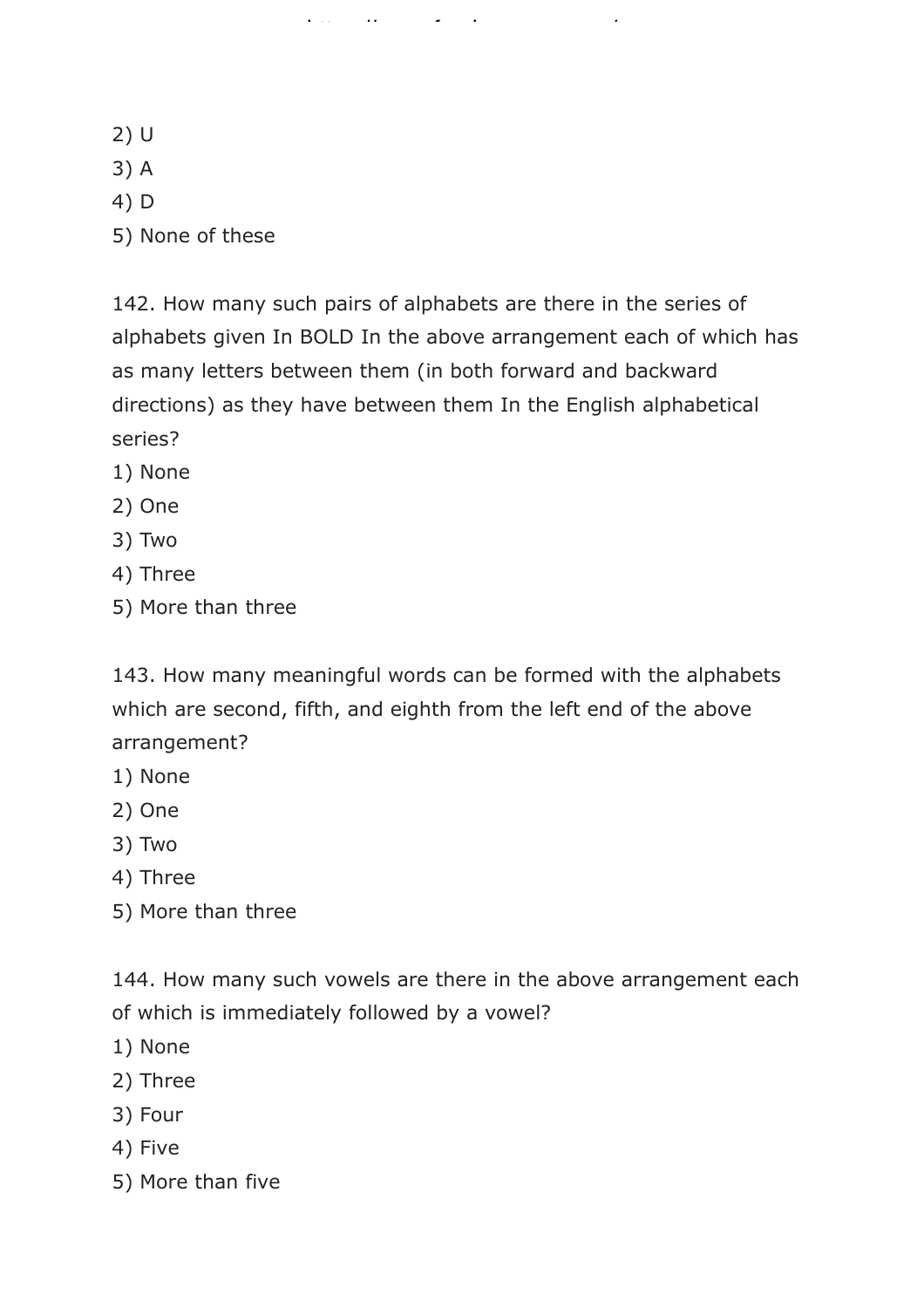145. Which of the following is the seventh to the right of the eighteenth from the right end of the above arrangement?

https://www.freshersnow.com/

- 1) C
- 2) U
- 3) B
- 4) E
- 5) A

### **Directions (146-150): Following questions are based on the five three digit numbers given below: 591 462 318 675 924**

146. If all the numbers are arranged in descending order from left to right, which of the following will be the difference between the numbers which are second fromt he left and third from the right?

- 1) 144
- 2) 462
- 3) 129
- 4) 357
- 5) 84

147. If the positions of the first and the third digits of each of the numbers are interchanged, how many even numbers will be formed?

- 1) None
- 2) One
- 3) Two
- 4) Three
- 5) Four

148. If one is added to the third digit of each of the numbers, how many numbers thus formed will be divisible by three?

- 1) None
- 2) One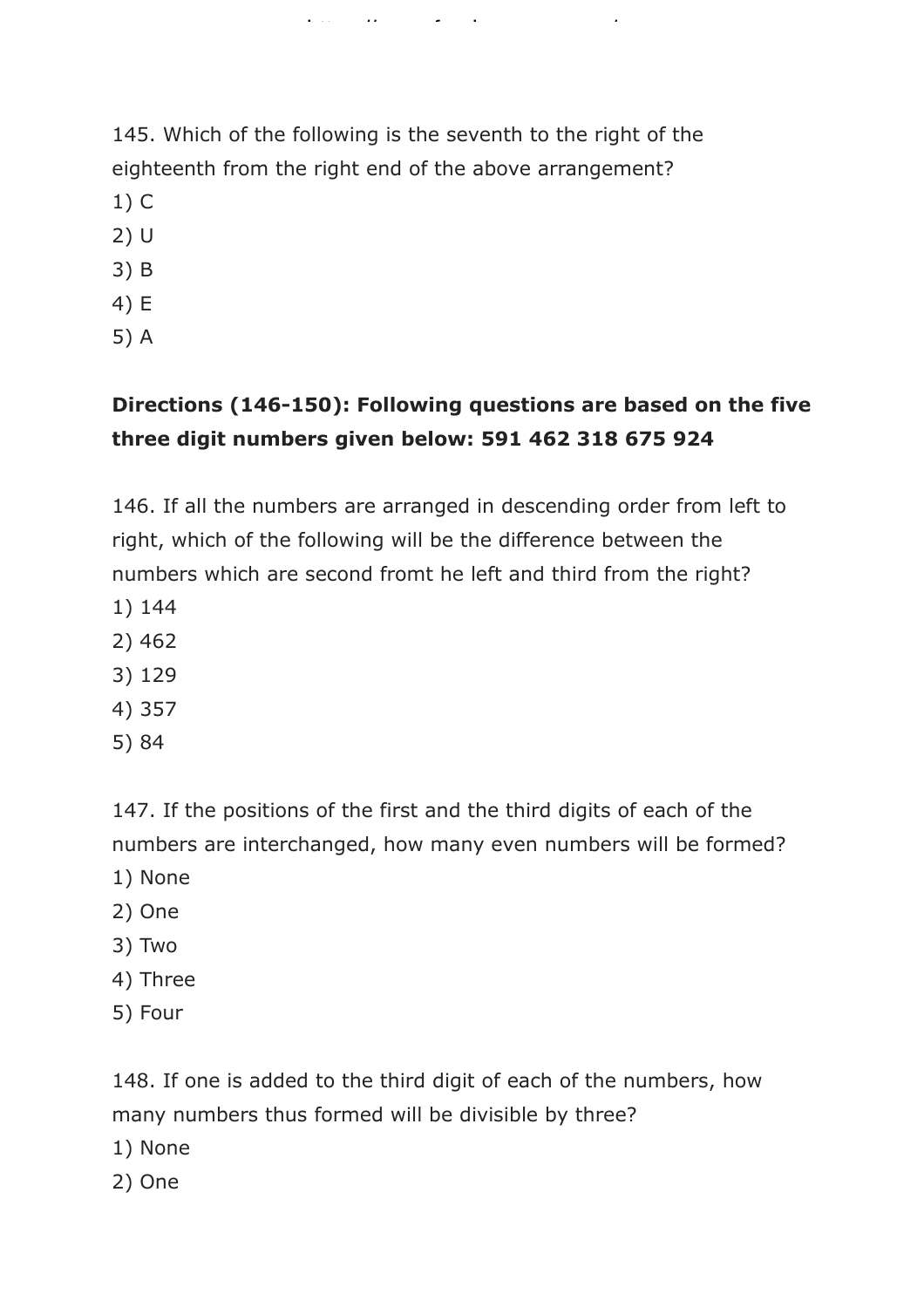3) Two 4) Three

5) Four

149. If all the digits in each of the numbers are arranged in ascending order within the number, which of the following will form the highest number in the new arrangement of numbers?

- 1) 591
- 2) 462
- 3) 318
- 4) 675
- 5) 924

150. What will be the resultant if the first digit of the lowst number is multiplied with the third digit of the second highest number?

- 1) 15
- 2) 27
- 3) 20
- 4) 56
- 5) 24

**Directions (151 – 155): In each question below are three statements followed by two conclusions numbered I and II. You have to take the three given statements to be true even if they seem to be at from commonly known facts and then decide which of the given conclusions logically follows from the three statements disregarding commonly known facts. Give answer (1) if only conclusion I follows. Give answer (2) if only conclusion II follows. Give answer (3) if either conclusion I or conclusion II follows. Give answer (4) if neither conclusion I nor conclusion II follows. Give answer (5) if both conclusions I and II follow.**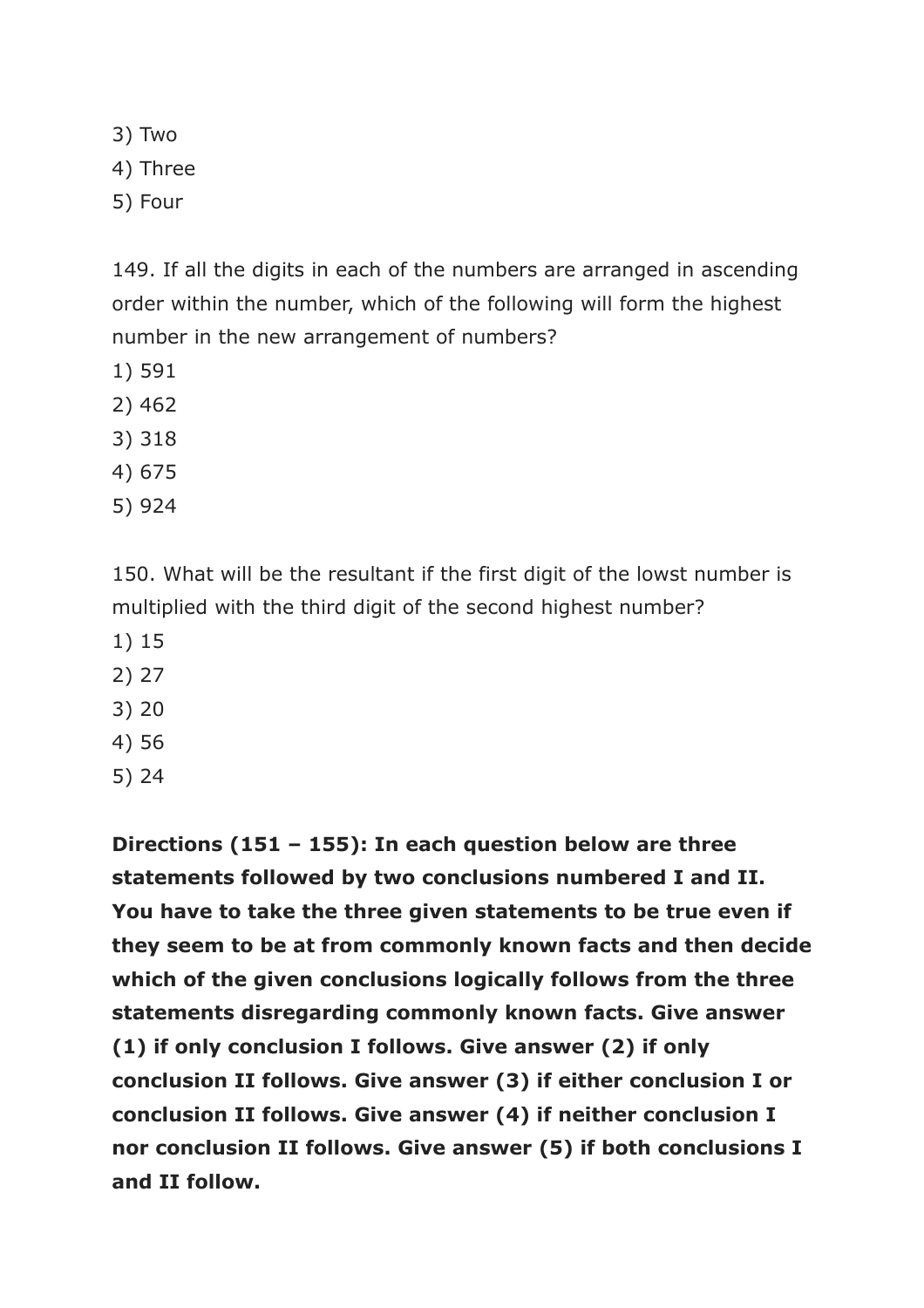151. Statements: No post is a mail. All mails are letters. Some posts are offices. Conclusions: I. Some offices are letters. II. No letter is a post.

152. Statements: All numbers are digits. Some digits are letters. All letters are alphabets. Conclusions: I. All numbers are alphabets. II. Atleast some alphabets are digits.

153. Statements: Some cells are tissues. All tissues are bones. No bone is a ligament. Conclusions: I. No ligament is a cell. II. Atleast some bones are cells.

154. Statements: Some schools are colleges. No school is a nursery. All nurseries are playgrounds. Conclusions: I. No playground is a school. II. Atleast some colleges are playgrounds.

155. Statements: All metals are plastics. All plastics are cloth. All cloth are threads. Conclusions: I. All metals are threads II. All plastics are threads…

### **Directions (156 – 160): Read the information/ statement given in each question carefully and answer the questions.**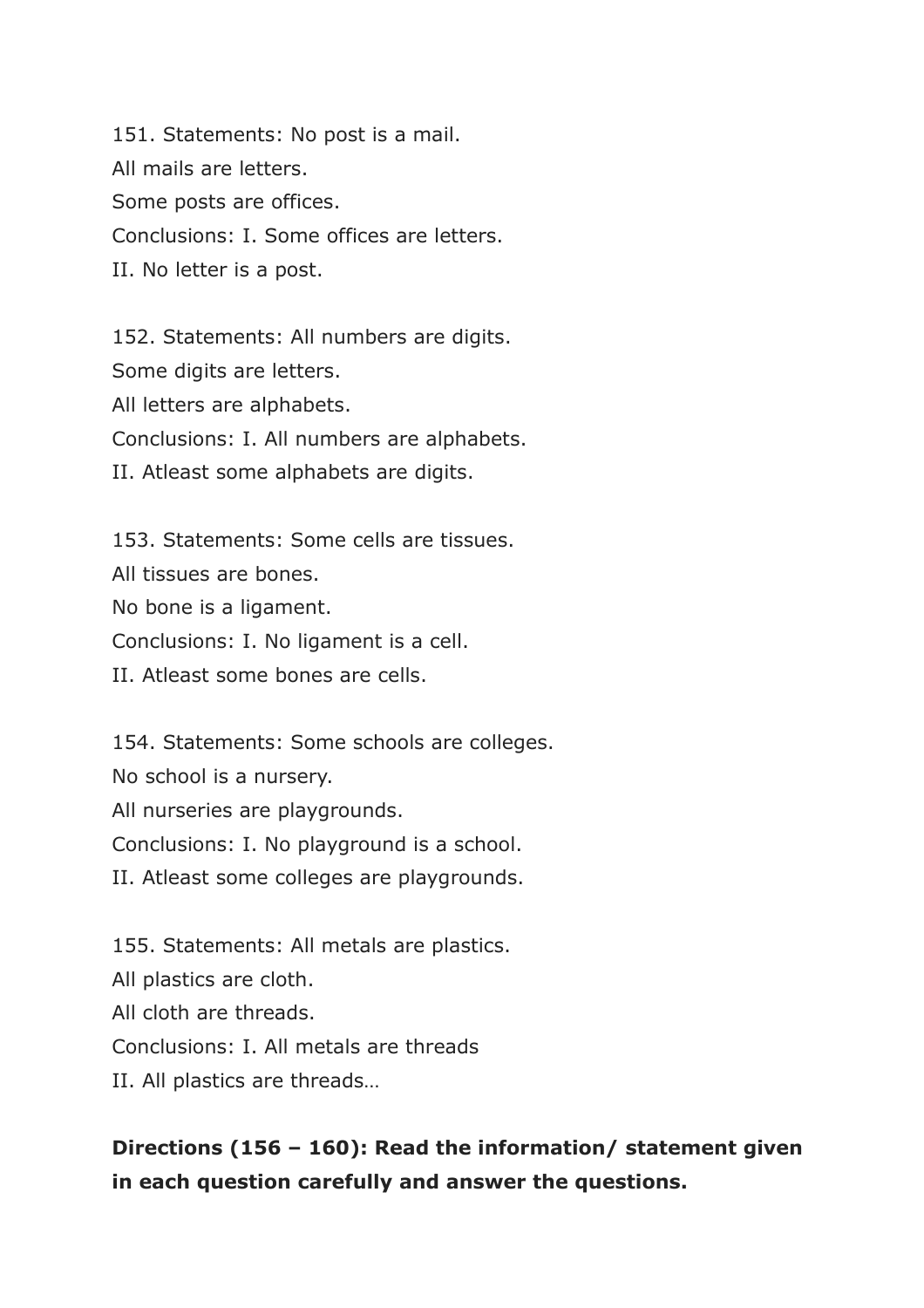156. In which of the following expressions will the expression 'H < J' be definitely true?

https://www.freshersnow.com/

1)  $G < H \ge I = J$ 2)  $H > G \ge I = J$ 3)  $J = I \ge G > H$ 4)  $H$  ≥  $G$  >  $I$  <  $J$ 5) None of these.

157. Which of the following expressions will be true if the expression 'K  $\geq$  L> M  $\geq$  N' is definitely true? 1)  $N \leq K$ 2)  $K = M$  $3) K < N$ 4) L  $\geq$  N

5) None is true

158. Which of the following expressions will be true if the expression 'M  $\geq$  K < T = Q' is definitely true? 1)  $Q < K$ 2)  $M \geq T$ 3) M < Q 4)  $T = M$ 5) None is true.

159. Which of the following expressions may not be true if the expression ' $Z \ge Y = W \le Y \le X'$  is definitely true? 1)  $W \le Z$  $2)$   $X \leq Z$ 3) Y ≤ X 4) Only (2) and (3) 5) All are true.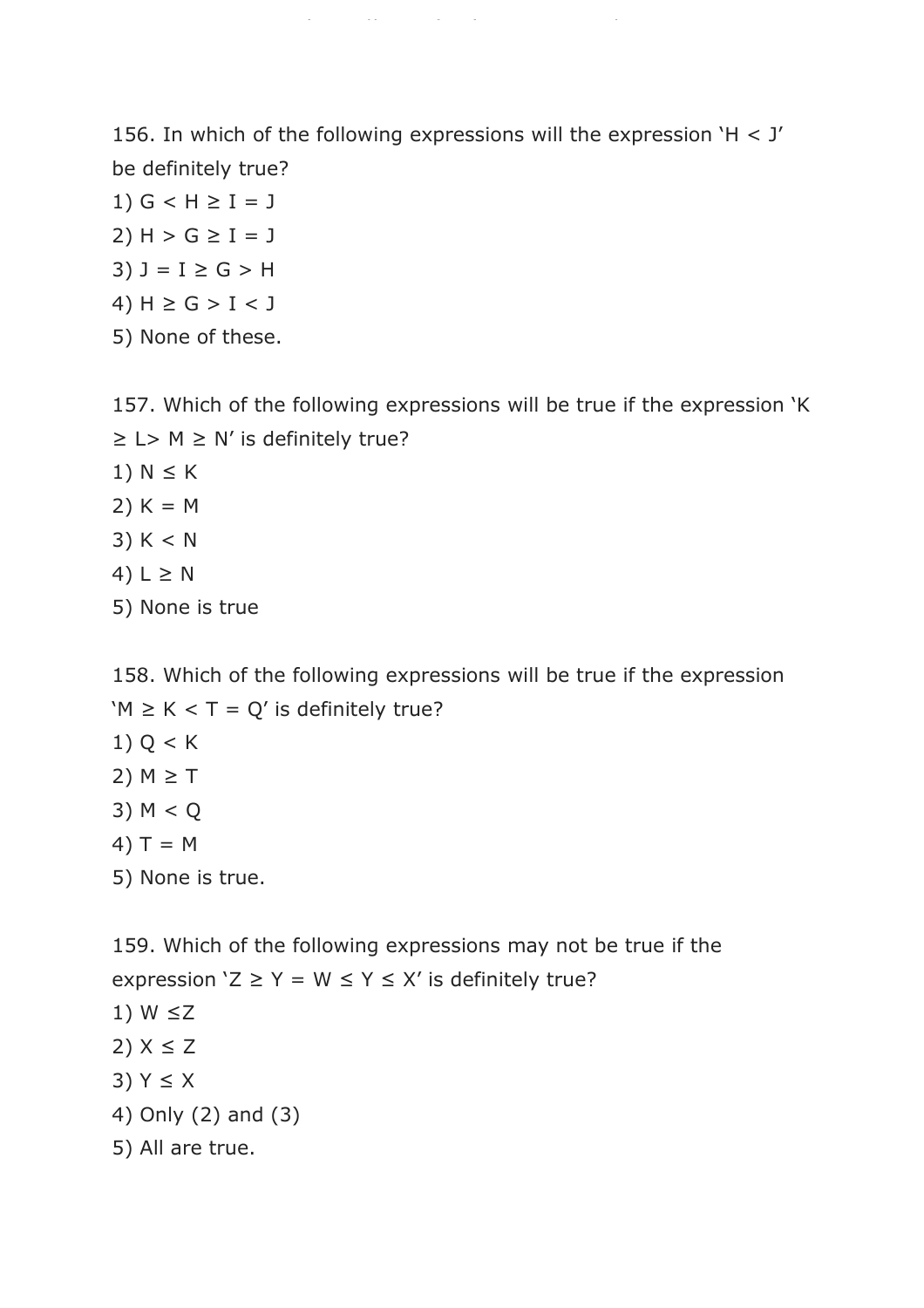160. In which of the following expressions does the expression  $A > D'$ hold true?

1)  $A = B < C \leq D$  $2) D \geq B > C > A$ 3)  $B = D > C \geq A$ 4)  $A \ge C > B = D$ 5)  $D \leq B > A > C$ 

## ENGLISH LANGUAGE

**Directions (161 – 169): Read the following passage carefully and answer the questions given below it.** Certain words are printed in bold to, help you to locate them while answering some of the questions. Long ago, the country of Gandhara was ruled by a just and good king Vidyadhara. His subjects were very happy, but as the king grew older, everyone grew more and more worried because the king did not have any children who could take over the kingdom after him. The king was an avid gardener. He spent a lot of time tending to his garden, planting the finest flowers, fruit trees and vegetables. One day, after he finished working in his garden, he proclaimed, 'I will distribute some seeds to all the children in the kingdom. The one who grows the biggest healthiest plant within three months will become the prince or the princess.' The next day there was a long queue of anxious parents and children outside the palace. Everyone was eager to get a seed and grow the best plant. Pingala, a poor farmer's son, was among the children, Like the king, he too was fond of gardening and grew beautiful plants in his backyard. He took the seed from the king and planted it in a pot with great care. Some weeks passed and he plied it with water and manure, but the plant did not appear. Pingala tried changing the soil and transferred the seed to another pot, but even by the end of three months, nothing appeared.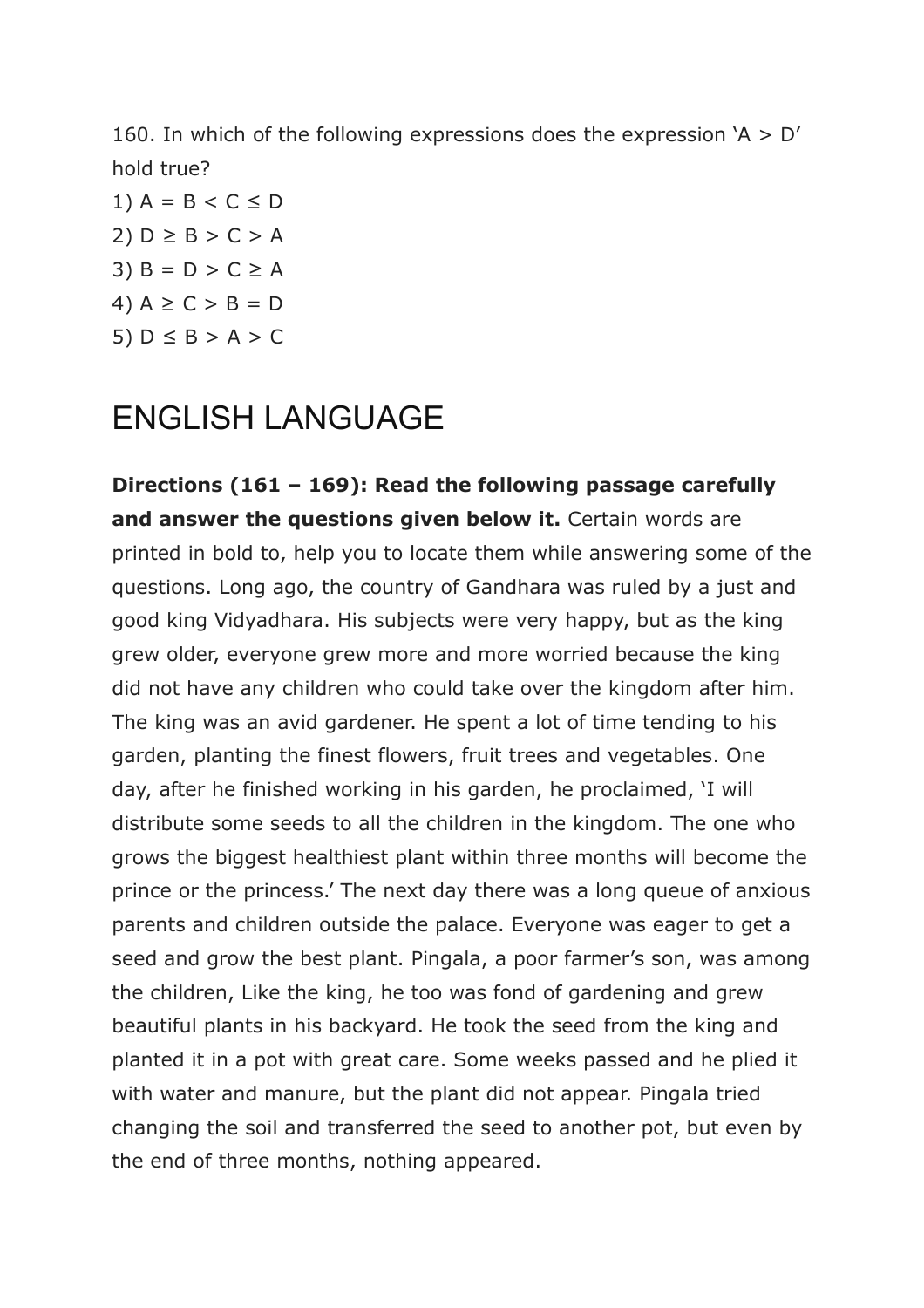At last the day came when all the children had to go to the king to show the plant they had grown. They went walking to the palace dressed in their best, holding beautiful plants in their hands. Only Pingala stood sadly, watching them go by Pingala's father had watched his son working "hard with the seed and felt sorry for him, 'Why don't you go to the king with your empty pot?' he suggested. 'At least he will know you. tried your best.' So Pingala too wore his best suit and joined the others outside the palace, holding his empty pot in his hand and ignoring the laughter around him. Soon the king arrived and began his inspection. The pots held flowers of different shades, beautiful and healthy. But the king did not look happy. At the end of the queue stood Pingala, and when the king reached him, he stopped in surprise. 'My son, why have you come with an empty pot? Could you not grow anything?' Pingala looked down and said, 'Forgive me, your highness. I tried my best. I gave it the best soil and manure I had, but the plant would not grow.' Now the king's race broke into a smile. He enveloped Pingala in his arms and announced, this boy truly deserves to be crowned the prince! I had given everyone roasted seeds, which would never grow. I wanted to see which child was the most honest one, and would admit he or she would not be able to grow anything. Only this young boy told the truth. I am sure he will rule this kingdom one day with truth and honesty.' And indeed that was what happened. When the king grew old and died, Pingala, who had learnt everything from him, came to the throne and ruled Gandhara justly for many years.

161. Why did the king distribute seeds to all the children in his kingdom?

1) It was part of one of the rituals of the kingdom.

- 2) He wanted to see who could grow the tallest plant.
- 3) He finished all his work in the garden and had extra seeds left.
- 4) He wanted to inculcate the hobby of gardening among the children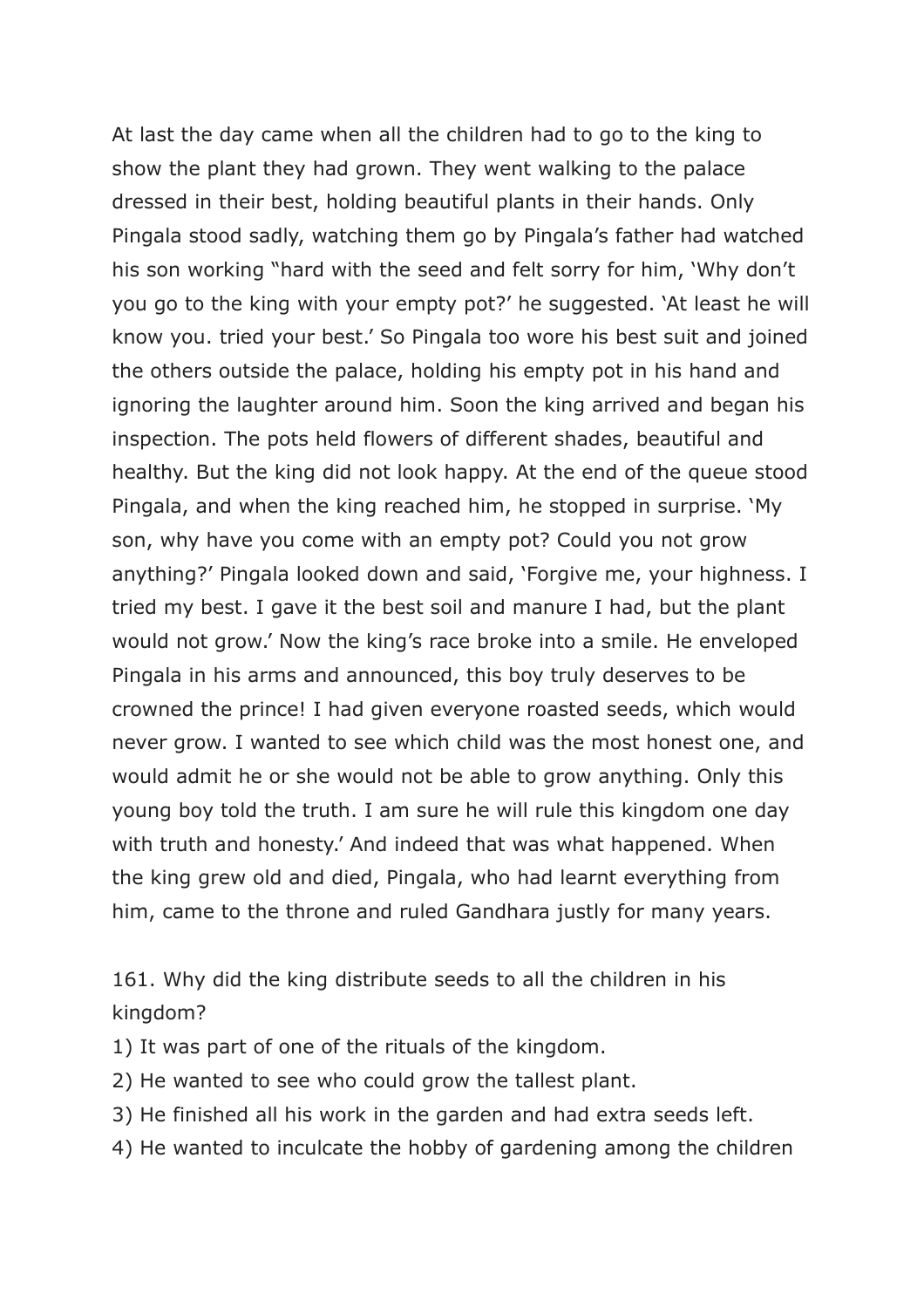or his kingdom.

5) None of these.

162. Why was Pingala holding an empty pot in his hands?

A) He could not grow the seed the king gave him.

B) His plant did not survive after the second month.

C) He wanted to be different from the other children.

- 1) Only (A)
- 2) Only (B)
- 3) Only (C)
- 4) Only (A) and (B)
- 5) Only (A) and (C)

163. Why did Pingala's father encourage him to go to the king with an empty pot?

A) He wanted the king to know, that his son tried his best to grow the plant.

B) He wanted his son to be noticed by the king.

C) He wanted the king to realise that he had cheated his son.

- 1) Only (A)
- 2) Only (B)
- 3) Only (C)
- 4) Only (A) and (B)
- 5) None of these.

164. Which of the following word is most opposite to the word Admit printed in bold in the above story?

- 1) Reject
- 2) Deny
- 3) Dismiss
- 4) Disclose
- 5) Confess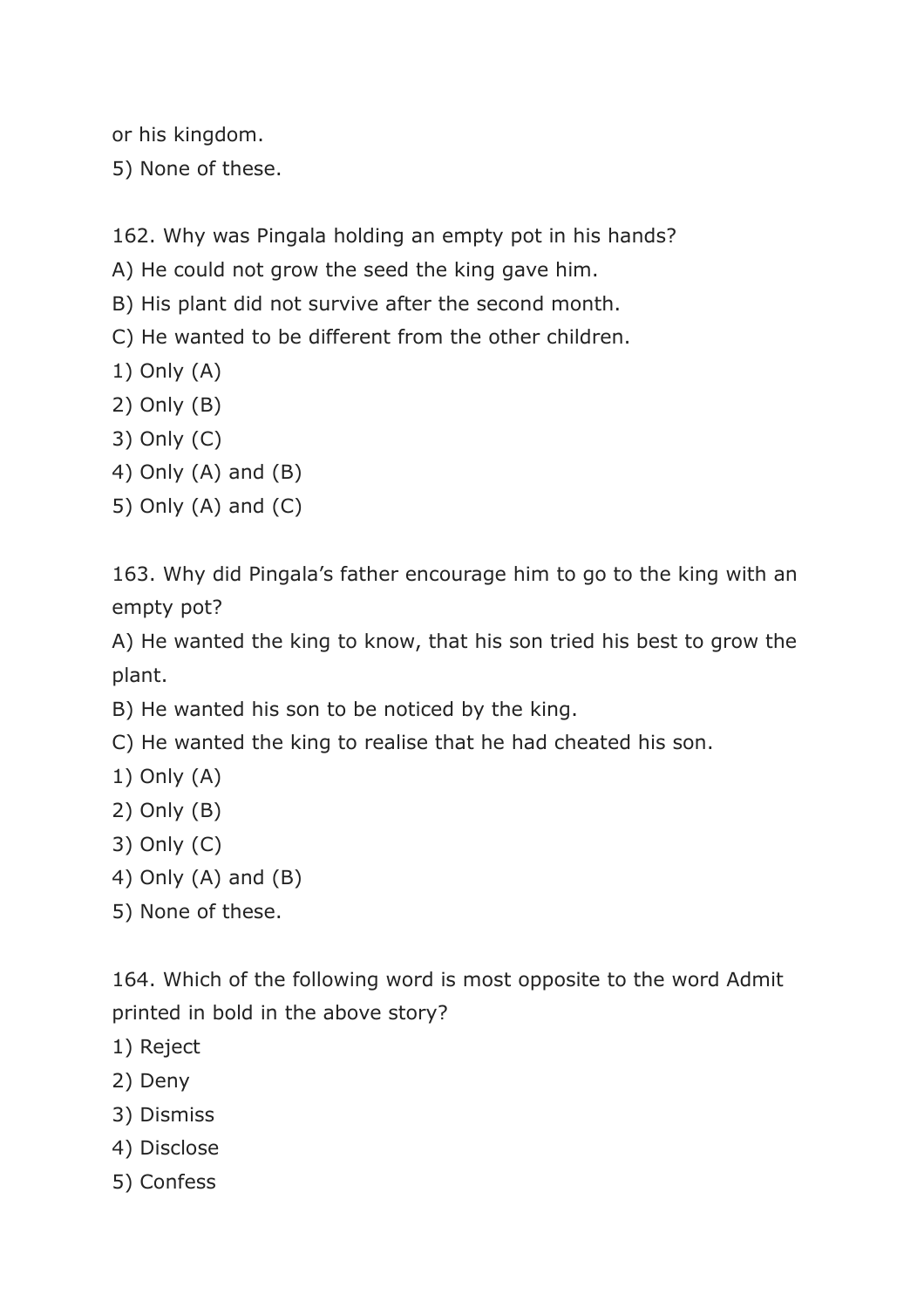165. Which of the following sentence/s is true of Pingala's father?

- A) He was a farmer by profession.
- B) He was very encouraging towards his son.
- C) He was a poor man.
- 1) Only (A)
- 2) Only (B) and (C)
- 3) Only (B)
- 4) Only (C)
- 5) All (A), (B) and (C)

166. The king crowned Pingala heir to the kingdom because

- 1) he enjoyed gardening.
- 2) he was taken a back by his plant.
- 3) he was the only child to have admitted the truth.
- 4) he had the most beautiful and healthy plant.
- 5) he was in awe of his upbringing.

167. What kind of seeds did the king give to the children?

- A) The finest seeds he had.
- B) Roasted seeds that would never sprout.
- C) Vegetable and fruit seeds.
- 1) Only (A)
- 2) Only (B)
- 3) Only (C)
- 4) Only (A) and (C)
- 5) None of these.

168. Which of the following statements is false according to the passage?

1) Pingala was fond of gardening just like the king.

2) The king did not have any children who could take over the kingdom.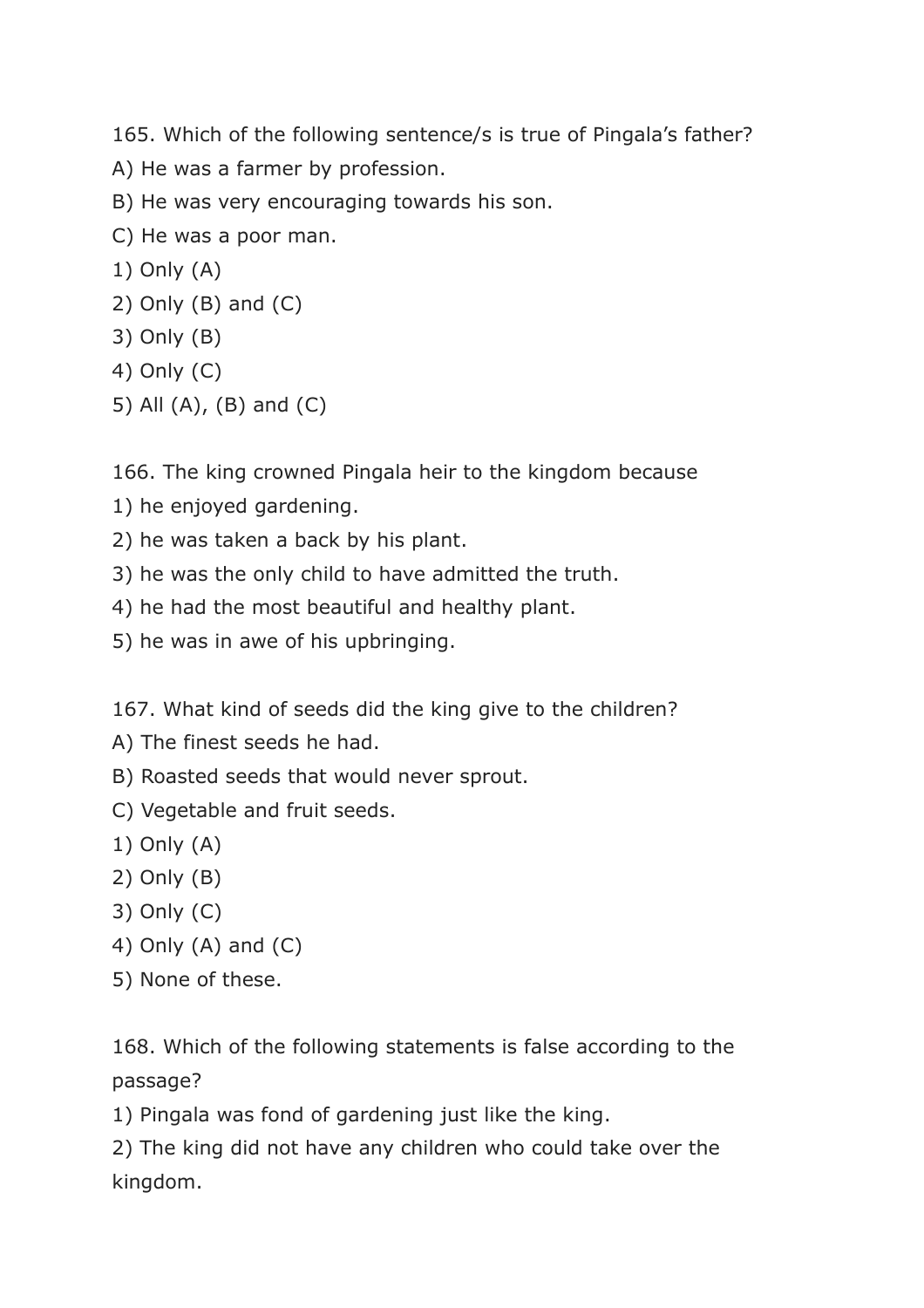3) Pingala took great care of the seed the king gave him.

4) The seeds that the king gave to the children grew into beautiful and healthy plants.

5) The children were given three months to complete their assignment.

169. Why did the king call for all inspection of the plants after three months?

1) He wanted to see which plant had the most beautiful flower.

2) He wanted to witness the joy on the children's faces.

3) He wanted to see which plant would be the most useful to him.

4) He wanted to check the children's gardening skills.

5) He wanted to see which child was honest and would admit the truth.

## **Directions (170 – 172): Choose the word which is most nearly the SAME in meaning as the word printed in bold as used in the passage.**

170. Avid

#### 1) Bright

- 2) Intelligent
- 3) Enthusiastic
- 4) Lazy
- 5) Amateur
- 171. Anxious
- 1) Depressed
- 2) Hopeless
- 3) Carefree
- 4) Doubtful
- 5) Nervous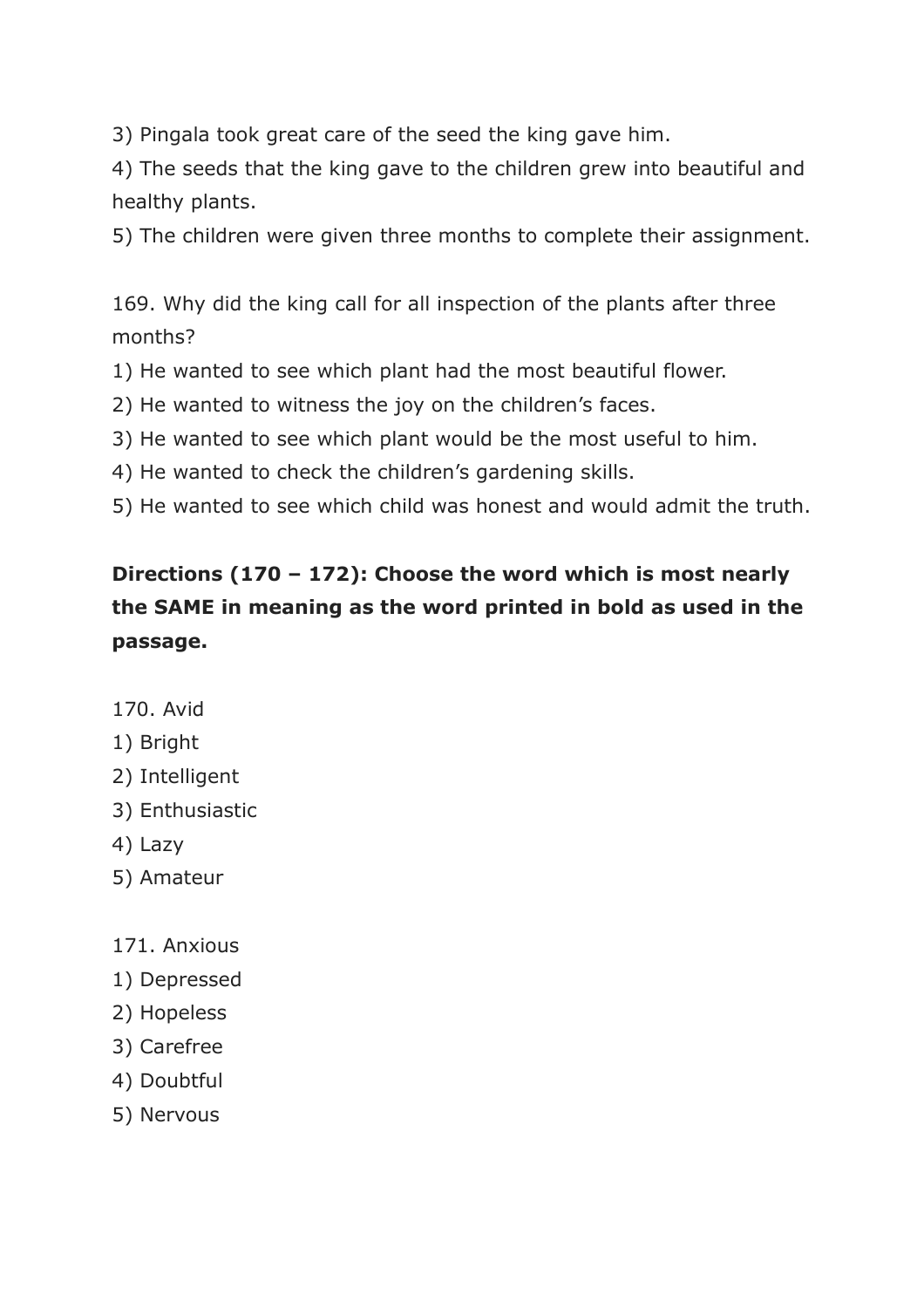- 172. Finest
- 1) Best
- 2) Thinnest
- 3) Ordinary
- 4) Common
- 5) Cheapest

**Directions (173 – 177): Which of the phrases (1), (2), (3) and (4) given below each sentence should replace the phrase printed in bold in the sentence to make it grammatically correct? If the sentence is correct as it is given and 'no correction is required', mark (5) as the answer.**

- 173. I am very keen to learned about the town's history.
- 1) to learns
- 2) to learn
- 3) at learning
- 4) to have learn
- 5) no correction required

174. For the last three weeks the shop have been closed.

- 1) is being closed
- 2) has been closed
- 3) are closed
- 4) to have closed
- 5) no correction required

175. If you had spoken to the receptionist, she would tell you where I was.

- 1) would told you
- 2) will tell you
- 3) would have told you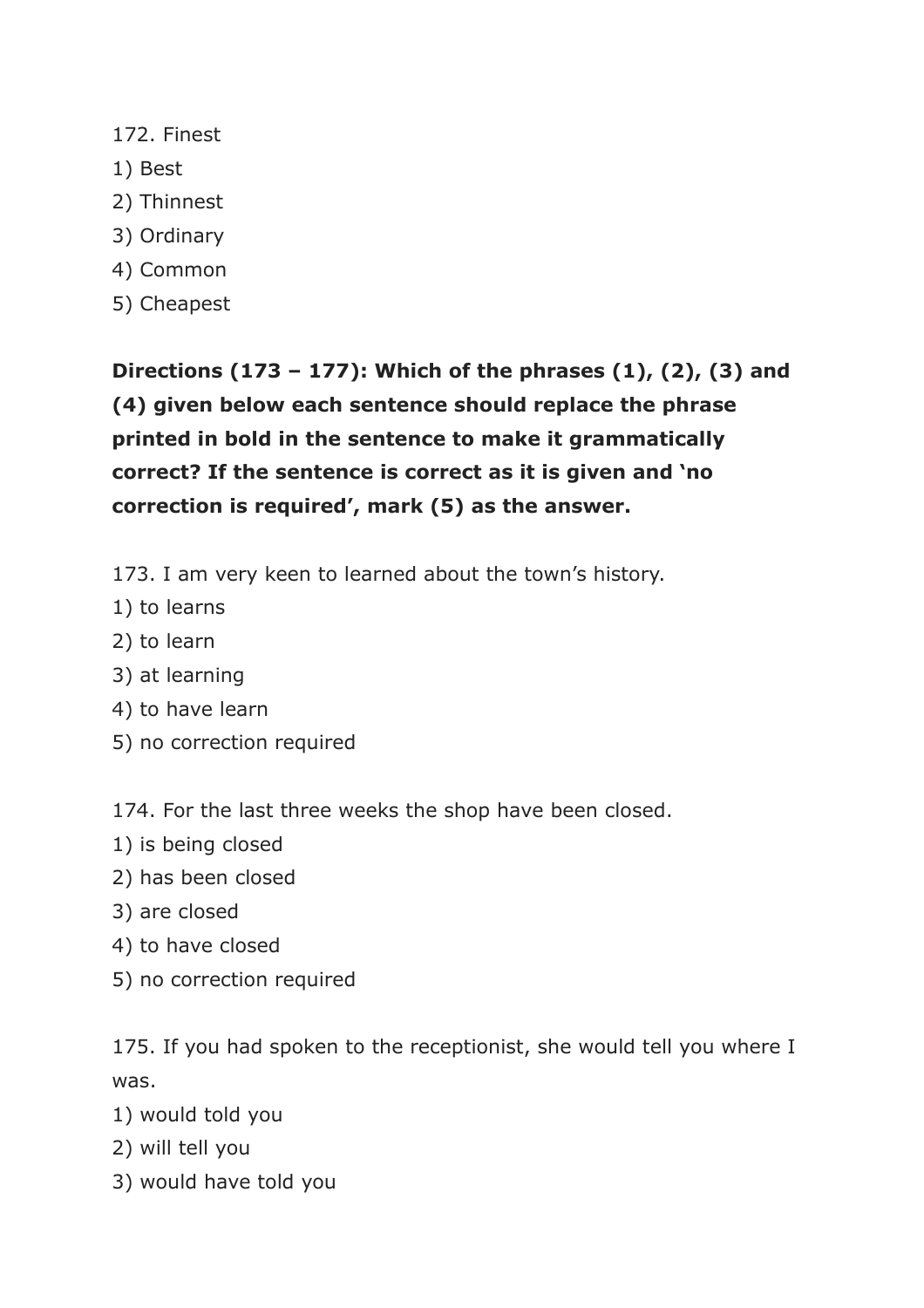- 4) would be telling you
- 5) no correction required

176. Many forests are facing the danger to be destroyed

- 1) of being
- 2) to have been
- 3) to being
- 4) having being
- 5) no correction required

177. The Science teacher seem to think that all the students in her class were lazy.

- 1) to seem to think
- 2) seem to be thinking
- 3) seem to have thought
- 4) seemed to think
- 5) no correction required

**Directions (178 – 182): Read each sentence to find out whether there is any grammatical error in it. The error, if any, will be in one part of the sentence. The number of that part is the answer. If there is 'no error'. (5)**

178. We had to (1)/ hurry to the airport (2)/ as the flight departures  $(3)$ / from Mumbai at 6 : 30 pm.  $(4)$ / No Error  $(5)$ .

179. If you had (1)/ watered the plant regularly, (2)/ it would not (3)/ have dried (4)/ No Error (5).

180. I wonder if (1)/ my colleague would (2)/ like it go to (3)/ the conference with me. (4)/ No Error (5).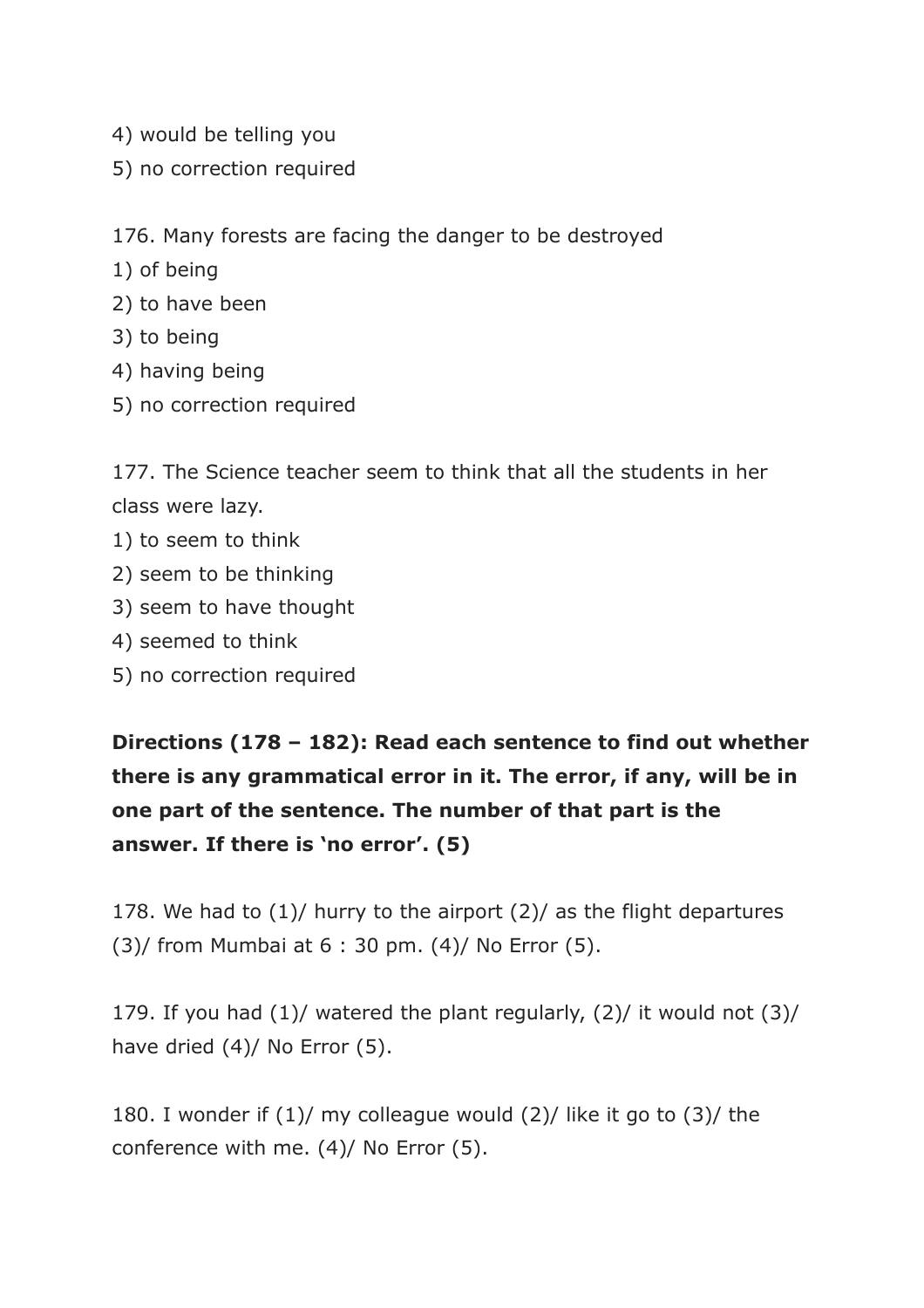181. We should focus (1)/ our attention at (2)/ the roads where accidents (3)/ have already occurred. (4)/ No Error (5).

182. My friends are  $(1)$ / not allowed to  $(2)$ / go out without  $(3)$ / their parents consenting. (4)/ No Error (5).

**Directions (183 – 187): In each question below, four words printed in bold are given. These are numbered (1), (2), (3) and (4). One of these words printed in bold may either be wrongly spelt or inappropriate in the context of the sentence. Find out the word that is inappropriate or wrongly spelt, if any. The number of that word is your answer.**

183. The tape (1)/ recordings contained (2) / prove (3)/ of his involvement (4)/ in the crime. All Correct (5).

184. Despite (1)/ all the research (2)/ there is still no cure (3)/ for the disease (4)/ All Correct (5).

185. Just because something (1)/ is expansive (2)/ it is not necessarily  $(3)$ / superior  $(4)$ / All Correct  $(5)$ .

186. Although (1)/ Goa is a small State, (2)/ it is very populer (3)/ with tourists (4)/ All Correct (5).

187. One does not appreciate (1)/ the importance (2)/ of good health  $(3)$ / until  $(4)$ / one is ill All Correct  $(5)$ .

**Directions (188 – 192): Rearrange the following five sentences/ group of sentences (A), (B), (C), (D) and (E) in the proper sequence to form a meaningful paragraph; then answer the questions givenbelow them.**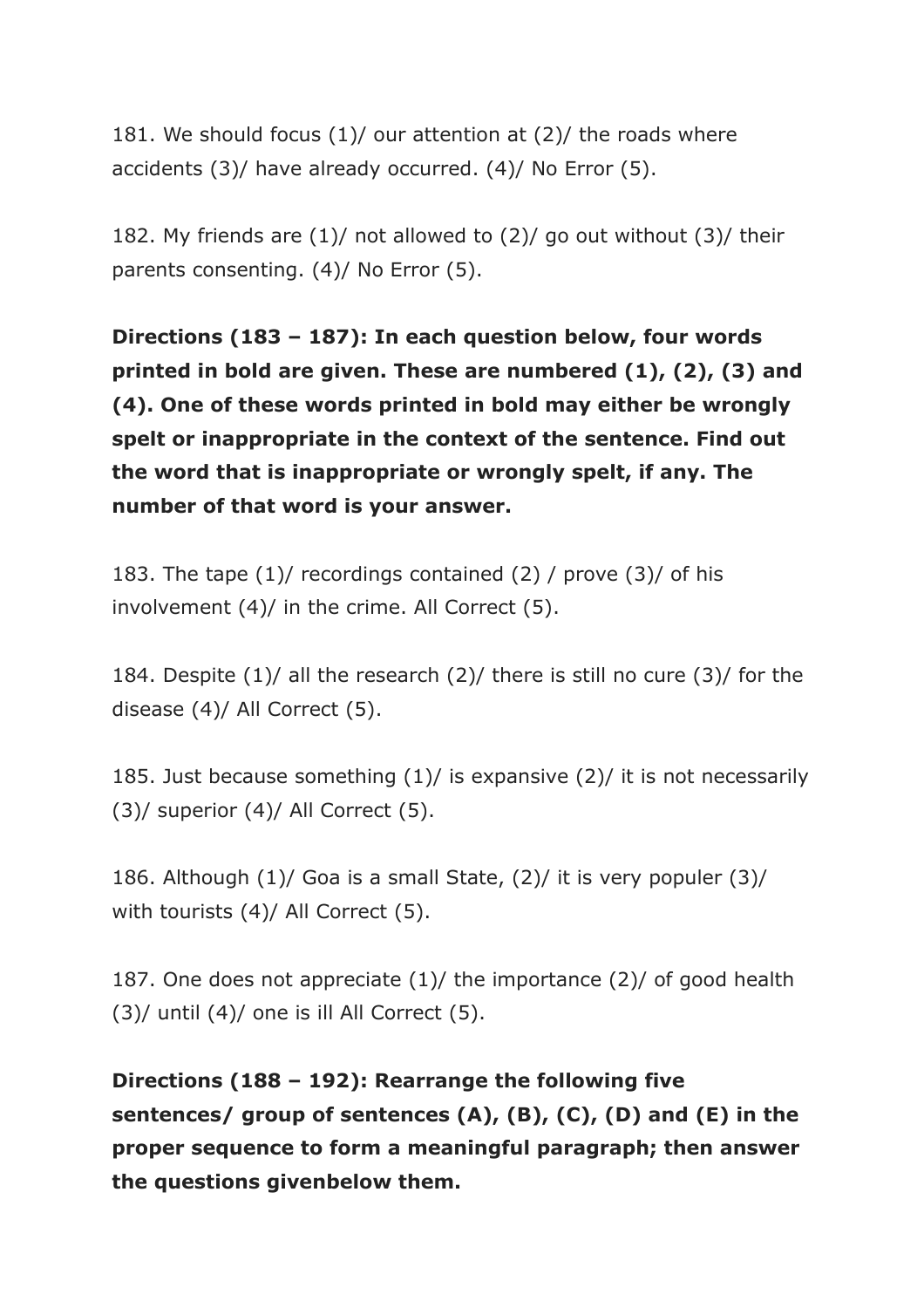A) "My horns are my weapons." said the deer. "I'm sharpening them." B) Frightened by the deer's sharpened horns, he turned to the fox instead and shot him dead.

C) The fox wondered why the deer was wasting time sharpening his weapons when there was no danger in sight.

D) A wild deer was rubbing his horns against a tree. A fox passing by asked him what he was doing.

E) Just then a hunter appeared at the scene.

188. Which of the following should be the FIRST sentence after the rearrangement?

- 1) E
- 2) D
- 3) C
- 4) B
- 5) A

189. Which of the following should be the FOURTH sentence after the rearrangement?

- 1) E
- 2) D
- 3) C
- 4) B
- 5) A

190. Which of the following should be the FIFTH sentence after the rearrangement?

- 1) E
- 2) D
- 3) C
- 4) B
- 5) A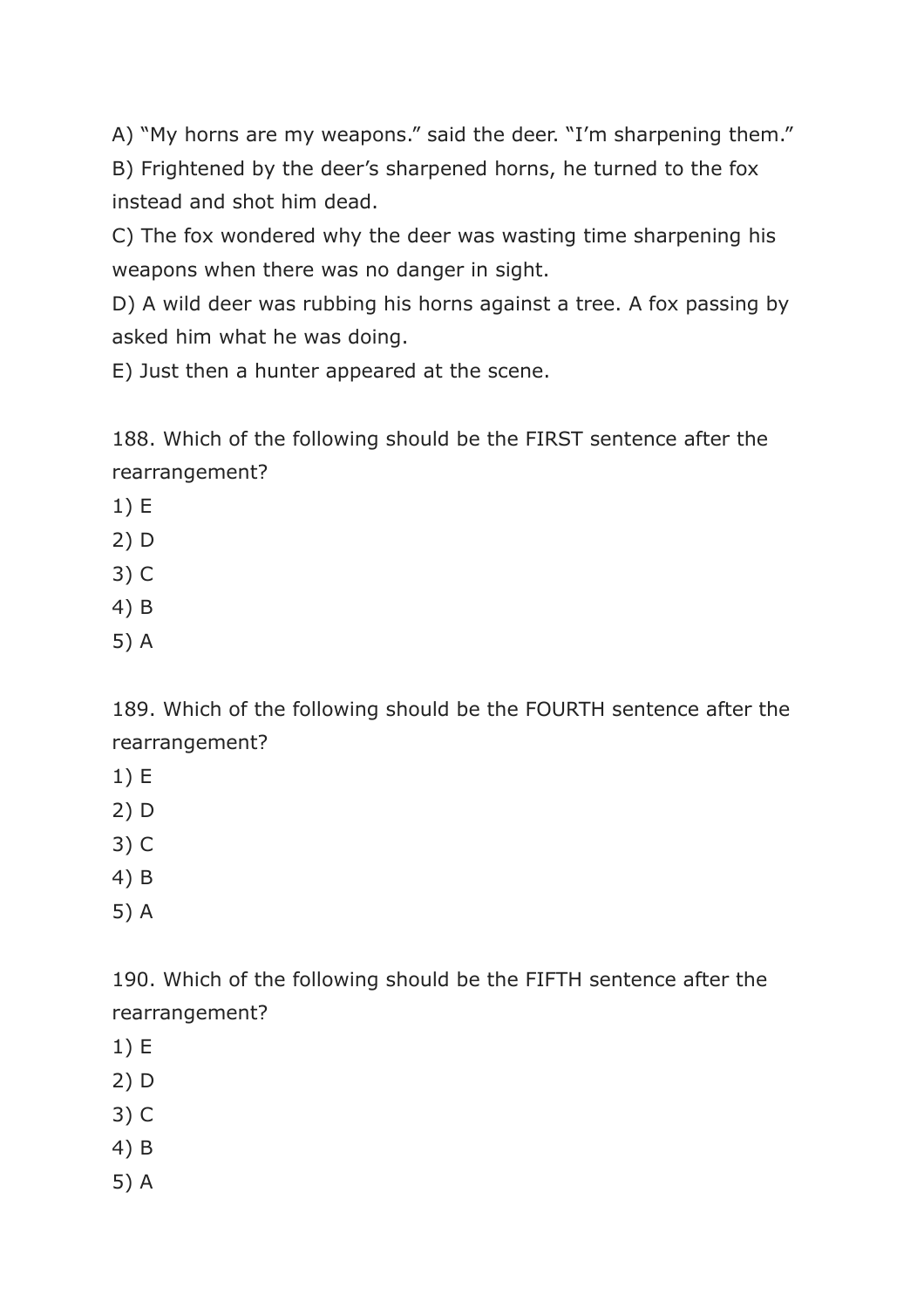191. Which of the following should be the SECOND sentence after the rearrangement?

- 1) A
- 2) B
- 3) C
- 4) D
- 5) E

192. Which of the following should be the THIRD sentence after the rearrangement?

- 1) A
- 2) B
- 3) C
- 4) D
- 5) E

**Directions (193 – 200):** Cloze test One day, it so happened that Emperor Akbar …(193)…. on a rock in his garden. He was in a foul mood that day and the accident made him so …(194)… that he ordered the gardener's arrest and execution. The next day, when the gardener was …(195)… what his last wish would be before he was hanged, he … (196)… an audience with the emperor. His wish was …(197)…, but when the man neared the throne he loudly cleared his throat and spat at the emperor's feet. The emperor was taken a back and …(198)… to know why he had done such a thing. The gardener had acted on Birbal's advice and now Birbal stepped forward in the man's defence. "Your Majesty," he said, "there could be no person more loyal to you than this unfortunate man. Fearing that people would say you hanged him for a trifle, he has gone out of his way to give you a …(199)… reason for hanging him." The emperor …(200)… that he was about to do great injustice to an innocent man, set the man free.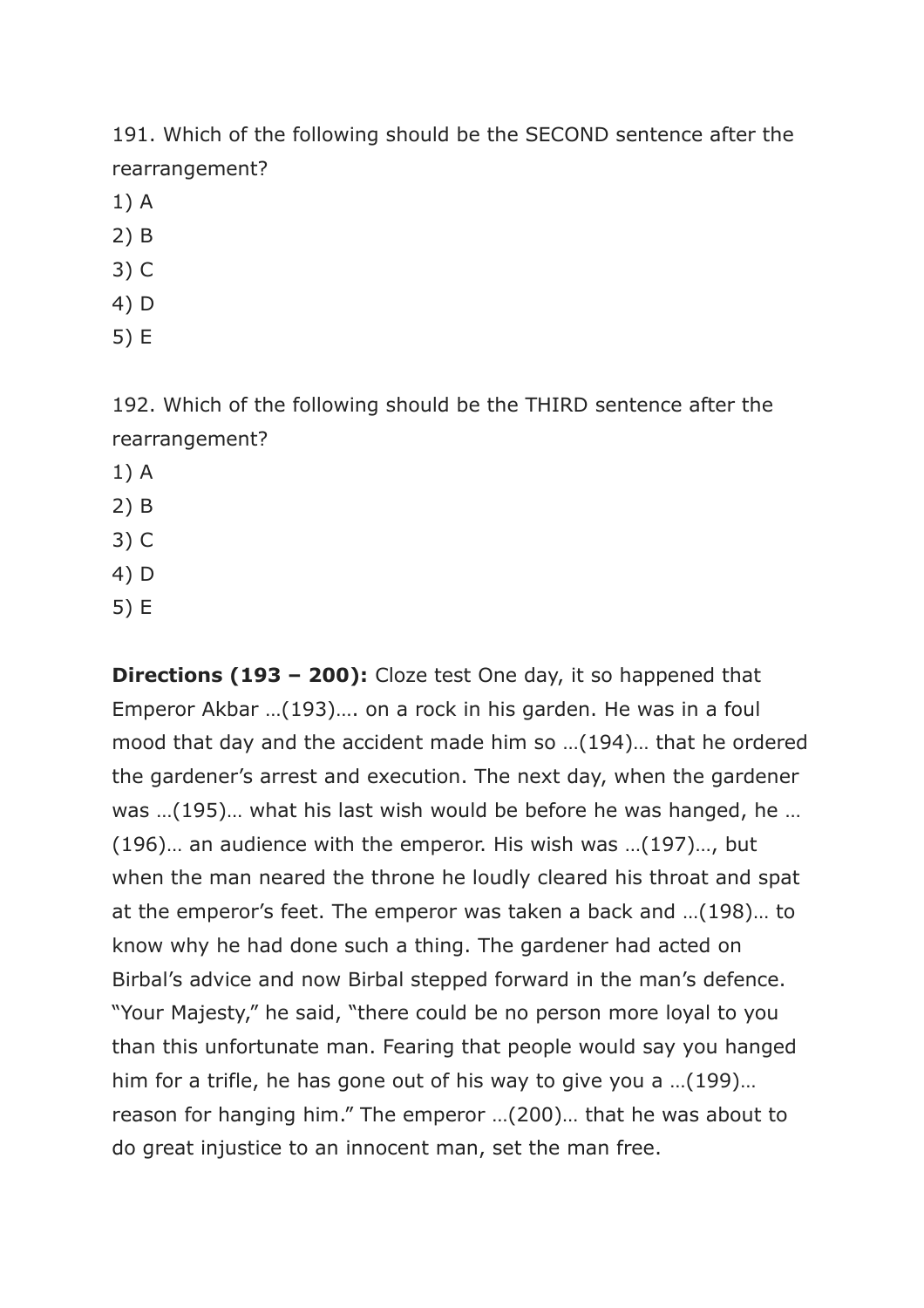193. 1) fall 2) faltered 3) bruised 4) trip 5) stumbled

194. 1) Imaginative 2) troubled 3) disturb 4) angry 5) unfortunate

195. 1) understanding 2) question 3) told 4) requested 5) asked

196. 1) willing 2) requested 3) said 4) demand 5) proposal

197. 1) granted 2) presented 3) privileged 4) judged 5) weighed

198. 1) claimed 2) ask 3) demand 4) wanting 5) seemed

199. 1) genuine 2) some 3) prized 4) justly 5) more

200. 1) understands 2) reailsing 3) foresee 4) announced 5) thinks

## SBI Clerk 2014 Previous Year Solved Question Paper: ANSWERS

1-4; 2-4; 3-5; 4-5; 5-4; 6-4; 7-2; 8-3; 9-5; 10-2; 11-4; 12-2; 13-3; 14-2; 15-4; 16-3; 17-4; 18-4; 19-2; 20-4; 21-2; 22-3; 23-4; 24-1; 25-5; 26-1; 27-4; 28-4; 29-5; 30-1; 31-2; 32-4; 33-1; 34-3; 35-5; 36-2; 37-4; 38-2; 39-2; 40-5; 41-2; 42-5; 43-1; 44-4; 45-1; 46-2; 47-1; 48-4; 49-2; 50-2; 51-4; 52-3; 53-5; 54-5; 55-3; 56-3; 57-2; 58-1; 59-3; 60-4; 61-5; 62-3; 63-3; 64-4; 65-2; 66-4; 67-1; 68-4; 69-5; 70-4; 71-5; 72-2; 73-5; 74-4; 75-3; 76-3; 77-4; 78-4; 79-5; 80-5; 81-4; 82-3; 83-2; 84-5; 85-5; 86-4; 87-5; 88-5; 89-2; 90-2; 91-4; 92-1; 93-3; 94-1; 95-5; 96-3; 97-5;